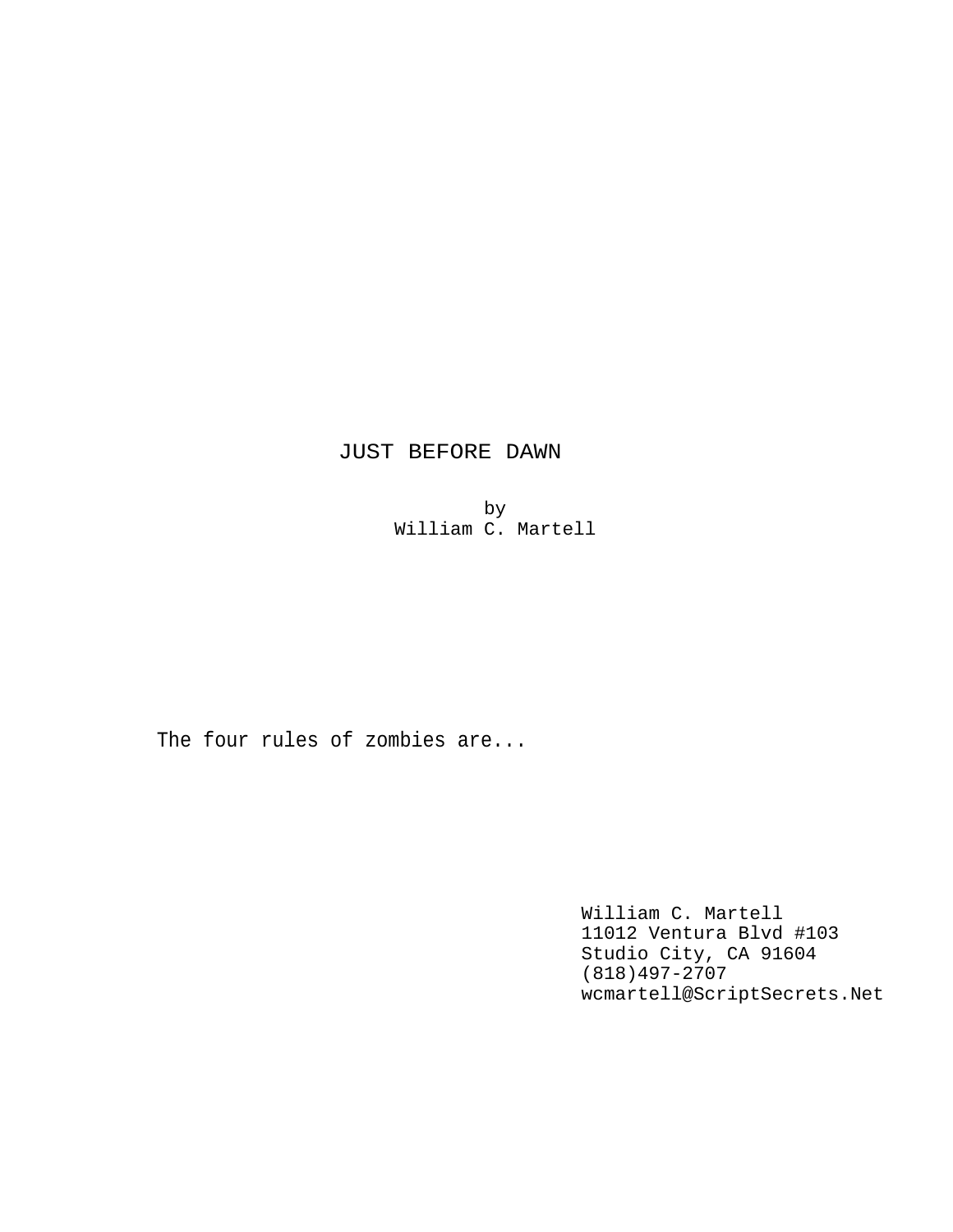#### JUST BEFORE DAWN

INT. JACK'S APARTMENT -- KITCHEN

JACK LOWRY buttons up his shirt and enters his kitchen.

Attractive, easy going, Jack is a perennial bachelor. His shirt has en emblem: "METRO AMBULANCE - Paramedic".

He pours a bowl of cereal, adds milk, closes the fridge with his hip, eats on his way into the living room.

INT. JACK'S APARTMENT -- LIVING ROOM

Jack watches the news on TV as he eats his breakfast. The 11 PM news.

> REPORTER (V.O.) Day Of The Dead celebrations on the East Side were topped off by fireworks, but it wasn't part of the traditional celebration. The lights in the night sky was NASA's Odyssey Mars Probe which broke up reentering Earth's atmosphere.

Jack's girlfriend, DAWN, half dressed in a nurse uniform enters the living room, blocking Jack's view of the screen.

> REPORTER (V.O.) According to John Carter of the Mars Project, the Odyssey 2 was launched three years ago to explore the ice caps of Mars in search for signs of life.

Jack tries to look around her, can't see the screen.

#### DAWN

Zip me, Jack?

Jack sets down his cereal and zips up her uniform.

She kisses him, but doesn't move out of the way.

Jack goes back to his cereal.

REPORTER (V.O.) It had successfully completed its mission and was returning to Earth with soil and ice samples which may (MORE)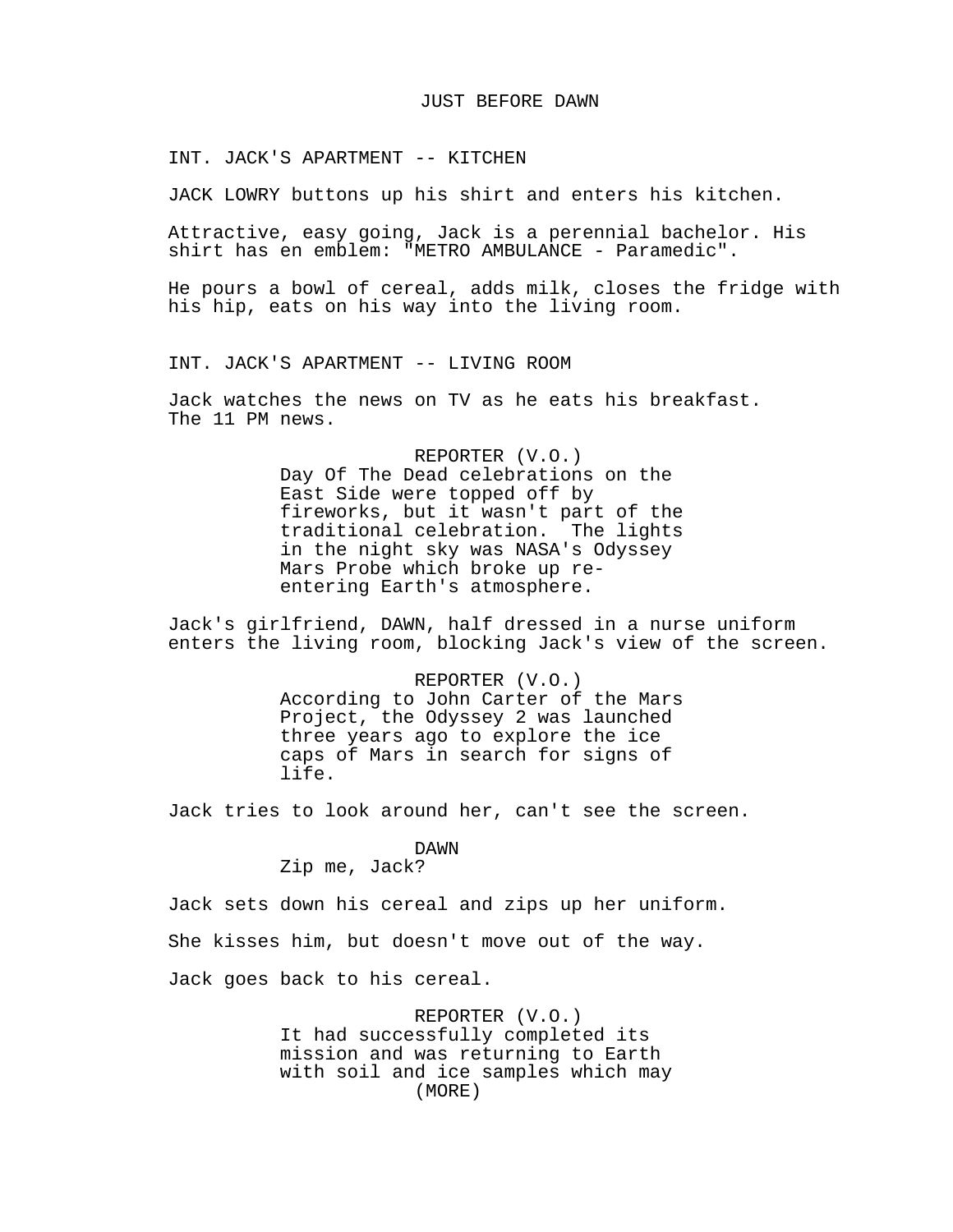REPORTER (V.O.) (CONT'D) contain signs of life. This is the third disaster for NASA, following the Challenger and Columbia shuttles.

DAWN Maybe we should move in together.

Jack stops trying to watch the news.

#### JACK

Do we have to talk about this now?

DAWN

I spend half the week here, you spend half the week at my house. It just seems like a waste of money paying rent on two places.

#### JACK

I don't think this place is big enough for both of us, and your place is --

DAWN

So we find a new place.

JACK

This place is rent controlled. You know how much apartments cost?

#### DAWN

There'll be two of us paying rent.

#### JACK

Dawn... Why can't we just keep things as they are. You have your place and I have mine.

#### DAWN

Don't you want this relationship to progress?

#### JACK

Where is it progressing to? What's the destination? All relationships end, Dawn. That's the destination. Why do you want to speed up the process?

#### DAWN

Why do you always have to look at the dark side? You have us splitting up before we even get together.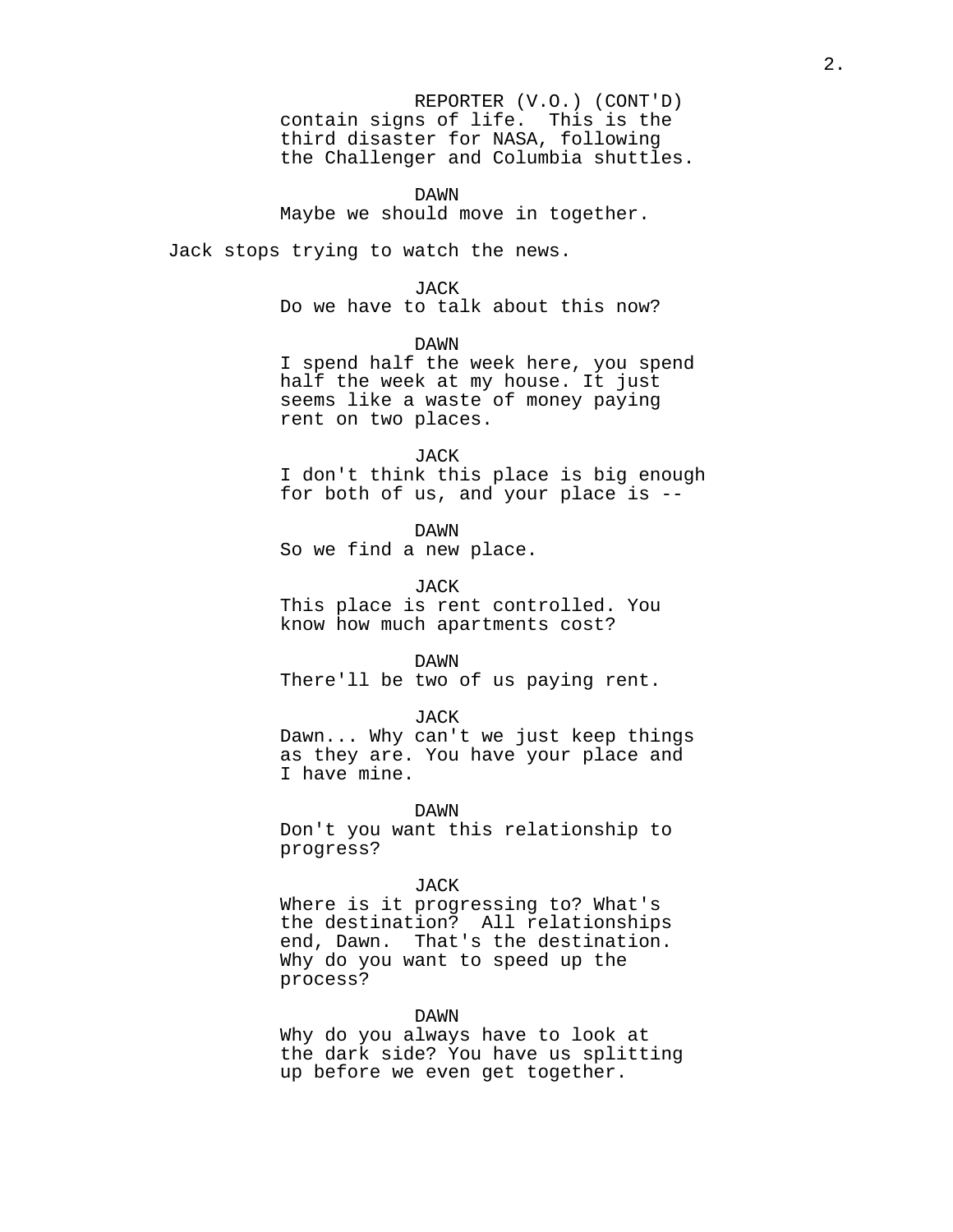JACK Look, I've got to go to work.

DAWN

So do I...

JACK We'll talk about this later, okay?

He kisses her, but she doesn't kiss back.

JACK Dawn, I just don't want to rush into something this important.

He kisses her again.

## JACK

Okay?

#### DAWN

Okay.

This time she kisses back. He dips her, she giggles.

DAWN You're going to be late for work.

He kisses her again - one hell of a kiss.

JACK We could call in sick.

DAWN

Both of us? We'd be looking for work by the end of the week.

He swings her back upright, kisses her again, leaves.

The door closes behind him.

INT. AMBULANCE -- NIGHT

The ambulance door closes behind Jack.

His partner and best friend STEWART hands him a cup of coffee, notes his worried expression.

> STEWART What happened? Dawn dump you?

JACK Worse. She wants to move in.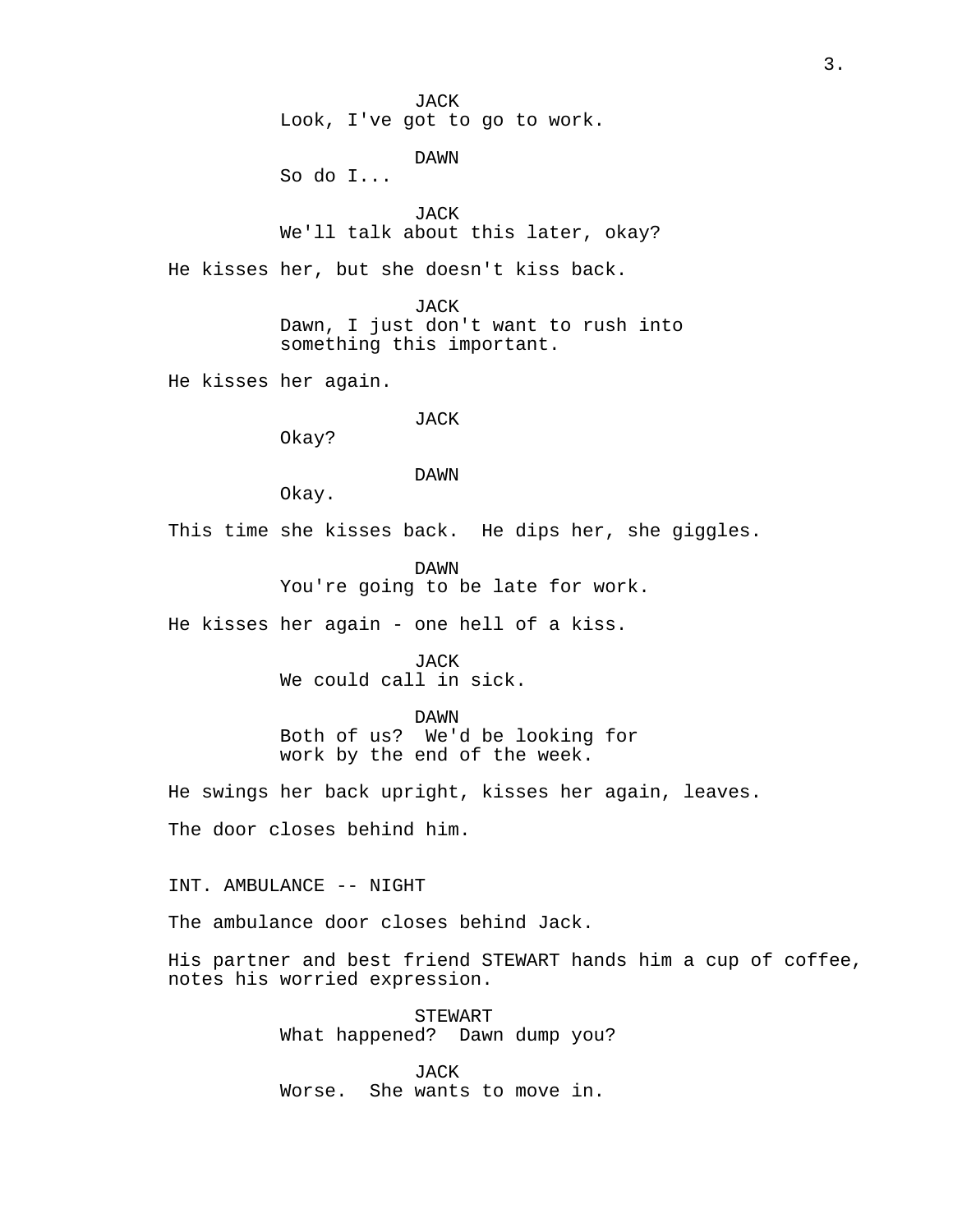Where Jack runs wild, Stewart is thoroughly domesticated tamed and possibly neutered. Wedding band on his left hand.

He pulls a cookie from a zip-lock baggie.

STEWART Chocolate chip with walnuts - Caroline made them yesterday.

Jack shakes his head. Stewart carefully zips the baggie closed and replaces it in his lunch box.

> JACK You could have just thrown it in the lunch pail, she'd never know.

Jack starts up the ambulance, pulls it onto the street.

STEWART What's wrong with living together?

JACK

It might lead to marriage.

## STEWART

Best thing that ever happened to me. With or without a license, you can finally relax. Sex whenever you want it. No more hunting for women, no more expensive dates that lead nowhere, no awkward mornings when you're trying to remember her name.

JACK

No more doing your own laundry.

STEWART Well, I wouldn't go that far.

#### JACK

She makes you pick up your clothes doesn't she?

STEWART A small price to pay.

JACK

You guys are still newlyweds - wait 'til the honeymoon is over and you only have sex when she wants it which is never.

STEWART Caroline has a healthy sex drive.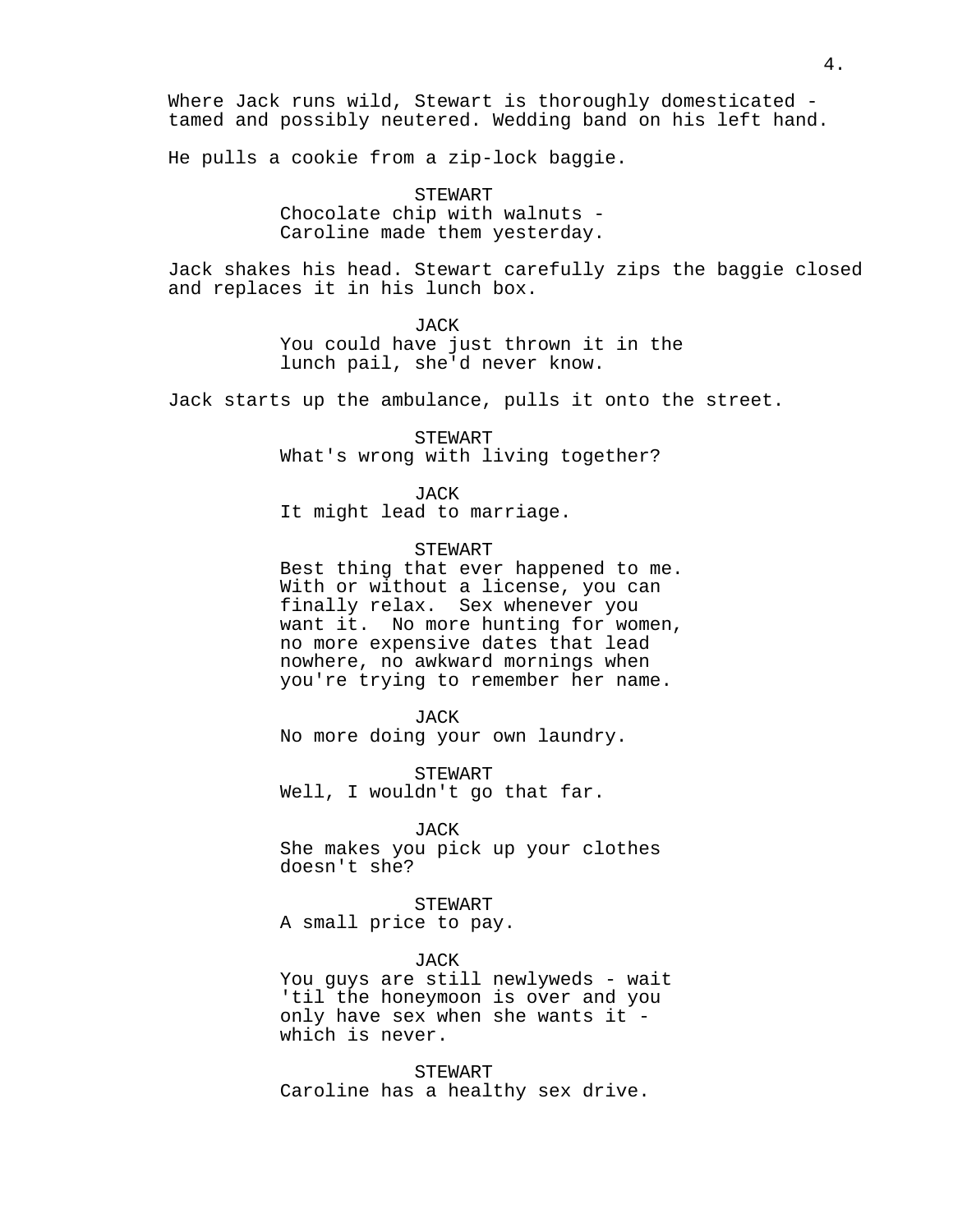JACK What if you get tired of her? Want to date a blonde for a while?

STEWART She can dye her hair.

JACK Even down there?

STEWART Benny, Chris, Rob, Donald... Everyone has settled down. Buying houses in the suburbs --

JACK Which they can't afford.

## STEWART

You want to be the last man standing? The only single guy left? Half the time when we have dinner together you come stag --

JACK Footloose and fiance free.

STEWART Do you want to spend your life alone?

#### JACK

I want to spend my life with a series of women who get younger as I get older.

STEWART Why are you such a horn-dog?

JACK I was born in bed with a naked woman.

STEWART

Yeah, but she was your mother.

#### JACK

No reason to Springerize this.

## STEWART

Look - you've been with Dawn for almost a year, why not save a little on rent? Marriage can be a good thing - home made cookies.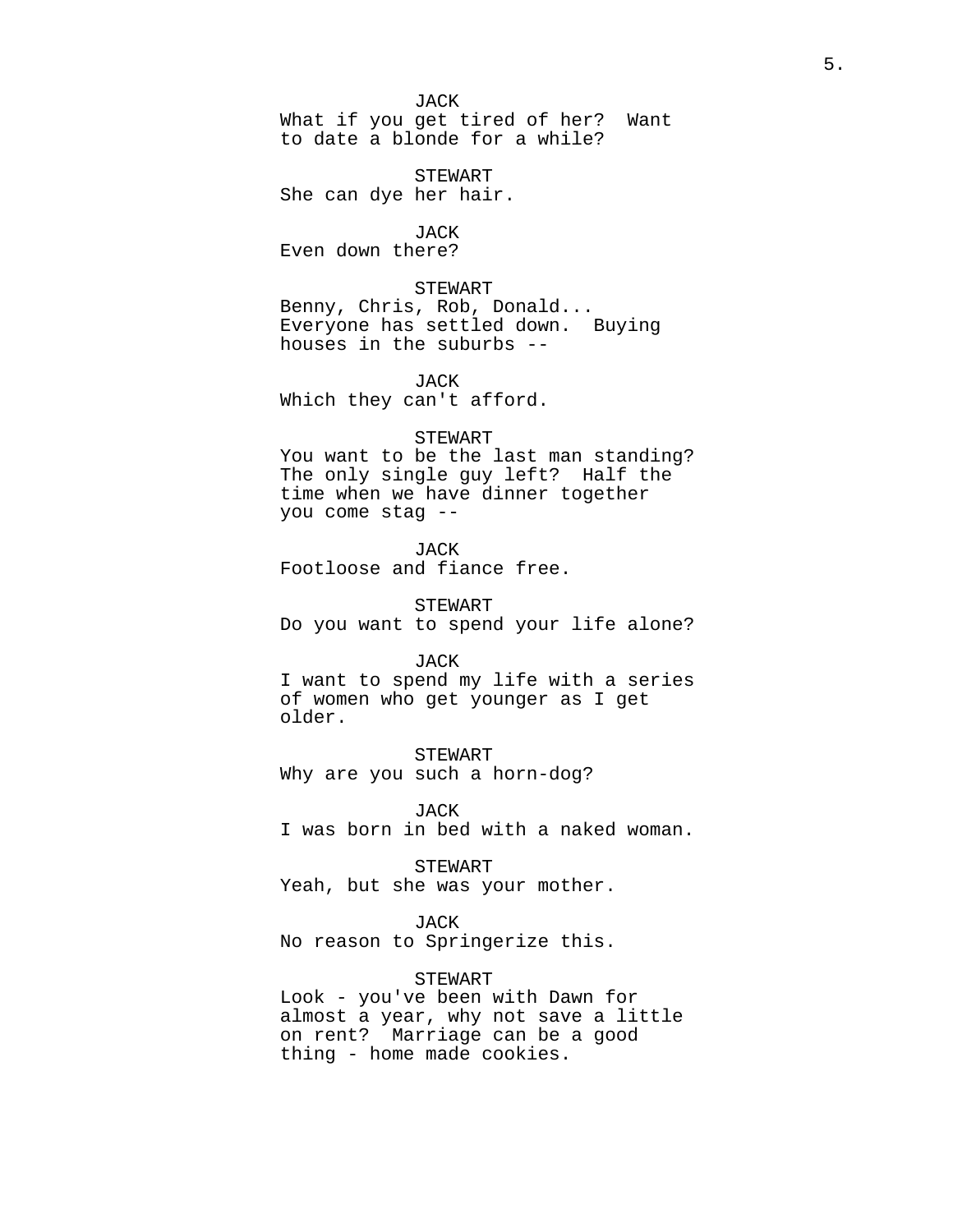JACK

Marriage is an institution that requires commitment - and you've gotta be crazy to be committed to an institution.

#### STEWART

Are you calling me crazy?

#### JACK

No - I'm calling you tamed. You used to be a wild man, and now...

STEWART

Now I'm a happy man.

JACK I'm just not ready to be tied down. Tied up - maybe.

#### STEWART

Try it. Make a deal with Dawn that you'll live together for six months and see how it works out.

JACK If it doesn't work - how do I get rid of her?

## STEWART

Move in to her place.

#### JACK

What if I meet some hottie and want to take her home?

STEWART

Have you taken any stray women home since meeting Dawn?

#### JACK

No - but I \*can\* if I want. If I move in with Dawn, that's not an option anymore. I \*like\* options.

STEWART

Jack, you need to --

The radio squawks.

DISPATCHER (V.O.) Unit 27, Unit 27.

Stewart grabs the radio mic.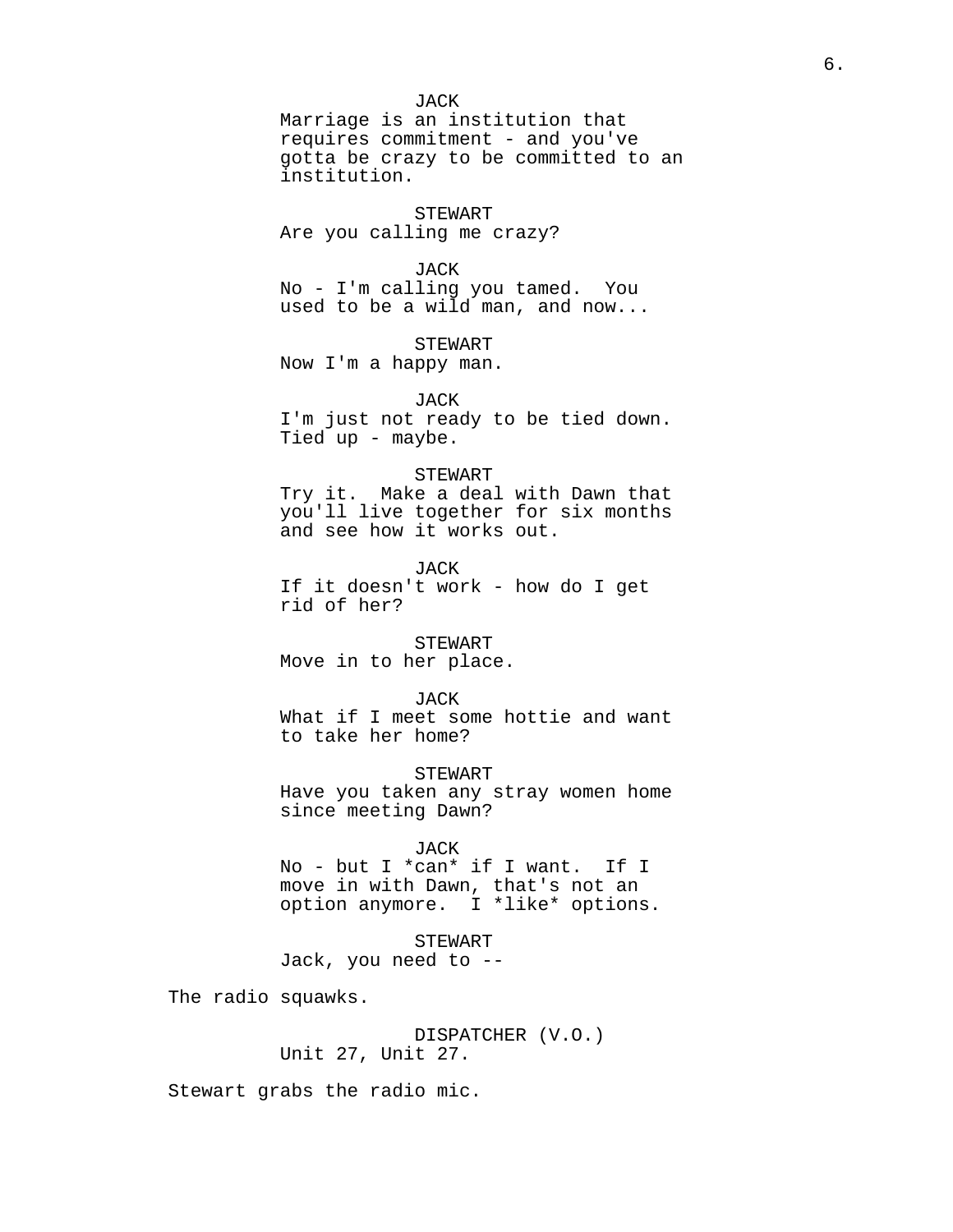STEWART This is unit 27, come in.

DISPATCHER (V.O.) We have a man with chest pains, apparent heart attack, at twenty five seventeen Santa Fe Avenue --

JACK

The bario.

DISPATCHER (V.O.) Patient's name is Manual Lopez, his wife Maria phoned it in.

STEWART Let's rock-and-roll!

Jack hits the siren and flashers and they zoom away.

EXT. AMBULANCE -- NIGHT

The ambulance zooms down the street.

EXT. BARIO APARTMENT BUILDING -- NIGHT

The ambulance pulls up in front of a building decorated for the traditional Day Of The Dead celebration. Paper skeletons, candles in paper bags on the street.

MARIA LOPEZ, a hefty Hispanic woman, stands on the sidewalk waving at them.

Jack and Stewart roll out of the ambulance with their medical equipment including a portable defribulator.

JACK

Mrs. Lopez?

MARIA Hurry! The maggots have my husband.

STEWART

(whispers to Jack) When did he have the heart attack? Six months ago?

JACK I think we're gonna get stiffed.

They follow Maria into the building.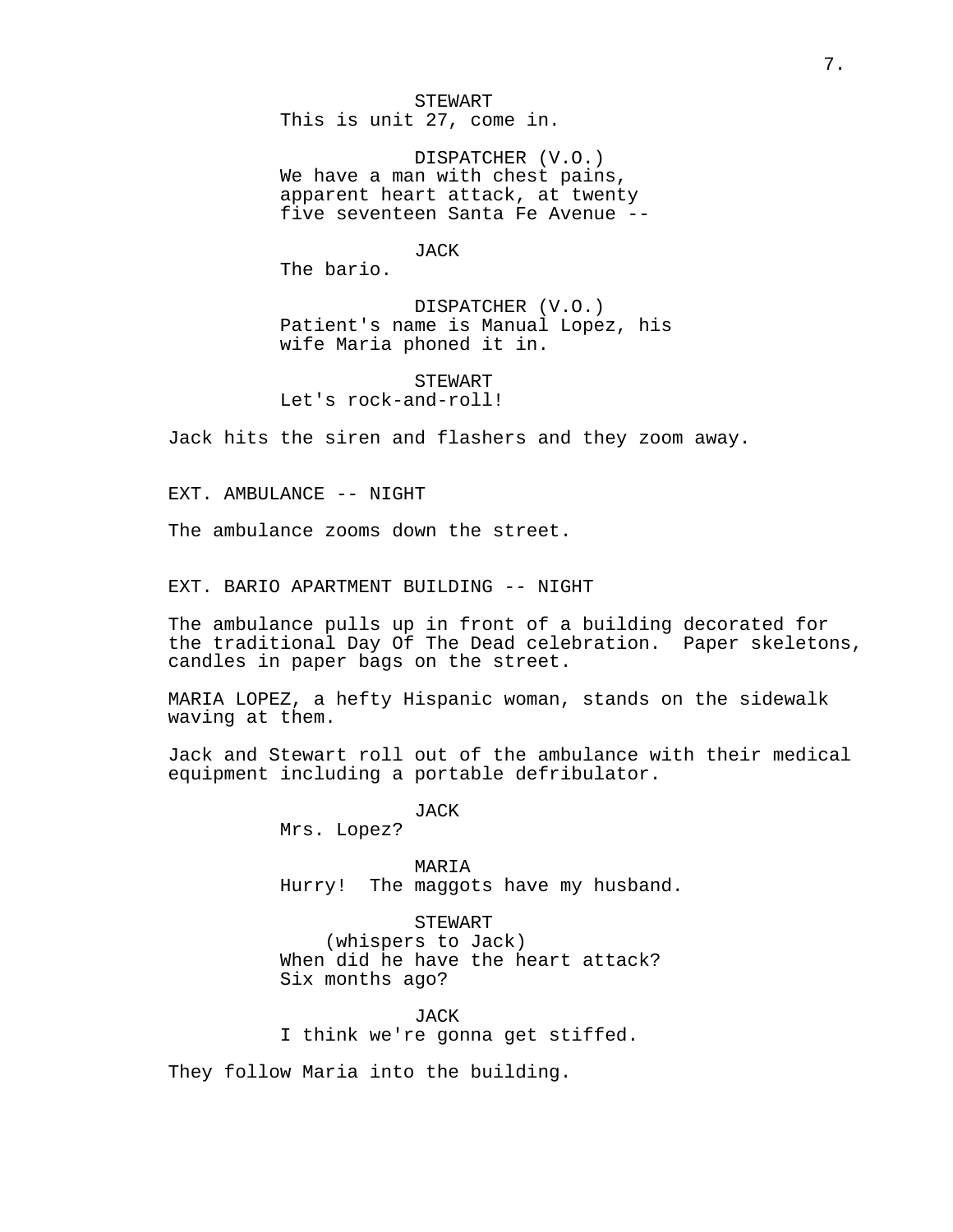INT. LOPEZ APARTMENT -- NIGHT

Maria leads them into a run down apartment.

A dog yelps, spooked by something, stays close to Maria.

MARIA The maggots have him.

JACK Where is he, ma'am?

#### MARIA

## In there. On the bed.

IN THE BEDROOM

Maria stays by the door, yelping dog cowering next to her.

Jack and Stewart approach the bed, where MANNY lays unmoving.

Jack sets up the defribulator while Stewart uses his stethoscope to examine Manny. The dog keeps yelping and whining in the background - going crazy.

Stewart feels for a pulse. Keeps feeling. Finds nothing.

STEWART

No pulse.

Stewart uses his stethoscope to search for a heartbeat.

STEWART

He's cold.

JACK Mrs. Lopez, how long has your husband been like this?

MARIA

With the maggots?

JACK

How long has he been in bed?

## MARIA

After dinner we were on the street, watching the lights in the sky. One of the lights fell to the street. Manny thought it might be worth something. Sell it on e-bay.

STEWART This was tonight?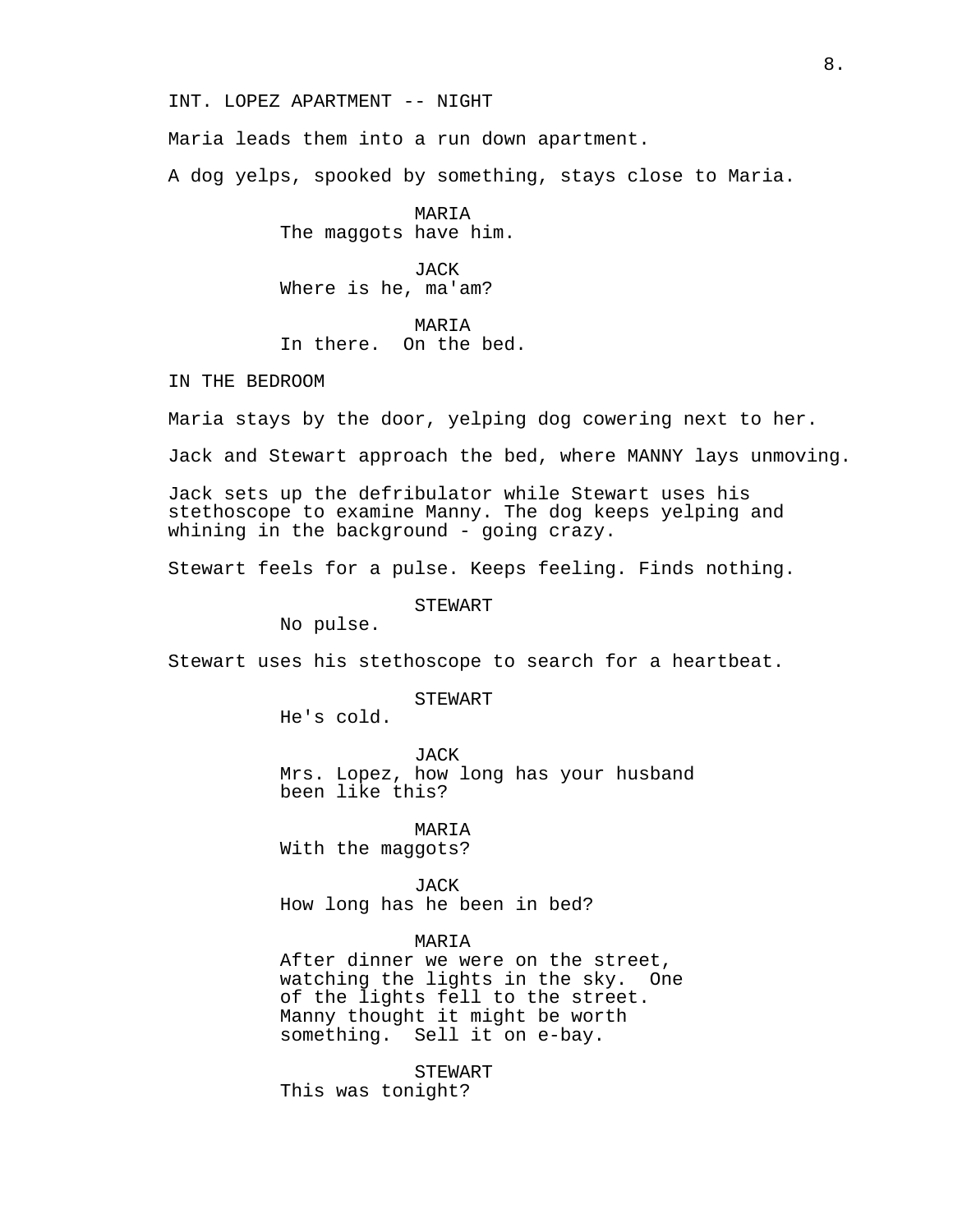MARIA Si. Manny wasn't feeling well... And then the maggots got him.

Jack gives Stewart a look.

The dog keeps yelping.

Stewart puts his hand on Manny's chest.

STEWART He's ice cold, Jack. No pulse, no --

Manny bolts upright in bed. Eyes pop open.

Stewart yanks his hand away, jumps back.

MANNY (mile a minute Spanish)

MARIA (responds in Spanish)

Manny and Maria are having an animated argument in Spanish. The dog bolts out of the room.

Jack looks at Stewart.

JACK If he's talking, he must have a pulse somewhere.

Manny swings out of bed, still talking mile a minute Spanish.

STEWART Mr. Lopez, you should take it easy. You may have suffered a heart attack or a stroke.

Manny smiles at Maria and pats the bed next to him.

Whatever he says, it makes Maria leave the room.

JACK Mr. Lopez - we'd like to take you to the hospital, have them run a few tests on you.

Manny says something to Jack, his breath is awful. Manny wipes something from his mouth, then has a convulsion.

Another convulsion.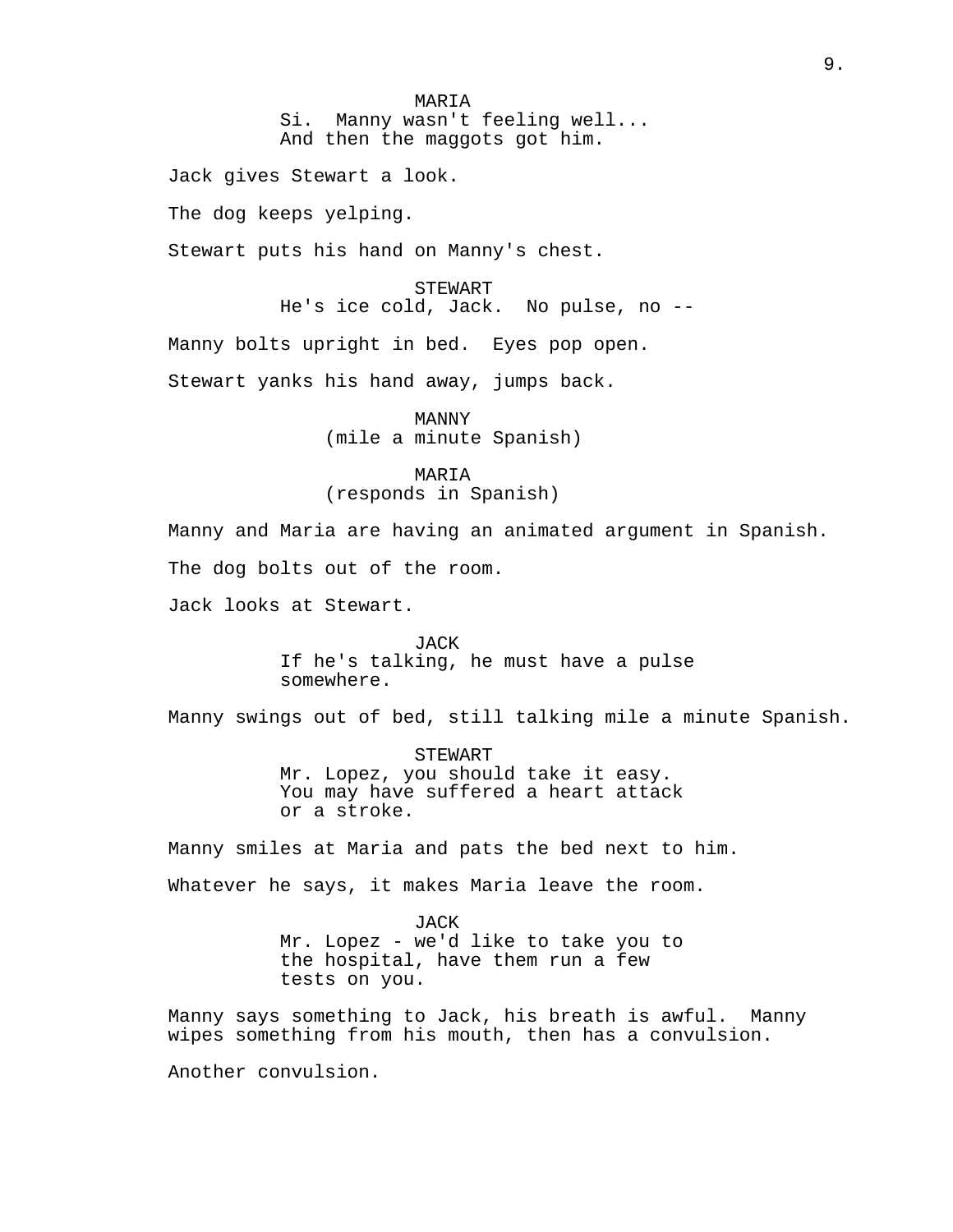Manny drops to the bed, murmuring.

EXT. BARIO APARTMENT BUILDING -- NIGHT

Jack and Stewart wheel Manny out on a stretcher as Maria continues to yell at them in Spanish. Manny murmurs.

### MARIA

The maggots have him! The maggots!

Jack and Stewart close the ambulance doors and zoom away.

EXT. AMBULANCE -- NIGHT

The ambulance zooms down the street, sirens and flashers.

EXT. MERCY HOSPITAL -- NIGHT

The ambulance pulls up to the Emergency Room.

INT. MERCY HOSPITAL - EMERGENCY ROOM -- NIGHT

Wham! The emergency room doors crash open as Jack and Stewart wheel in Manny. Hippie-dippy emergency room physician Dr. BANNISTER helps them bring him in.

#### BANNISTER

What have we got?

## STEWART

Hispanic male, mid-forties, I can't find his pulse and he's ice cold.

BANNISTER Get him a blanket, dude. We're busy!

#### JACK

It may be a heart attack or a stroke, Doc. The guy was out cold when we rolled up - we thought he was dead. When he came to he had some sort of psychotic episode.

BANNISTER Okay - we'll run some tests on him.

They wheel Manny to an examination area. The emergency room is full of patients - people screaming in pain.

Jack looks at Stewart.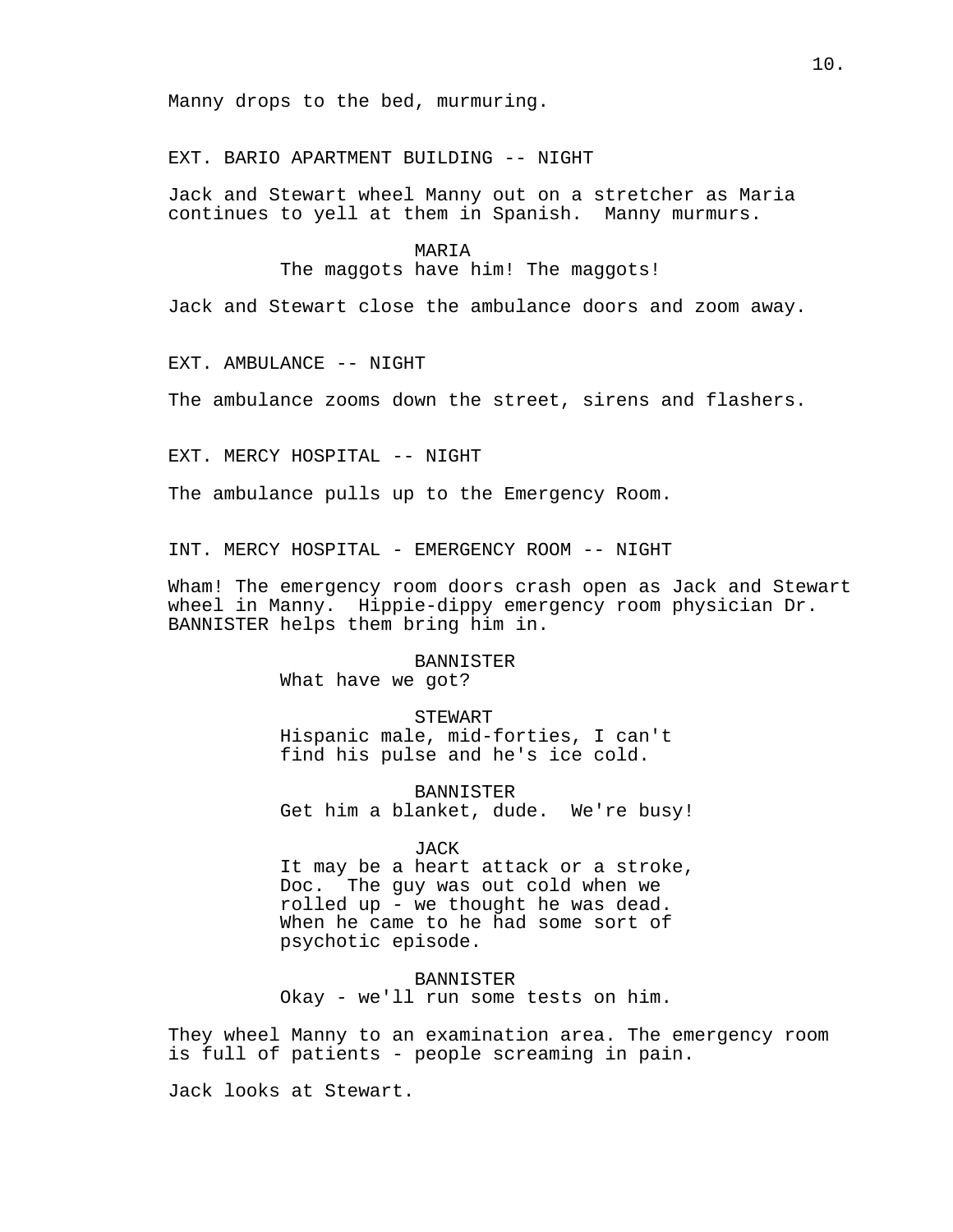JACK Can you handle the paper work on this? I want to check on Dawn.

#### STEWART

Sure.

Jack leaves the crowded emergency room.

INT. HOSPITAL HALLWAY -- NIGHT

Jack walks through a maze of hallways to the Maternity Ward.

The sounds of screaming patients become echoes in the empty hallways. A dozen doors. As Jack passes one of the doors - WHAM! a face slams into the window slot: a PATIENT watching.

Jack quickly turns the corner to another hallway.

The echoes of screaming are replaced by echoes of crying babies as he gets closer to the Maternity Ward.

INT. MATERNITY WARD -- NIGHT

Jack spots Dawn at the Nurse's Station - she's filing out a chart on a clipboard, back to him.

He touches her shoulder. Dawn jumps.

> JACK Sorry - didn't mean to scare you.

DAWN I'm just a little jumpy - all of the weirdos are out tonight.

JACK Tell me about it.

DAWN

Every woman who's come through those doors tonight has been crazy.

JACK

Crazier than usual?

DAWN We had the most extreme case of post partum depression I've ever seen. (MORE)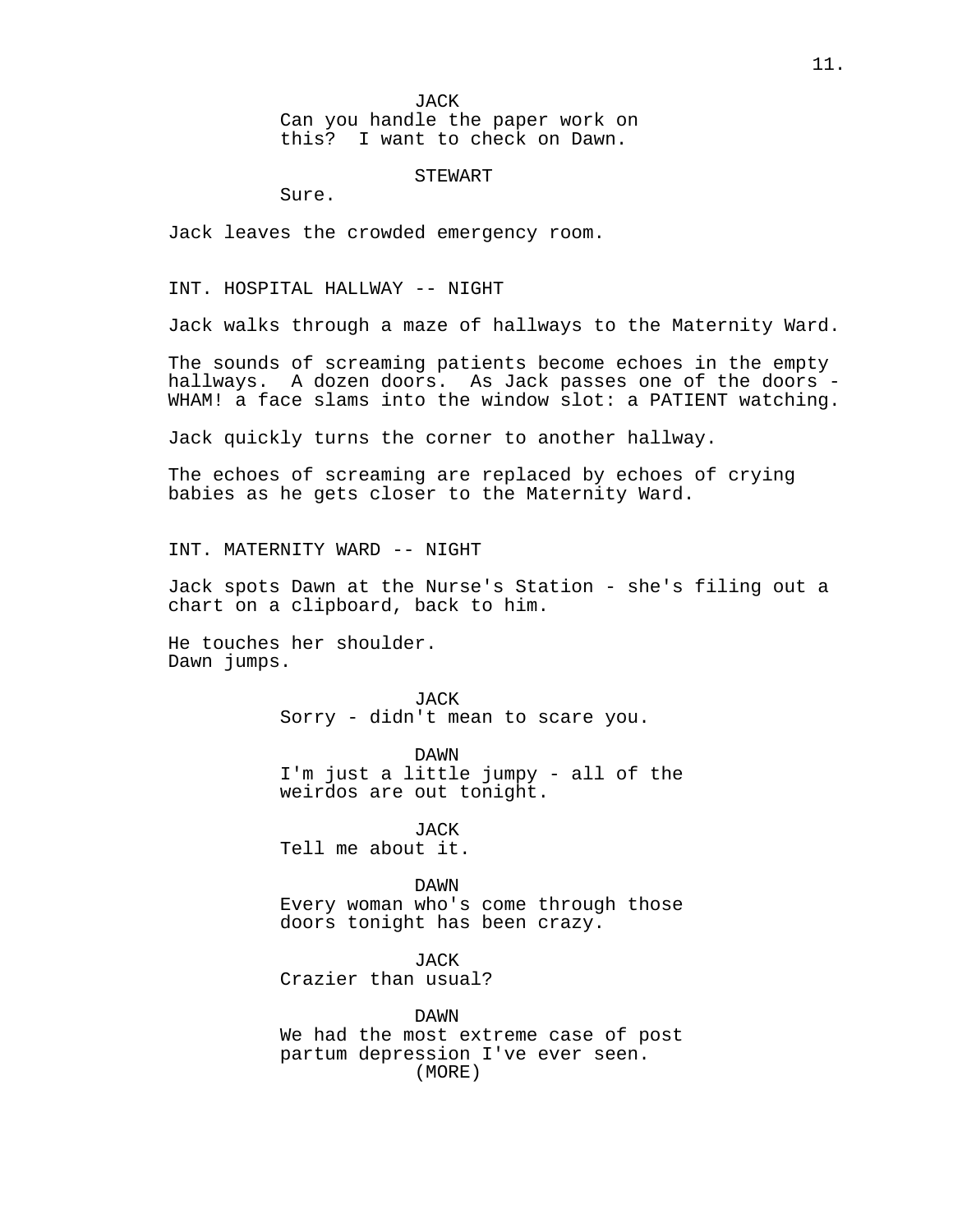#### DAWN (CONT'D)

This woman literally tried to eat her baby. We had to restrain her and call Psych Services.

JACK Don't some animals eat their young?

DAWN

But not humans. The one I had after her completely freaked out and ate the placenta.

JACK

Yech.

DAWN I swear - they're all attracted to me. I'm a weirdo magnet.

JACK You calling me a weirdo?

She kisses him. He kisses back.

JACK Have time for a break?

She leads him to an empty room.

DAWN

What do they call a nooner when you work the graveyard shift?

JACK

A fourer?

INT. EXAMINATION ROOM -- NIGHT

Jack and Dawn make love on an examination table.

Afterwards they lay next to each other.

DAWN

Are we just fooling around, or is this something serious?

JACK

I thought my parents were going to be together forever - but they split up when I was thirteen. Mom moved away - I never saw her again.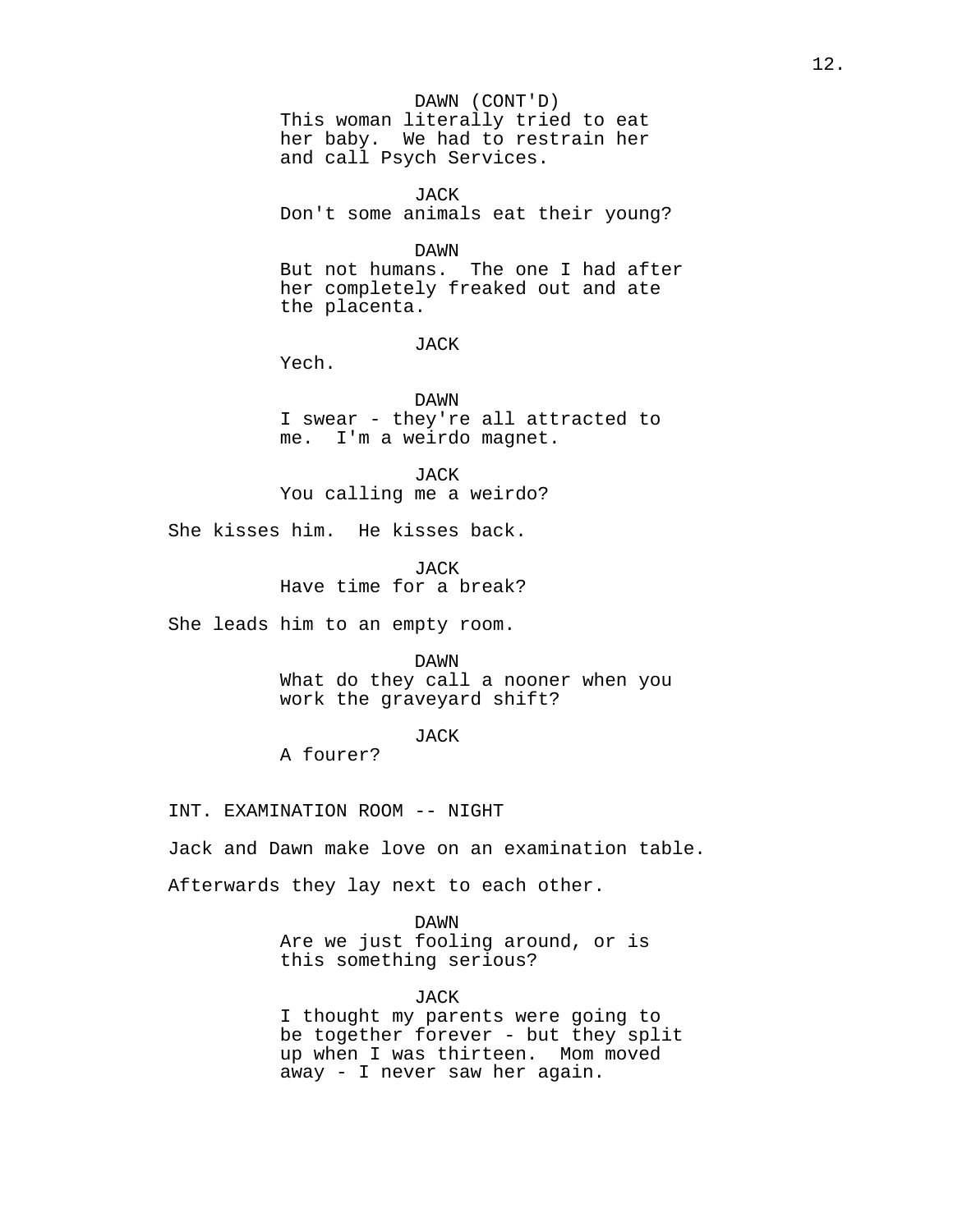I didn't know.

## JACK

I learned to protect myself. To protect my heart. If you don't allow yourself to become tangled up emotionally, it won't hurt as much when the relationship ends.

#### DAWN

If you don't open your heart, you can't feel the pleasure...

JACK I'd rather be numb than get hurt.

DAWN

I won't hurt you.

JACK Not intentionally.

DAWN

Jack, I can't wait for you to figure this out. I want the chance to be in a room here someday.

JACK It's over, isn't it?

DAWN That's your call.

Silence between them. Dawn slips into her nurses' uniform, turns so that Jack can zip her up. Jack puts on his clothes.

> DAWN I'll walk you out.

JACK It doesn't have to end this way...

DAWN You know a better way?

INT. HOSPITAL HALLWAY -- NIGHT

Jack and Dawn walk down the hallway together. Jack keeps looking at her - worried that he's made a mistake.

As they get closer to the Emergency Room, the screaming of patients gets louder and louder. All hell has broken loose.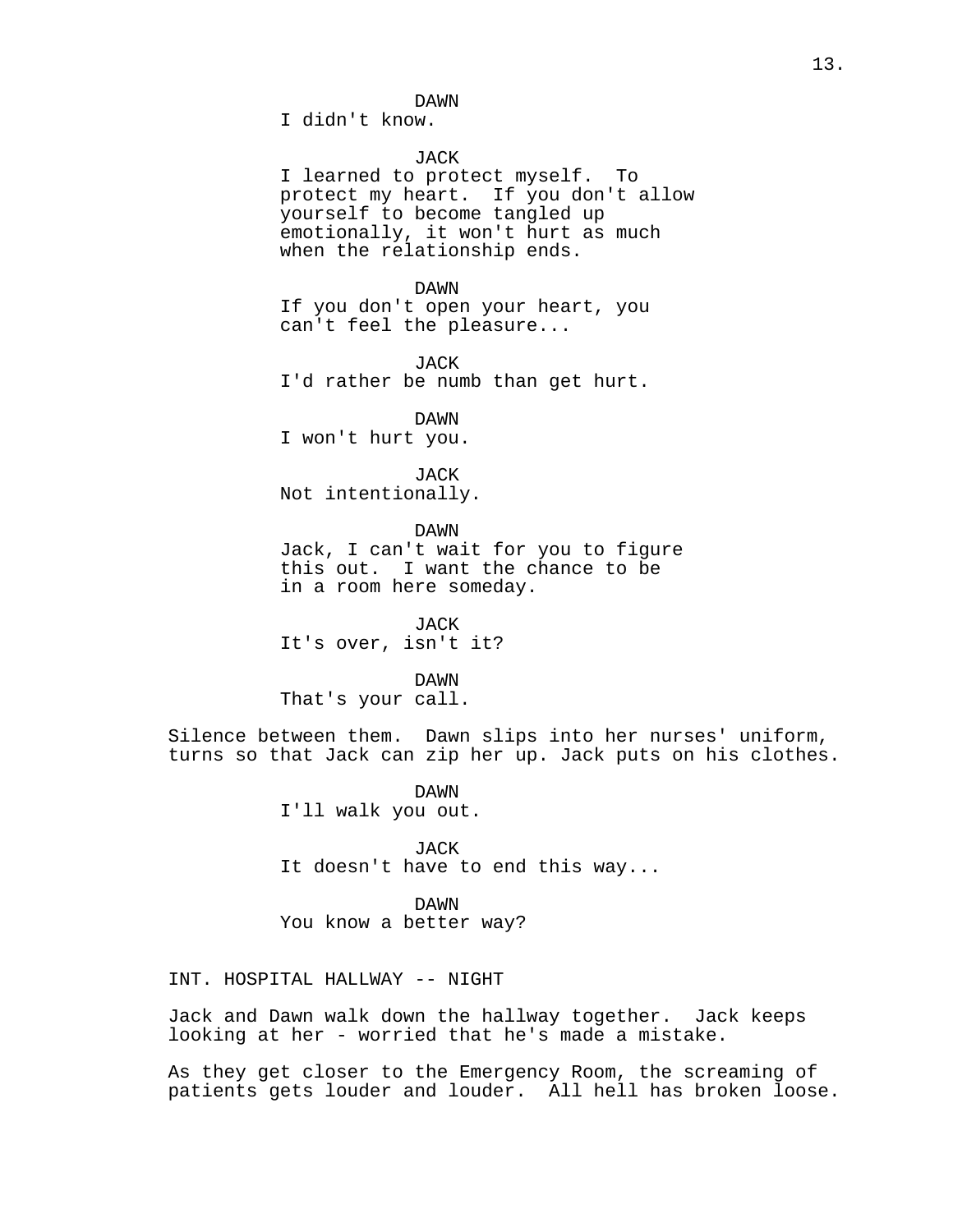INT. MERCY HOSPITAL - EMERGENCY ROOM - NIGHT

Jack and Dawn step out of the hallway in time to see Manny pick up a HUGE ORDERLY and throw him across the room. The Orderly slams against an examination table - smashing everything.

Stewart rushes at Manny, and gets tossed aside.

Dr. Bannister approaches Manny, hands raised.

BANNISTER No reason to go hostile - we just want to help you.

Manny roars like a beast and charges at Bannister.

BANNISTER

Shit!

Bannister dives out of the way.

Manny runs into a table of surgical instruments. They clatter to the floor. Manny spots something shiny - a scalpel. Scoops it off the floor and charges at Bannister.

Jack grabs a bedpan and SLAMS Manny as he runs past.

Manny stops, turns and thrusts the scalpel at Jack.

Jack blocks with the bedpan. Clang!

Manny keeps thrusting the scalpel at Jack, like a sword fighter in a pirate movie. Jack uses the bedpan as a shield.

Clang! Clang! Clang! Clang! Clang!

Dawn past them to a tray filled with hypos.

Finds a vial of Thorazine, fills the hypo.

Bannister grabs a crutch and charges at Manny.

Manny turns his head and projectile vomits a stream of maggots at him. Like a firehose of squirmies.

Bannister dives out of the way, avoids being splashed.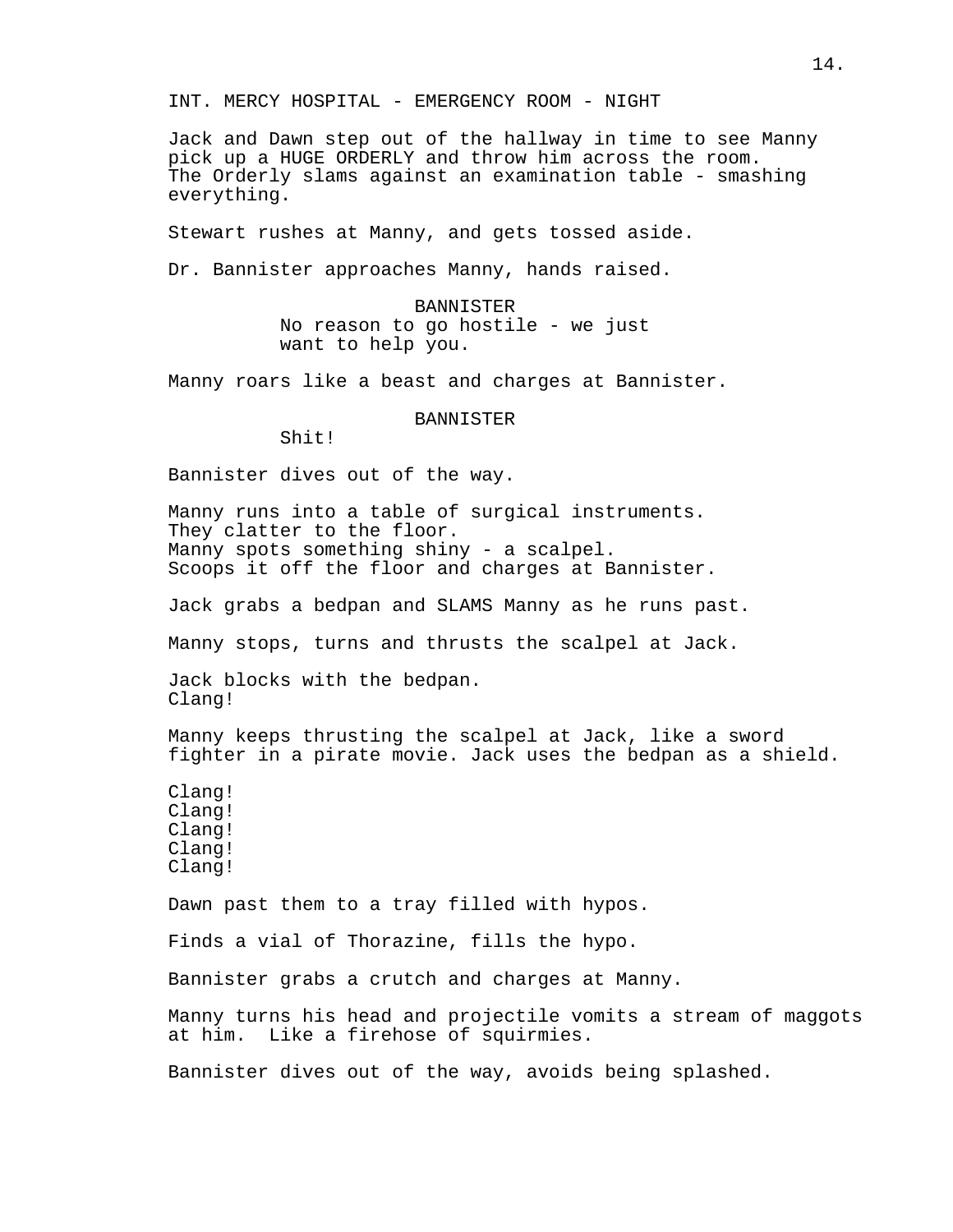Holy shit!

## JACK Think it was something he ate?

Manny turns his attention back to Jack. Swings the scalpel.

Clang! Clang! Clang! Clang!

Manny fakes a thrust, knocks the bedpan out of Jack's hands. Jack dives out of the way...

Just as Stewart gets back on his feet...

Manny is now lunging right at him!

STEWART Where'd you go Jack?

Stewart doesn't wait for an answer. Grabs a bedpan and throws it at Manny.

Manny blocks the bedpan - but urine splashes in his eyes.

## MANNY

Arggggggggg!

Manny staggers, blinded.

Stewart dives out of the way - slides across the floor.

Dawn has the hypo filled, sneaks up behind Manny.

Manny hears her, spins with the scalpel. Dawn jumps back just in time.

> JACK Think fast, asshole.

Jack throws a bedpan at Manny's back. Direct hit.

Manny spins, charges at Jack with the scalpel. Maggots spilling from his mouth.

Dawn jumps on him, jambs the hypo into his arm. Manny turns, growls at Dawn.

She jumps back - didn't have time to push the plunger. The hypo dangles from Manny's arm.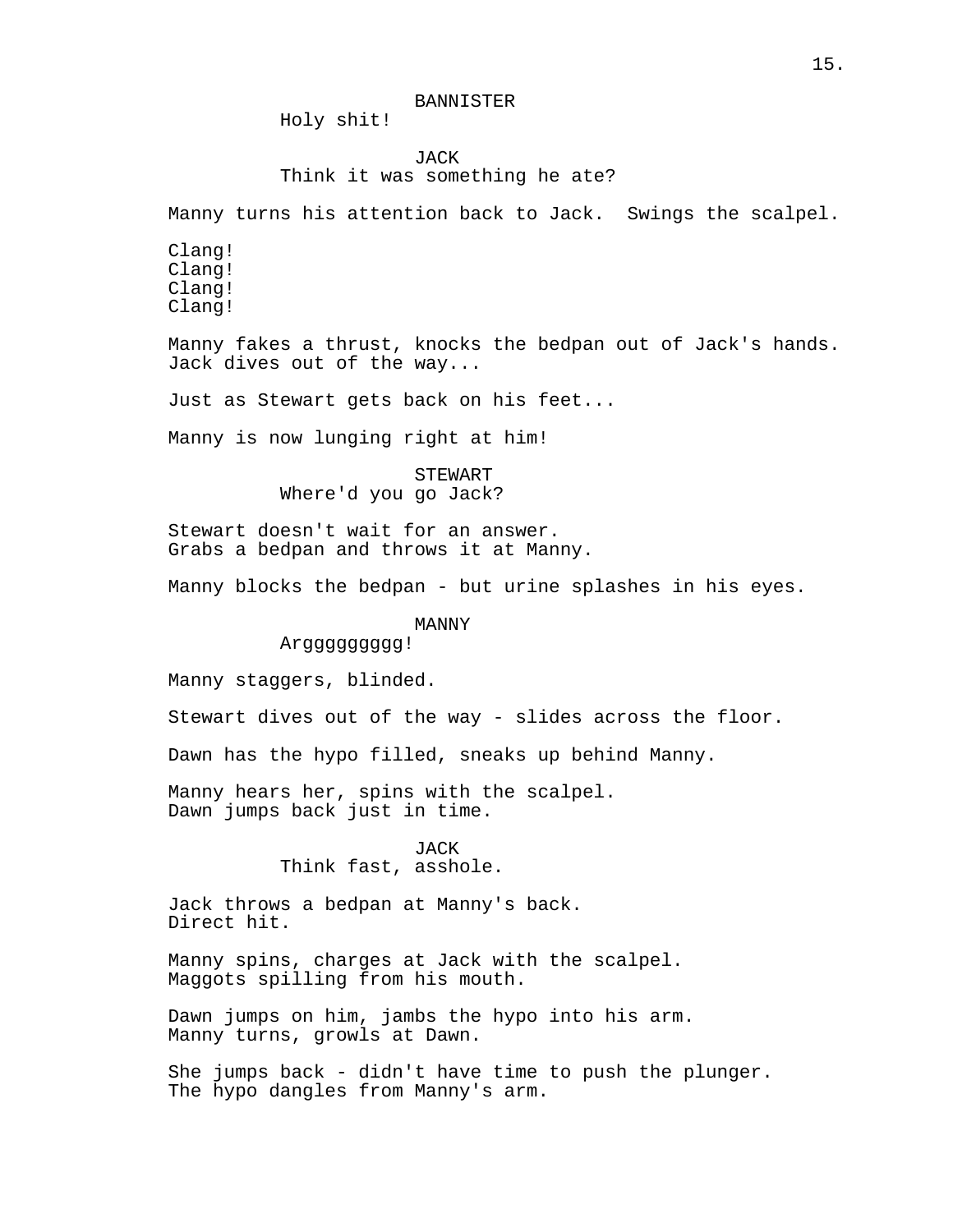# DAWN I didn't get him. Jack slams Manny on the back of the head with a bedpan. It doesn't even phase him. Manny spins and slashes at Jack. Jack jumps back. Manny slashes again. Jack jumps back - blade narrowly missing him. Manny slashes again. Jack jumps back... hits the wall! Trapped! Manny gets ready for the final lunge... Dawn jumps in and presses the plunger on the hypo. Manny starts convulsing. Flopping like a fish. Dawn and Jack step back. Bannister whacks Manny with the crutch. BANNISTER Can somebody restrain this man before I have to hit him again? A pair of ORDERLIES move in. Dawn turns to Jack. DAWN Told you I was a weirdo magnet. Jack kisses her. JACK I'll probably see you later. Looks down at Stewart on the floor. JACK Break's over, Stewart. Time to get off your ass and get back to work. EXT. AMBULANCE -- NIGHT

The ambulance cruises down the street.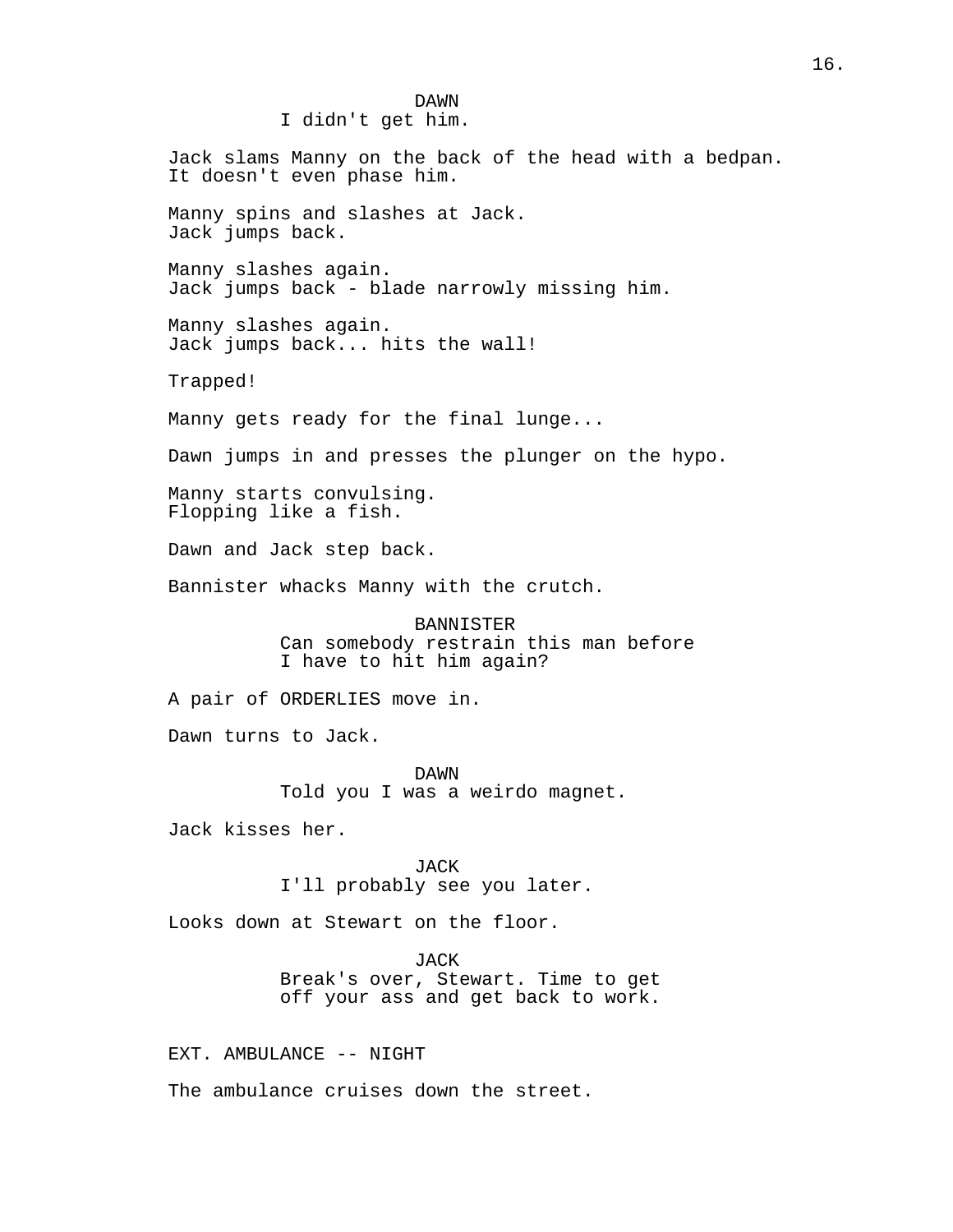#### INT. AMBULANCE -- NIGHT

Stewart drives, Jack looks out the window.

STEWART What was that guy on? PCP?

JACK Did you get a whiff of his breath? Something inside had died.

STEWART Too many of those Krusty McRibs the ones Homer Simpson was hooked on.

EXT. STREET -- NIGHT

On the sidewalk, HOMELESS people push shopping carts piled high with all of their possessions.

HOOKERS lean against buildings talking to potential JOHNS.

A BIG DUDE storms down the street muttering to himself.

BIG DUDE I'm gonna kill that bitch! I'm gonna kill that fucking bitch!

A BUSINESSMAN ducks into an alley and vomits.

The world has gone wild.

INT. AMBULANCE -- NIGHT

Jack watches all of this.

STEWART The world has gone to hell.

JACK Fast food, fast love, fast lives.

STEWART

When they look back on the events that lead up to the end of the world, it will all have started with the invention of instant mashed potatoes.

JACK I can't wait to hear this.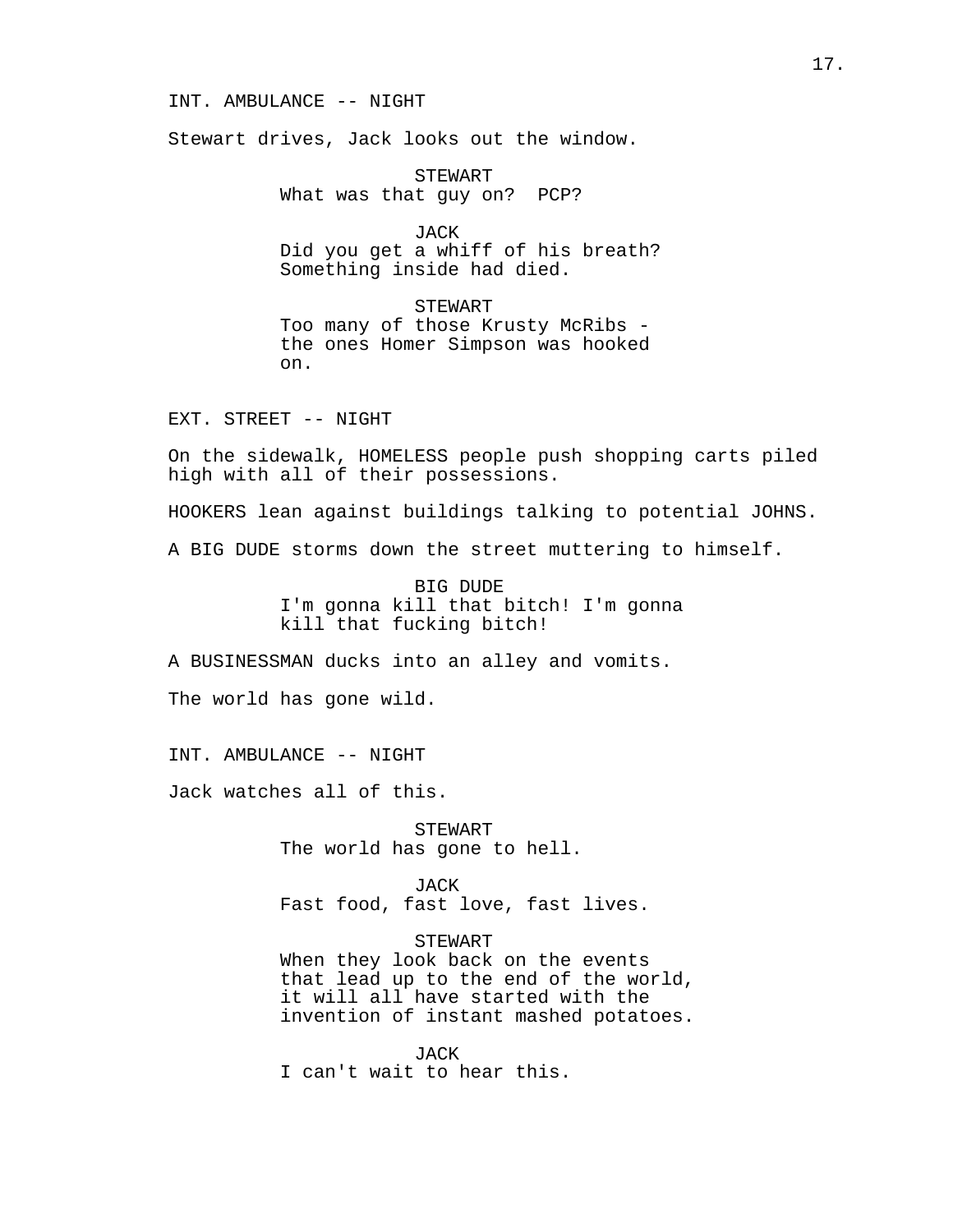#### STEWART

Noodle on it - since the dawn of time, if people wanted mashed potatoes they had to peel potatoes, boil the potatoes, add some milk, and mash the potatoes. If you wanted mashed potatoes you had to plan ahead. You had to actually work to make them. Mashed potatoes required planning and patience.

#### JACK

And a team of engineers.

#### STEWART

But then they came up with the instant stuff and you could have mashed potatoes whenever you wanted them no work and no wait.

#### JACK

And that lead to world destruction?

## STEWART

People began expecting everything instantly. They lost their ability to be patient, they began thinking you could get things without working for them. Now everyone is lazy and angry and pushy.

#### JACK

I'll give you that.

## STEWART

They don't want to work, they don't want to wait. No work ethic, no sense of society... eventually the whole world crashes and burns.

#### JACK

All because of instant mashed potatoes?

#### STEWART

Right.

Jack nods, looks out the window in time to see...

## EXT. STREET -- NIGHT

A HOOKER pulls a JOHN into her arms and kisses him on the mouth. He pulls away in disgust and spits out maggots.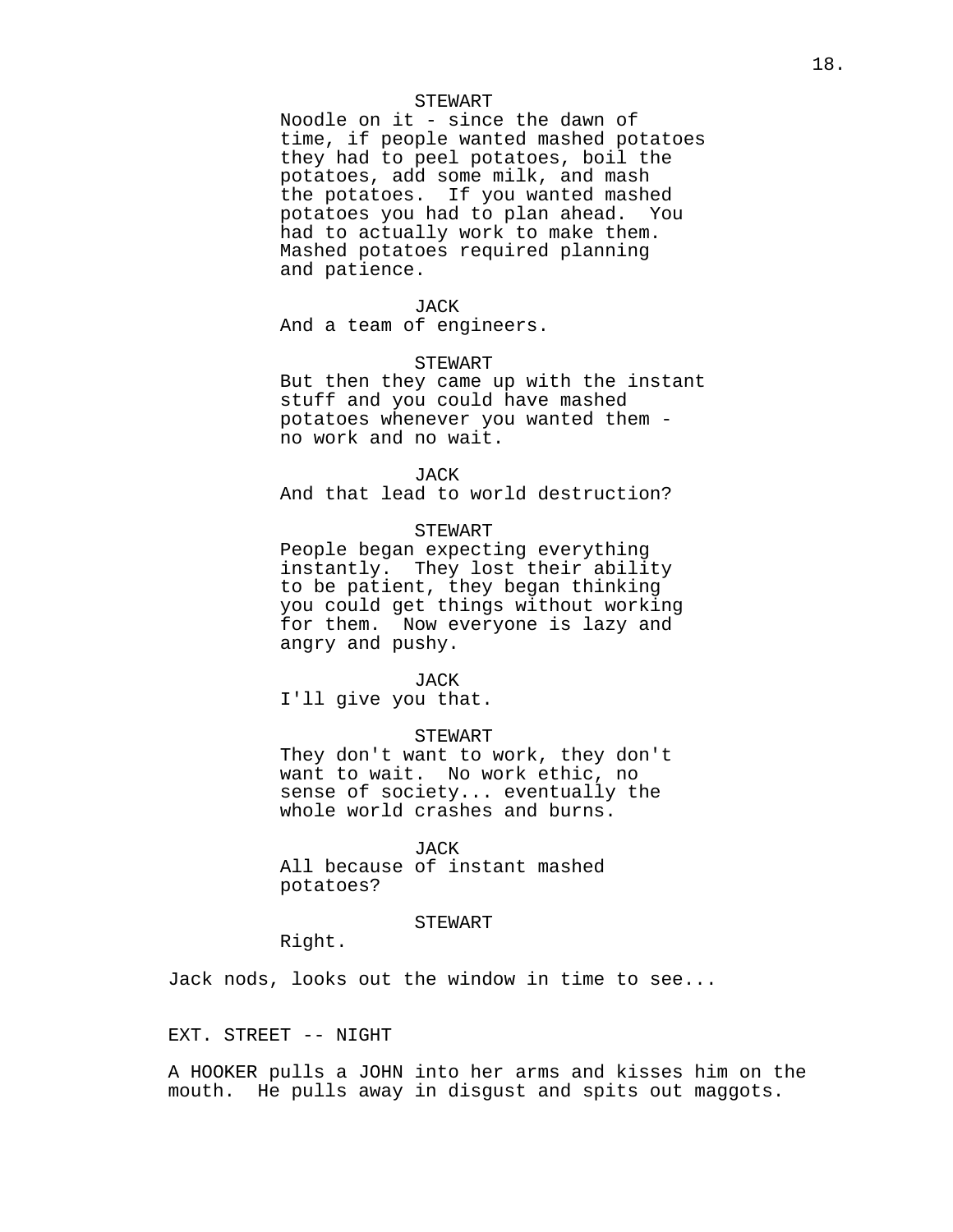INT. AMBULANCE -- NIGHT

Jack isn't sure what he saw.

JACK

Stewart --

DISPATCHER (V.O.) Unit 27, Unit 27.

Jack grabs the radio mic.

JACK This is unit 27, come in.

DISPATCHER (V.O.) Unit 27 - Single vehicle collision at the corner of Vernon and San Pedro. Injuries reported.

JACK Let's rock and roll.

Stewart hits the lights and siren switches.

EXT. AMBULANCE -- NIGHT

The ambulance roars through the night.

EXT. STREET -- NIGHT

A luxury car is smashed into the front of a building. Smoke rises from under the hood.

A woman dressed in an evening gown, let's call her SHERRY, is slumped in the passenger seat. A man in evening wear, BURT, staggers out of the driver's side.

A police car pulls up at the same time as the ambulance. A pair of policemen spill out and approach the accident.

Jack and Stewart get out of the ambulance, grab their gear.

Burt staggers to the MOUSTACHE COP.

BURT She had maggots in her mouth. Maggots!

The BALD COP hears this and runs to the wrecked car.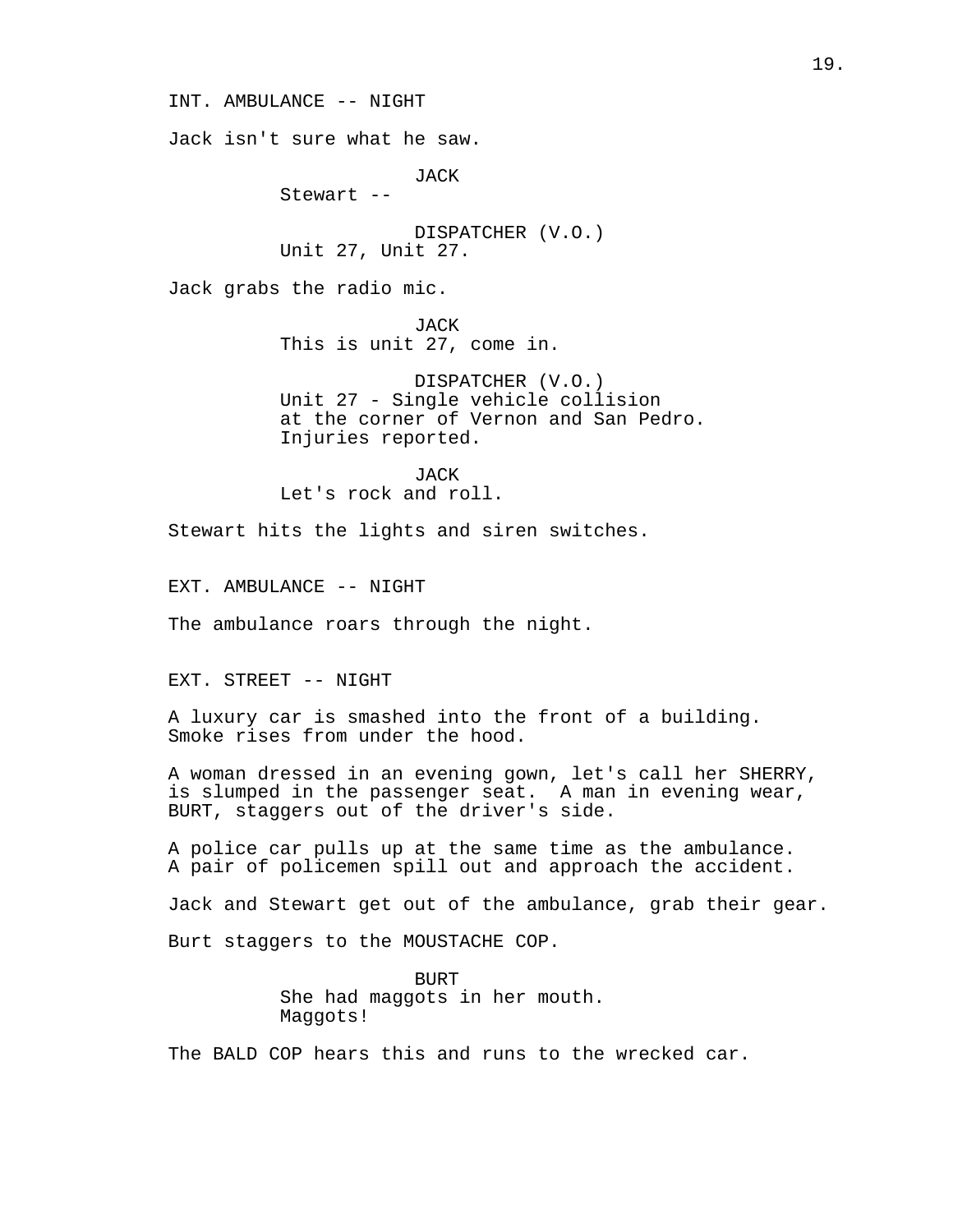Sherry is slumped over - maybe unconscious, maybe dead. Her arm is twisted around - bone protruding. Bald Cop pulls on the passenger door - it's jammed.

Smoke pours from under the hood.

## BALD COP

Ma'am? Ma'am?

Moustache Cop wants to help, but Burt won't let go of him.

BURT She tried to kiss me and there were maggots on her tongue.

MOUSTACHE COP Sir, let me help your wife.

Moustache Cop manages to disengage from Burt and heads to the smoking car. Burt turns to Jack and Stewart.

> BURT We were at a party in Chevriot Hills a friend of ours just got divorced. Celebrating her freedom.

Moustache Cop and Bald Cop use a crow bar and get the passenger door open. Metal screams.

Jack attends to Burt's wounds, Stewart heads to the wreck. Burt keeps talking - babbling in shock.

> JACK Any pain there?

BURT Ouch! Driving home Sherry leaned over to kiss me, and she had maggots on her tongue. I tried to pull away. She tried to spit them into my mouth. My own wife!

Smoke billows from the car.

Bald Cop tries to pull Sherry out of the car - but she's trapped by the seat belt.

> BALD COP Damn seat belt.

Bald Cop bends over her to unbuckle the seat belt.

Jack sits Burt on the back of the ambulance and dresses his wound. He's still babbling.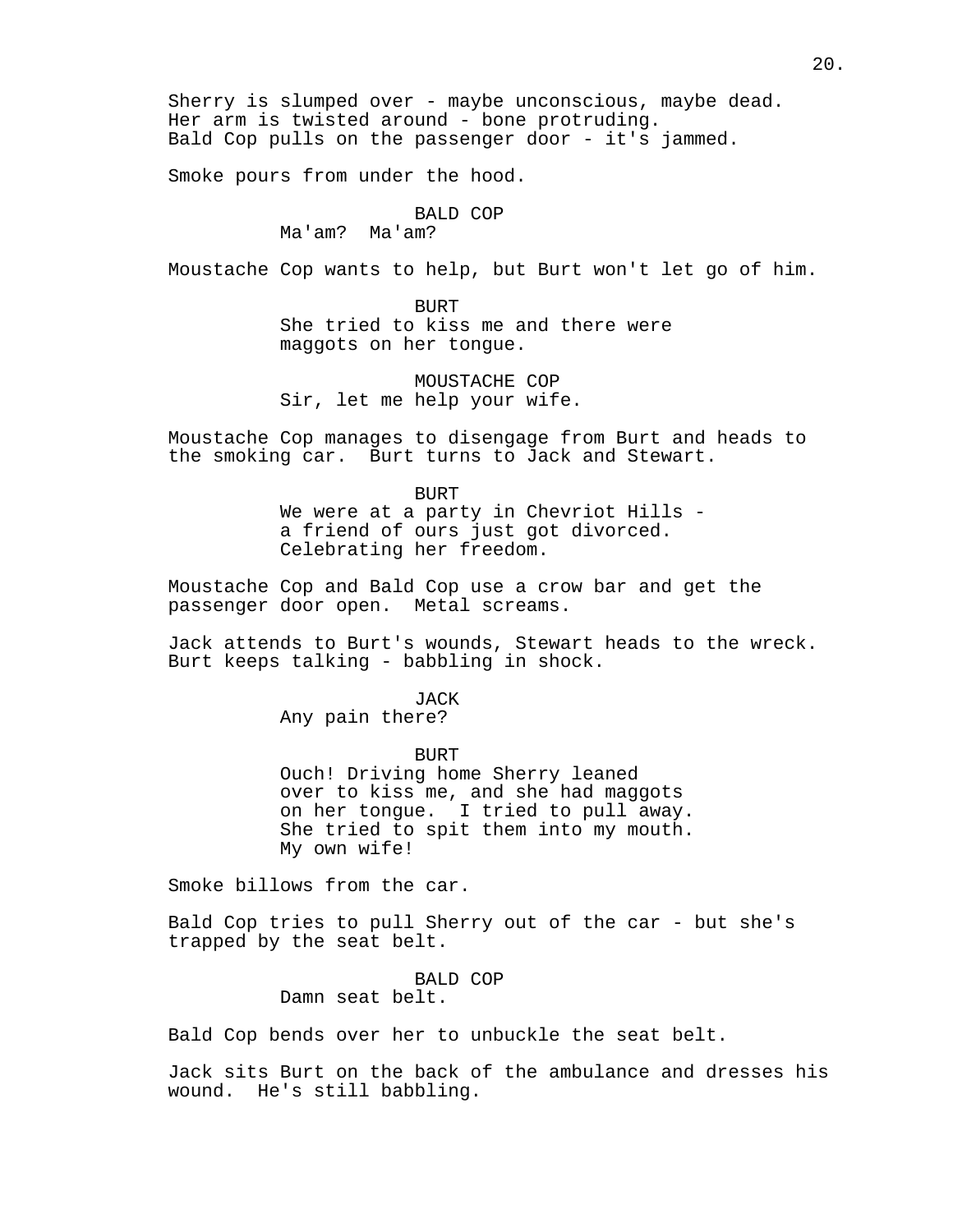I couldn't get away from her. She kept trying to lick me. Maggots dripping from her mouth. I pushed her away, lost control of the car.

Bald Cop gets the seat belt unbuckled, when he raises up Sherry's eyes POP open. She tries to kiss him.

### BALD COP

Excuse me, ma'am...

Bald Cop moves his head back in shock. Sherry moves in to kiss him again. Twisted arm and protruding bone jutting at his neck.

> SHERRY Fuck me? Please. Fuck me.

She grabs Bald Cop's hand and presses it against her breast.

BALD COP Ma'am, you've been injured. You're in shock. Let us get you out of the car and to the hospital, okay?

SHERRY I need you to fuck me.

Bald Cop backs away from the car. She's crazy.

Sherry turns her head toward Bald Cop and projectile vomits a stream of wiggly maggots. He's inundated in squirmies.

> BALD COP Shit! What the fuck...

Moustache Cop takes about five steps backwards. Quickly.

Stewart stops dead.

Bald Cop screams in pain and falls to the sidewalk. He twitches and flops on the cement.

Sherry gets out of the car, arm bone hanging, wipes maggots from her mouth.

> SHERRY Doesn't anyone want to fuck me?

> > STEWART

Screw this.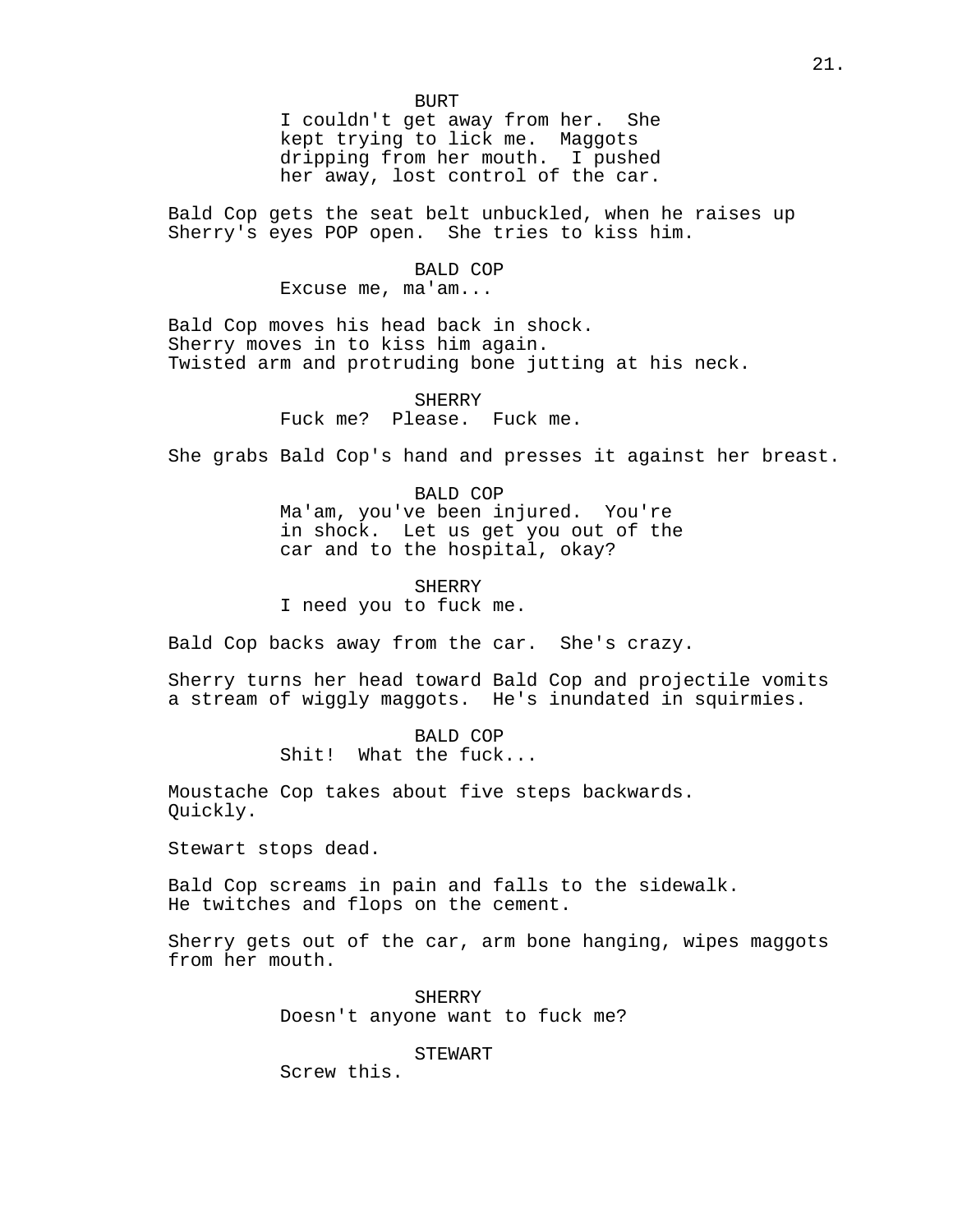Stewart jogs back to the ambulance.

STEWART

Jack!?

Jack starts throwing their equipment into the back of the ambulance. Doesn't know what to do about Burt.

> JACK What do we do with this guy?

STEWART We aren't putting him in the rig.

JACK We're just gonna leave him here?

Sherry staggers towards the ambulance.

STEWART He could be infected.

When Sherry is a few feet away from the car, Moustache Cop moves in to help his fallen partner.

> MOUSTACHE COP Teddy? Teddy, are you okay?

Bald Cop is convulsing on the sidewalk.

Moustache tries to hold him down, yells at Jack and Stewart.

MOUSTACHE COP Help me! He needs a doctor!

Neither Jack nor Stewart make any move to help.

Stewart closes and locks the back doors of the ambulance.

Sherry gets closer.

SHERRY Honey? Do \*you\* want to fuck?

Burt shakes his head no.

Stewart and Jack race to the doors. Stewart fumbling with the keys as he tries to unlock the driver's door.

Bald Cop begins coughing up maggots. Moustache Cop pulls back - Bald Cop's breath is awful. Bald Cop ROARS and FLIPS to his feet.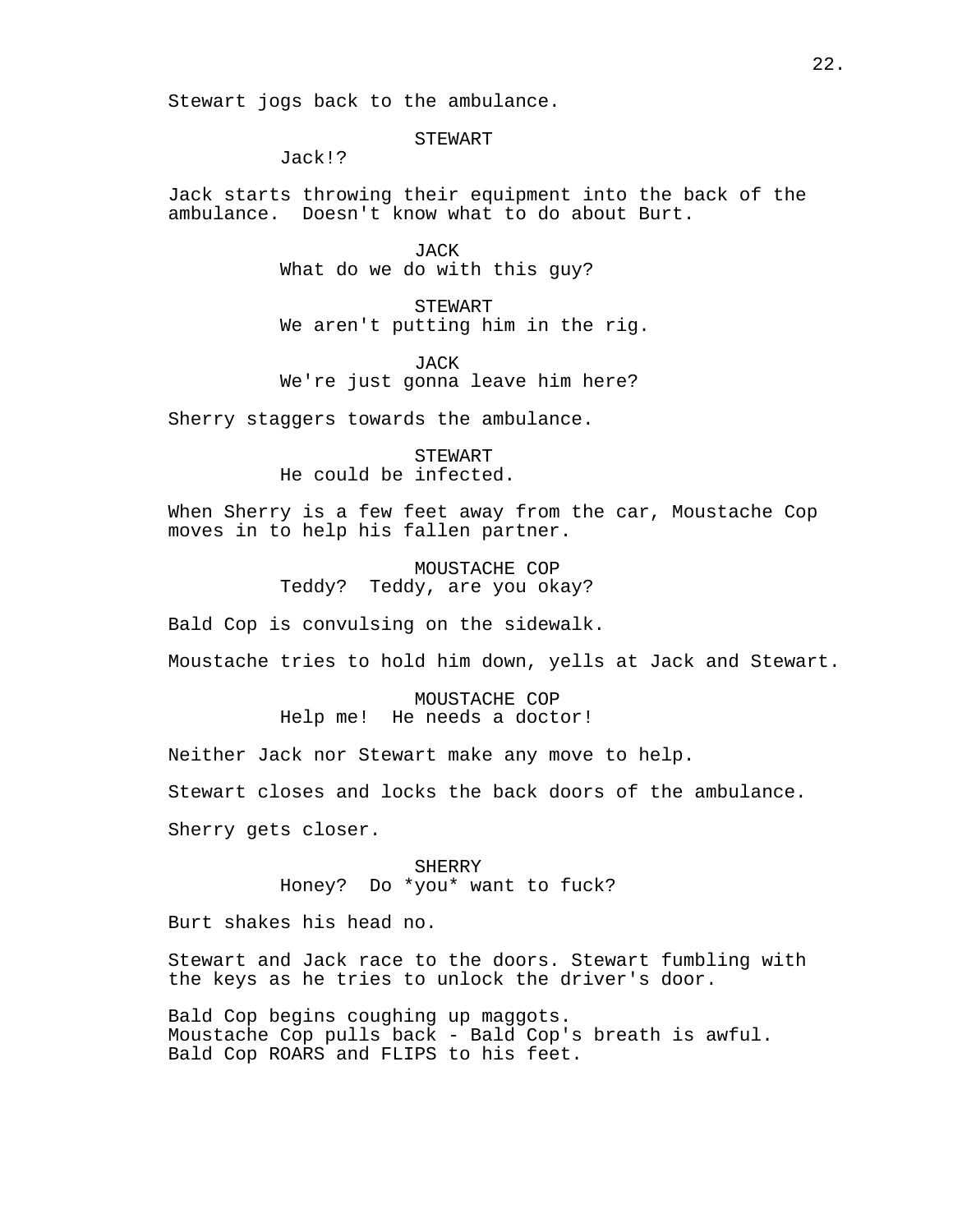## MOUSTACHE COP

Teddy?

Bald Cop grabs Moustache Cop and lifts him overhead.

He THROWS Moustache Cop across the street... .......................he lands on a parking meter... ....................................................Skewered!

Stewart gets the door open, scrambles inside, locks the door and leans across to pop open the passenger door.

Sherry gets closer. Closer. Closer.

Jack tries to get into the ambulance, but Burt grabs him.

BURT You can't just leave me here with her! Come one, man, I need to go to the hospital.

JACK Let go of me, okay?

Jack is half in, half out of the ambulance.

Sherry only a few feet away.

**SHERRY** I'm so hot and juicy. I need you inside me, Burt.

Burt pulls out his wallet.

**BURT** Look, man, I'll pay you. You can have all of my money, just don't leave me here with her. Please.

Jack disentangles himself from Burt and climbs into the ambulance, gets the door closed.

INT. AMBULANCE -- NIGHT

Burt grabs the door handle before Jack can hit the lock button pulls it open. Jack pulls it closed. A tug-of-war with the door!

Sherry gets closer.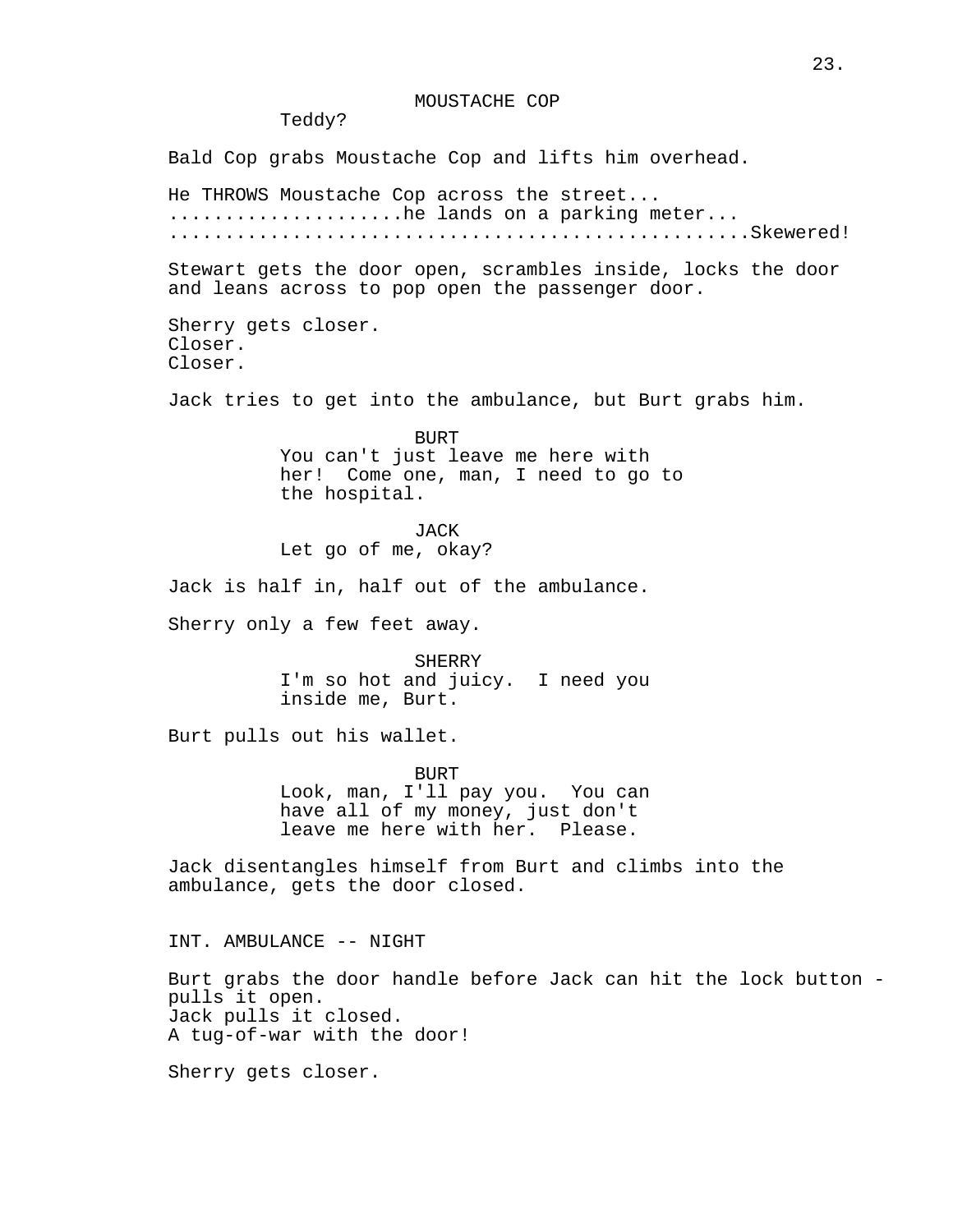I've got that itch, honey. Don't you want to scratch it?

Burt gives up on the ambulance door and runs.

Jack gets the door shut and locked SECONDS before Sherry gets there. She pulls on the door handle, smiling at Jack.

#### SHERRY

Let me in and I'll let you in.

EXT. STREET -- NIGHT

Burt stops running, looks back at the ambulance. He's safe.

WHAM!

Bald Cop tackles him to the asphalt. They roll down the street, stopping with Bald Cop on top - straddling Burt.

> BALD COP Do you like men in uniform?

> > BURT

Get off me!

BALD COP Want me to suck you off? I'm not gay, but I know the way.

Bald Cop licks Burt's face, leaving a trail of maggots.

Burt SCREAMS.

INT. AMBULANCE -- NIGHT

Sherry sees Bald Cop rip off Burt's clothes, turns back to Jack with a smile. She licks the window.

> **SHERRY** You know you want it.

Sherry lowers the strap of her evening gown, exposing a breast... and more of her broken arm.

She winks at Jack and lowers the other strap. The evening gown falls from her shoulders.

She fondles her breasts, licks her lips, smiles at Jack. He can't take his eyes off the bone sticking out of her.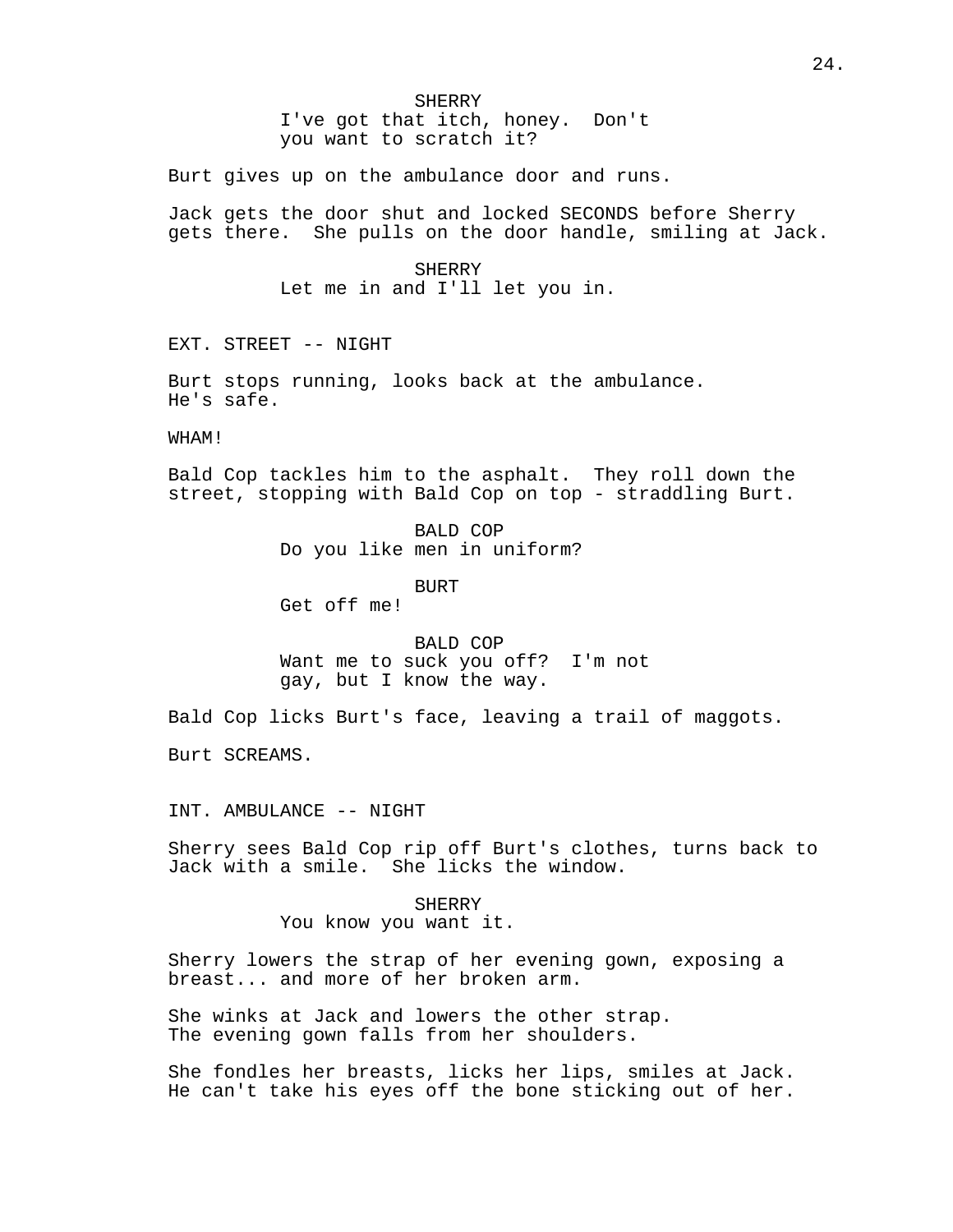Please fuck me.

She starts rubbing her body against the ambulance.

STEWART I think she likes you.

She licks the window, leaving a stream of maggots.

JACK You can have her, she's not really my type.

STEWART I'm married. You're the one who's available. Take her.

JACK You'd need a full body condom for something like that. Let's get out of here.

STEWART You don't want to take her with us?

Stewart starts the ambulance and pulls away...

Leaving a half naked Sherry on the street behind them.

INT. AMBULANCE -- NIGHT

Stewart and Jack cruise down the street - world gone wild.

A man with ROTTING flesh peeling from his face pounces at the ambulance, pressing his face against the window. He spits maggots at the window, falls off the ambulance.

Others PEOPLE on the street are spitting torrents of maggots or tearing off each others clothes... and a few are eating bloody raw meat right off the bone. Human bones?

> STEWART Something is seriously wrong.

> > JACK

You think?

Jack grabs the mic.

JACK Base, this is unit 27, come in.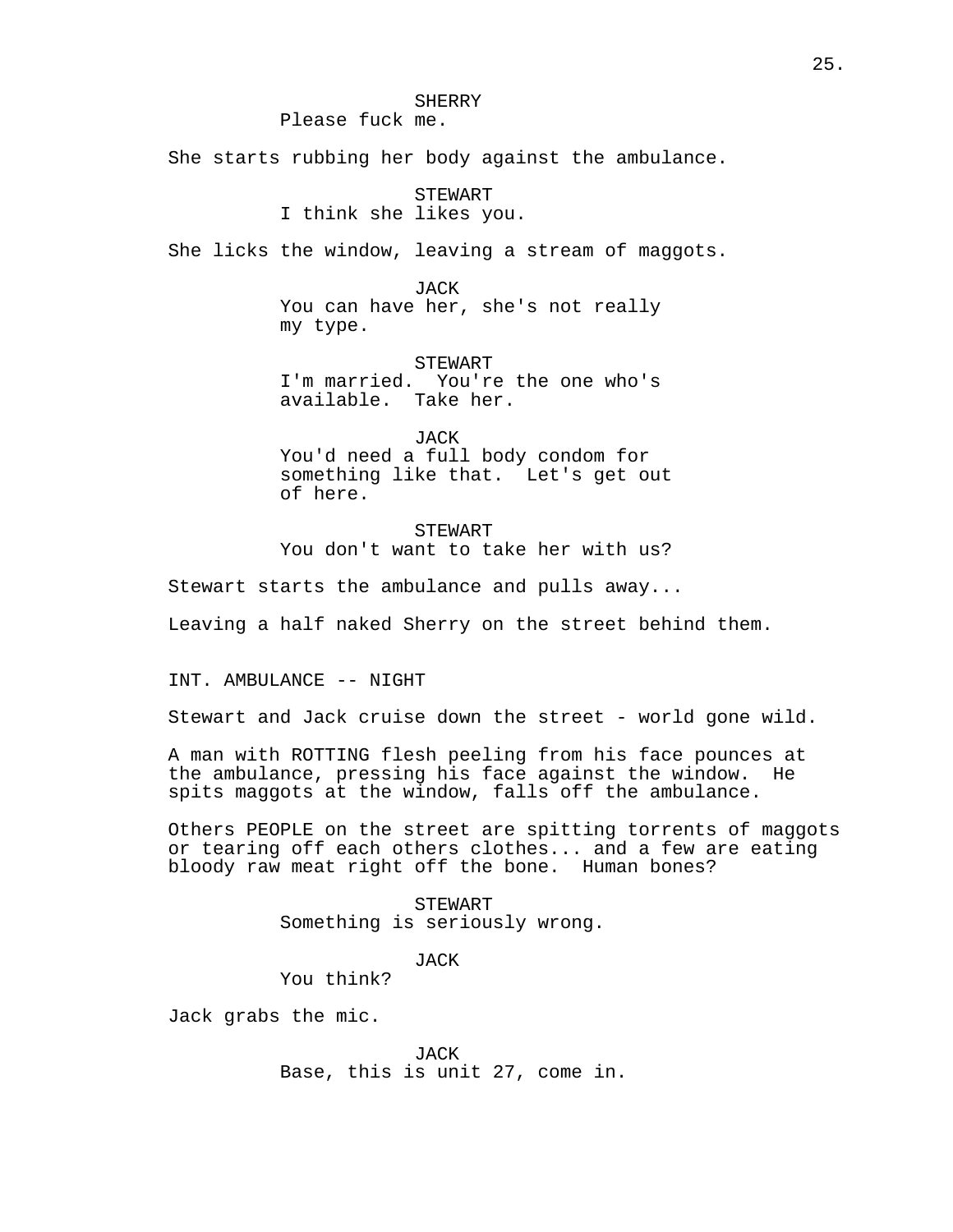DISPATCHER (V.O.) Base, Unit 27.

JACK We have a situation out here. Some sort of epidemic.

DISPATCHER (V.O.) Are you requesting more units?

#### STEWART

Hell, no.

JACK Negative. We're worried about our own safety. Has there been any CDC advisory? Any information?

DISPATCHER (V.O.)

Negative.

STEWART It's night of the horny dead or something - everyone's gone crazy.

JACK Dispatch, we're going to be code 4.

DISPATCHER (V.O.) Didn't copy that Unit 27, something's going on here... Sounds like gunfire... Hey! Wait the hell are you doing in here? What is that? A vibrator? Put that down --

The radio goes dead.

JACK Dispatch? Dispatch?

STEWART Jack - I'm worried about Caroline. Mind if we drive over and make sure she's okay?

JACK

Good idea. I'm going to call Dawn.

Jack pulls out his cell phone, dials Dawn's cell.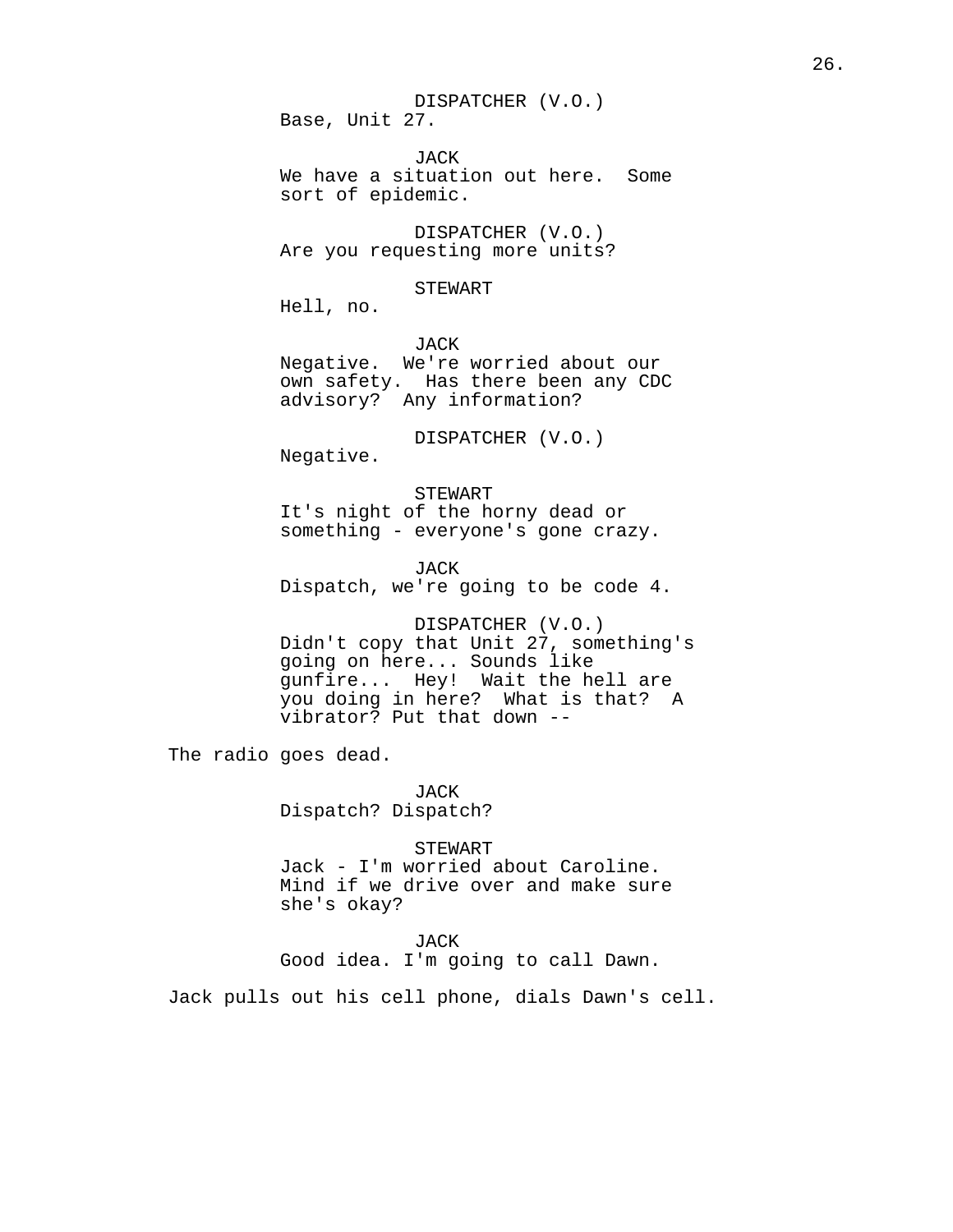Babies crying. Dawn is running down a hallway when her cell phone rings. She flips it open.

## DAWN

Hi, Jack - I'm kind of busy.

### JACK (V.O.)

Did they ever find out what caused that guy we brought in to go crazy?

DAWN

Some sort of parasite. They haven't identified it, yet. It kills the host, then secrets some sort of hormone that keeps him functioning.

JACK (V.O.) So that guy was dead when we brought him in?

DAWN No pulse. No heart beat. The

parasite was controlling him.

JACK (V.O.)

Weird.

#### DAWN

Look, Jack, the shit's really hit around here. Just had a mom lactate an inch of milk on the floor of her room. We were ankle deep. Can you call back later?

JACK (V.O.) Not sure there will be a later. I

think we have an epidemic, here. Some kind of space herpes.

#### DAWN

Space herpes?

## JACK (V.O.)

The guy we brought in saw that Mars probe blow up. His wife said he found a piece of it in the street.

DAWN Should I call NASA or the CDC or both?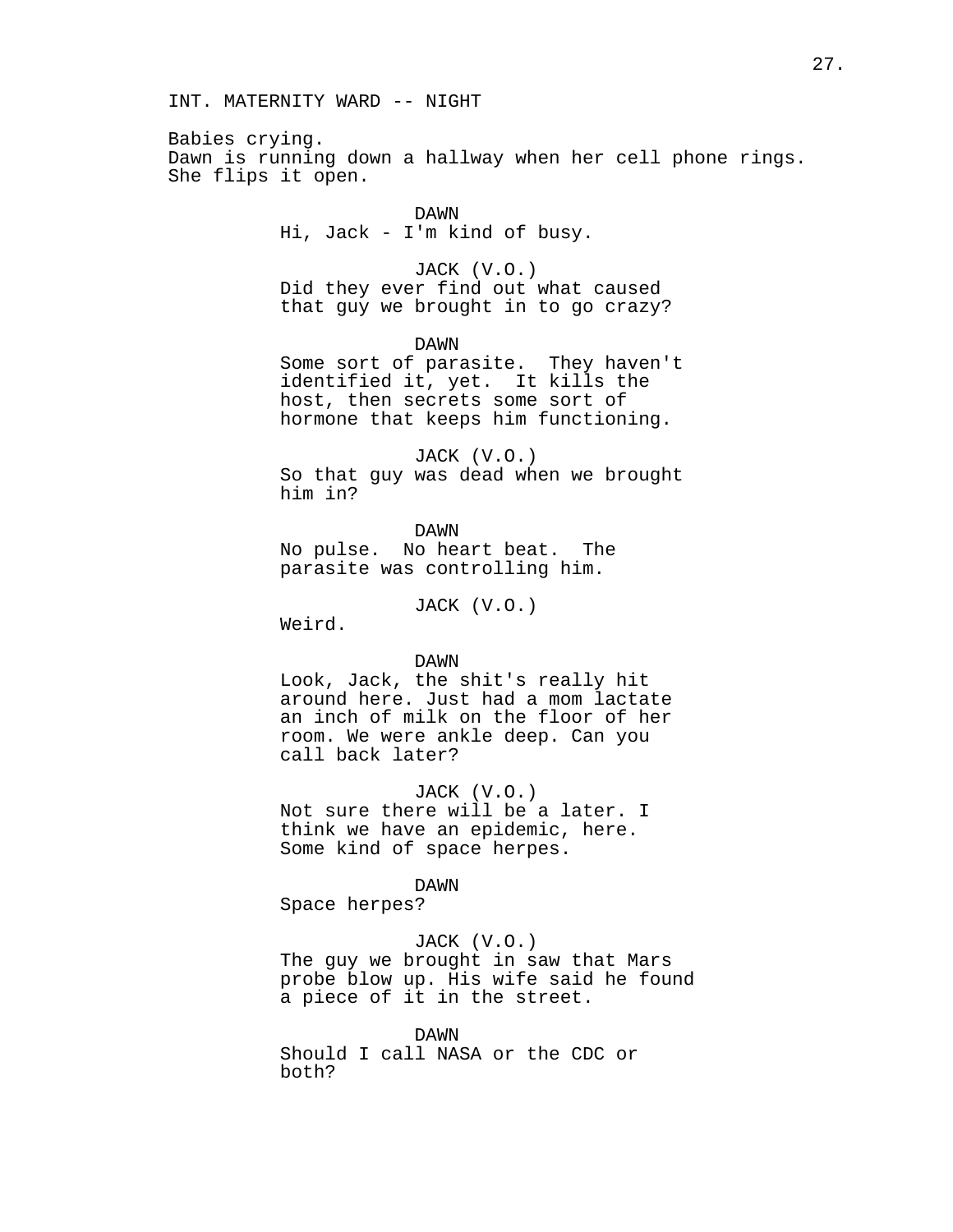JACK (V.O.) Looks like it's transmitted orally.

DAWN I won't kiss any strangers.

JACK (V.O.) Don't let anyone vomit maggots into your mouth, either.

DAWN I'll try to remember that.

JACK (V.O.) We're driving over to check on Caroline. Stay safe, okay?

DAWN

You, too.

She flips her phone closed and slams open the doors to a delivery room.

INSIDE: A DOCTOR having sex with a PREGNANT WOMAN while a pair of NURSES watch and cheer.

DAWN

Um, wrong room.

Dawn backs out of the room quickly.

As she zips down the hall, she passes a tray of instruments and grabs a weird looking vaginal spreader as a weapon.

A DOCTOR comes out of a door in front of her, she points the vaginal spreader at him.

> DAWN Back off, doc. I know how to use this.

He ducks back inside room to let Dawn pass by.

EXT. STREET -- NIGHT

The ambulance cruises through the world gone wild.

PEOPLE roam the sidewalks, tearing off their clothes and demanding that passers by have sex with them. Many have open wounds, flesh hanging from their faces...

Others seems to be chewing on each other - love bites that end with tearing flesh and spurting blood.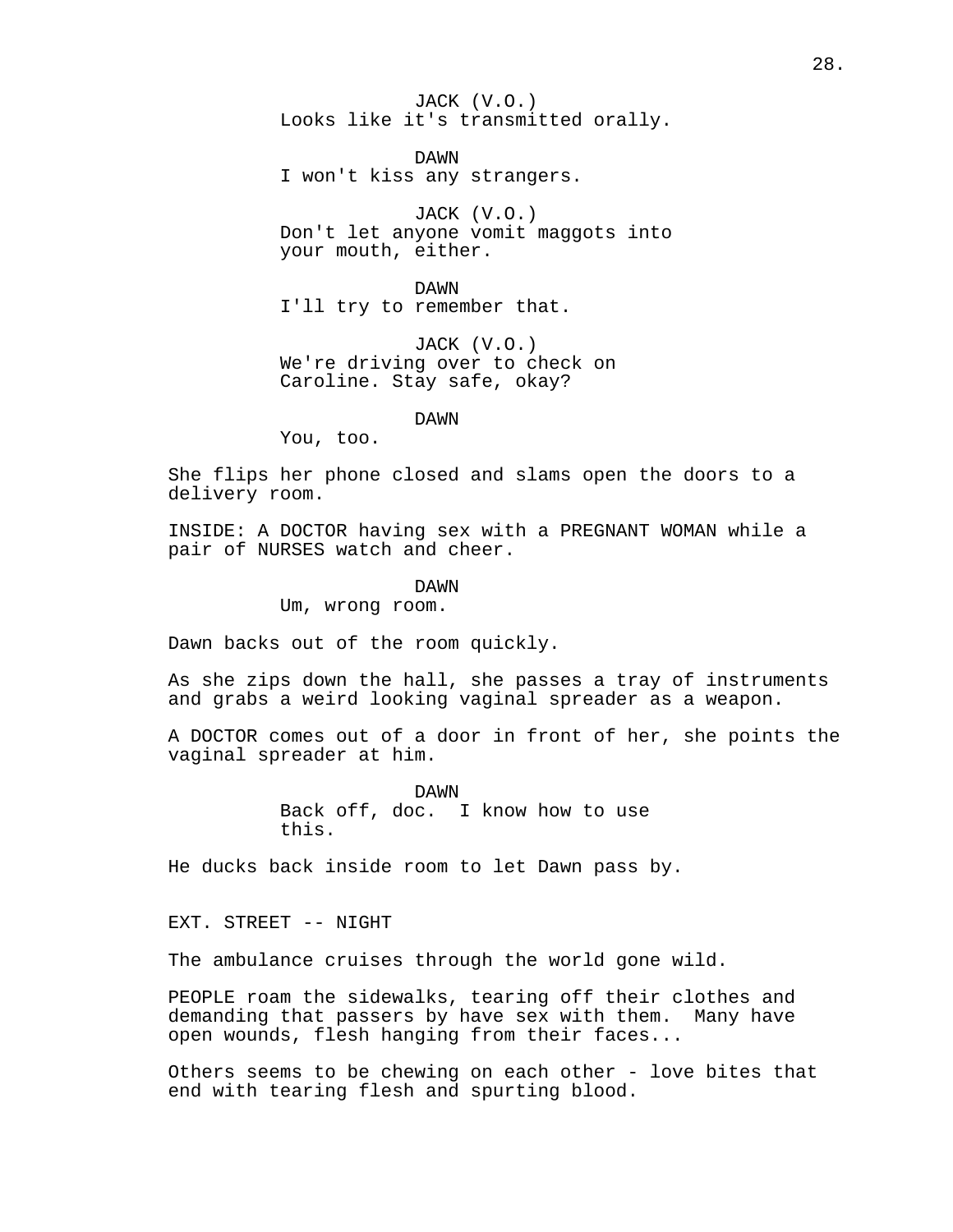Some jump at the ambulance as it cruises by.

INT. AMBULANCE -- NIGHT

Stewart and Jack can't believe how fast the disease has spread. Everyone seems to be infected.

> JACK It's like the whole world's been Springerized.

STEWART I hope Care's okay.

JACK Want to call her?

Stewart holds out his hand, Jack gives him the phone.

Stewart dials, Jack looks out the window at...

EXT. NIGHTCLUB -- NIGHT

SWINGERS pick up SWINGETTES for an evening of casual sex and cannibalism.

HOOKERS spit maggots into the mouths of JOHNS, speeding the epidemic along.

INT. AMBULANCE -- NIGHT

Stewart gets through to Caroline.

STEWART Care, are you alight honey?

INT. STEWART'S APARTMENT -- NIGHT

The most domestic bedroom in Los Angeles - almost a parody of classic suburbia.

CAROLINE is the 2004 version of June Cleaver, peaches & cream, dressed in PJs and a bathrobe.

> CAROLINE Is something wrong?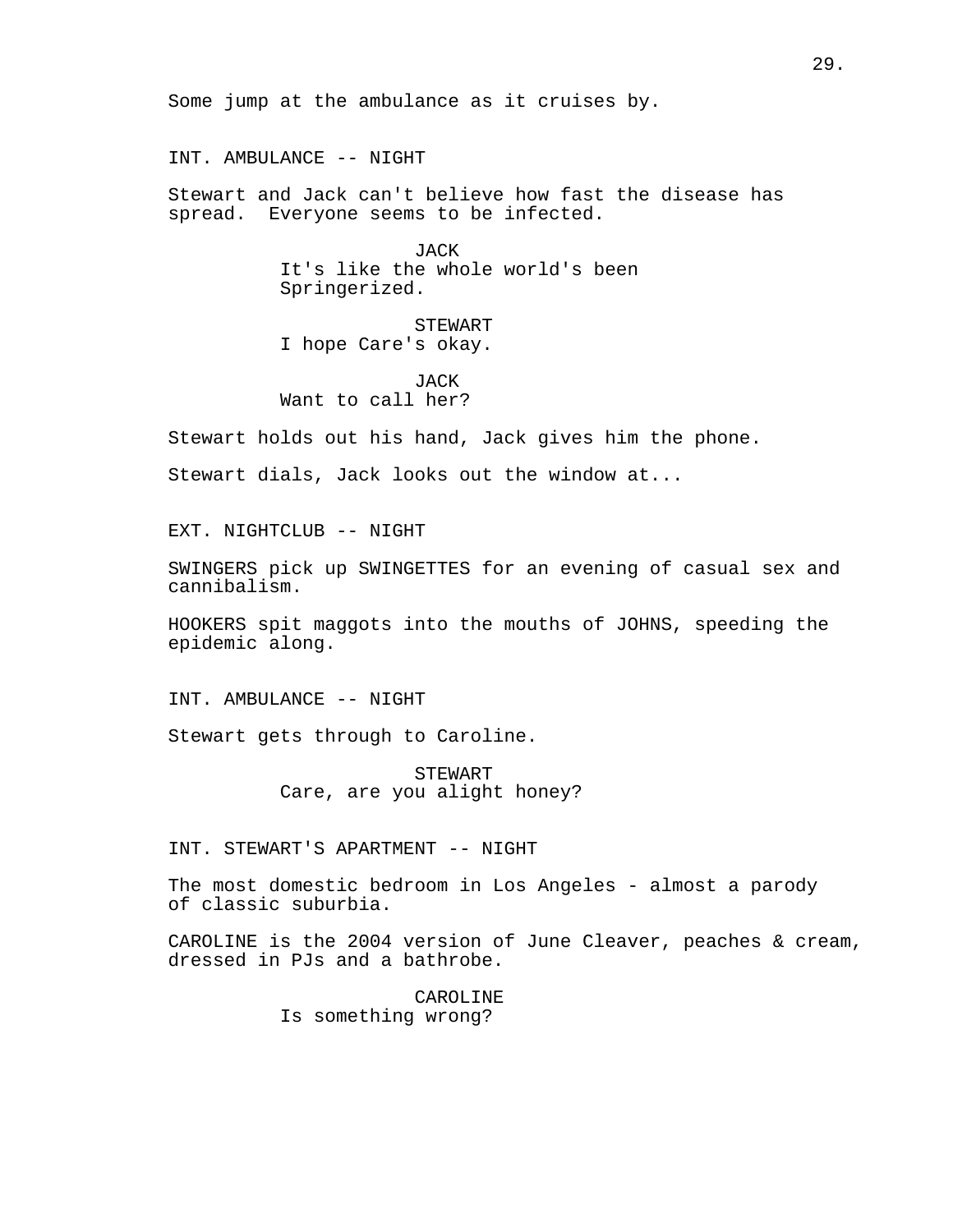STEWART (V.O.) Care, I want you to stay in the Apartment. Lock the door and don't let anybody in except me.

CAROLINE Who'd come over at this hour?

STEWART (V.O.) Just don't open the door, okay? We're on our way over right now.

CAROLINE Don't you have to finish the shift?

INT. AMBULANCE -- NIGHT

Stewart sees a WOMAN on a bus bench casually gnawing on a human arm.

STEWART

It's done, honey.

Stewart hangs up the phone and hands it back to Jack.

EXT. STREET -- NIGHT

Two MEN play tug-of-war with a woman - tearing her in half.

A GANG OF WOMEN march down the street, looking for meat.

A MAN drags a kid's red wagon filled with body parts.

WOMEN drag a pair of SCREAMING POLICEMEN out of their car.

INT. AMBULANCE -- NIGHT

Jack plays with the radio - every frequency static. Police band - static. Fire Department - static. He finally hears something...

The Emergency Frequency, broadcasting a recorded message.

VOICE (V.O.) This is the Emergency Broadcasting Network. A state of emergency is in effect for the entire Los Angeles area. Please stay in your homes with the doors locked and bolted. (MORE)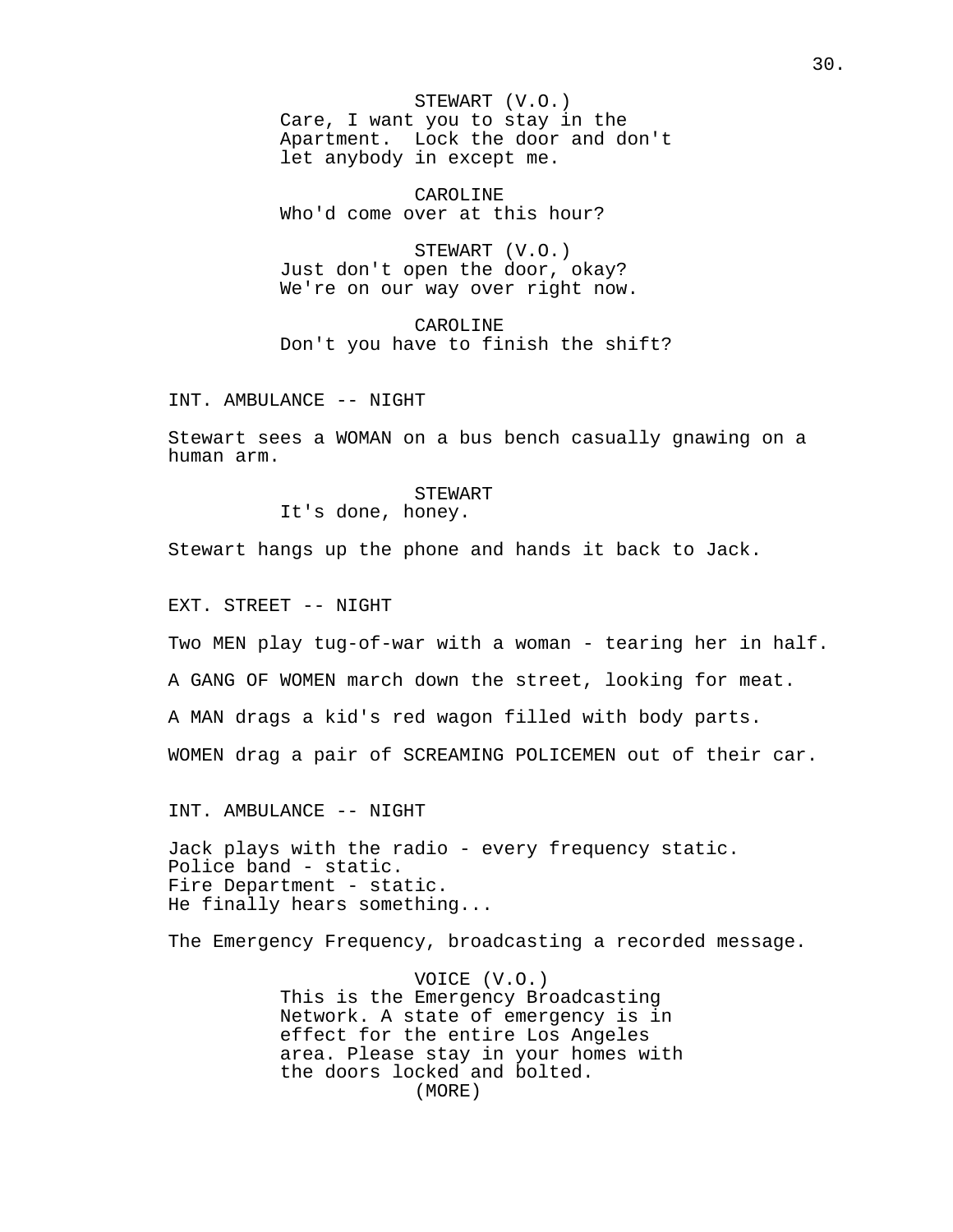VOICE (V.O.) (CONT'D) Avoid contact with anyone who seems to be infected, including family members and rescue workers. (beep) This is the Emergency Broadcasting Network. A state of emergency is in effect for the entire Los Angeles area. Please stay in your --

Jack switches off the radio.

They drive for a while in silence.

EXT. STEWART'S BUILDING -- NIGHT

A suburban section of Los Angeles.

The ambulance pulls up in front of a nice older building - The Homewood. The sign says "Couples Welcome! Kids Okay!"

But there's no sign of kids at this hour.

INT. AMBULANCE -- NIGHT

Stewart turns off the engine. Jack starts to get out, Stewart stops him - touching his arm.

> STEWART How long we been partners?

> > JACK

I don't know. Six, seven years.

STEWART

We've been through a lot of shit together. Delivered a lot of babies, saved a lot of lives, lost some people.

JACK

I'm not kissing you.

STEWART

You always keep it light, even when the shit's coming down.

JACK No matter what happens in there, Stewart, we're partners.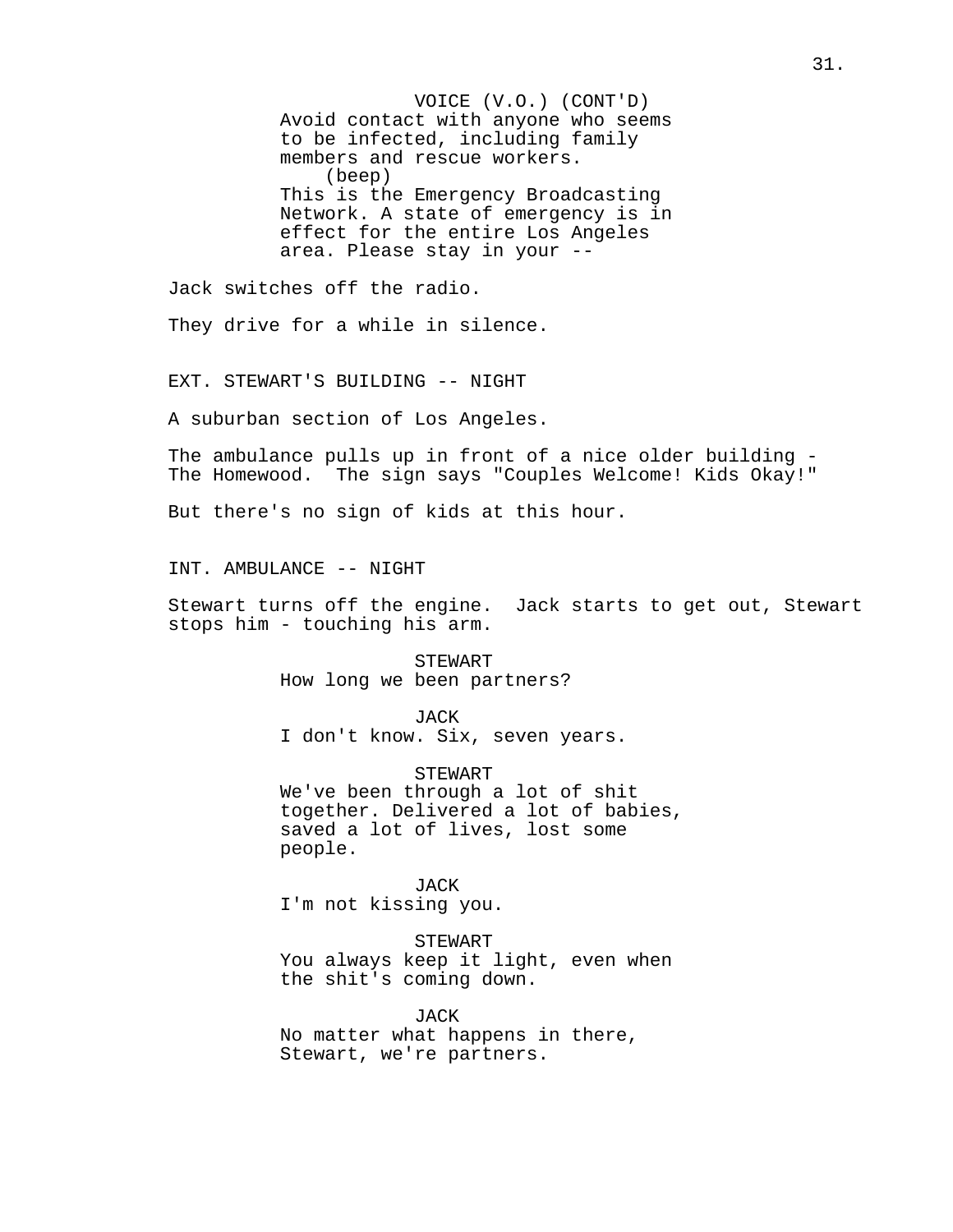# STEWART

We ride together, we die together.

They touch fists, then climb out of the ambulance.

JACK That movie sucked.

STEWART But it was a really good line.

They shut and lock the ambulance doors.

EXT. STEWART'S BUILDING -- NIGHT

They open the back of the ambulance and grab anything they can use as a weapon - a stretcher pole, a pair of shears, a backboard for use as a shield and oxygen bags to protect them from maggot spray.

They walk to the lobby doors, ready for action.

INT. STEWART'S BUILDING - LOBBY -- NIGHT Stewart opens the front door and they slide inside. The lobby is empty.

JACK

It's quiet.

STEWART

Too quiet.

They creep up to the elevator and push the UP button.

JACK How much you pay for this place?

STEWART About twelve hundred.

JACK

Not bad.

STEWART It's mostly young couples. Maybe you and Dawn can move in here.

JACK Don't think that's going to happen. We may have broken up.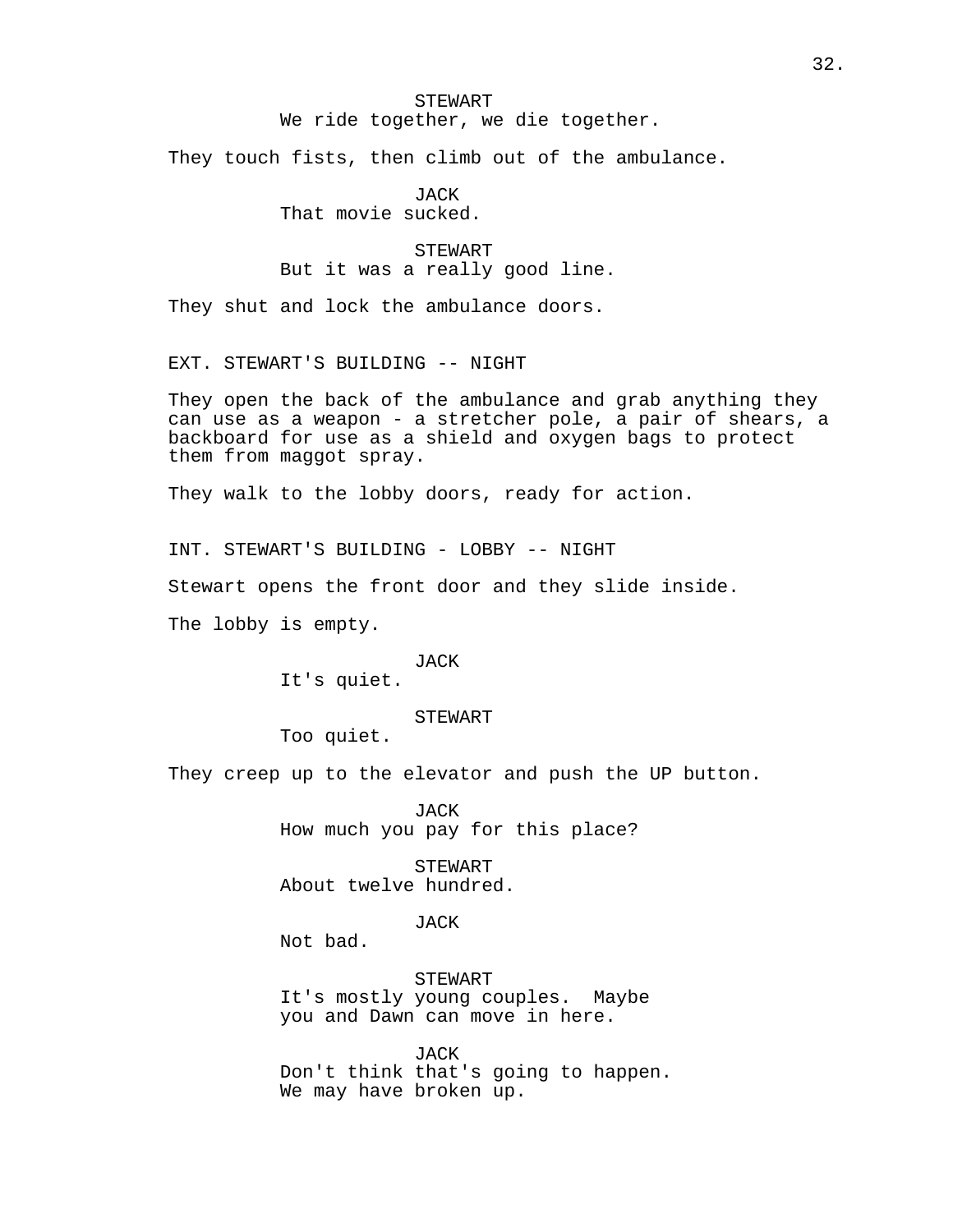STEWART

Since when?

JACK She's the best thing that ever happened to me, and I'm just going to let her go. Walk away.

Bing!

THE ELEVATOR DOORS OPEN...

A Couple steps out. Zombies or uninfected?

LUCY and RICKY have just come from a Halloween party, both carry mixed drinks and wear masks and costumes.

> LUCY You're late! The party's over.

JACK You can say that again.

RICKY Nice costumes - you might have won the competition.

LUCY You two a couple?

#### STEWART

 $No.$ 

LUCY

Great! You wannna be part of a threesome? Help us spice up our sex life? Ricky and I wanna swing.

Lucy grabs Jack, opens her mouth to kiss him and maggots dribble out. Yech! Jack pushes her away, pulls down his oxygen mask, swings up his shield and his shears.

> RICKY You and me and Lucy make three!

Ricky attacks Stewart - trying to bite him. He gets his mask down just in time. Swings up his stretcher pole, using it as a bo.

While Ricky attacks Stewart, Lucy dives to her knees and starts unbuckling Jack's pants. Jack kicks her away and pushes her back with the shield.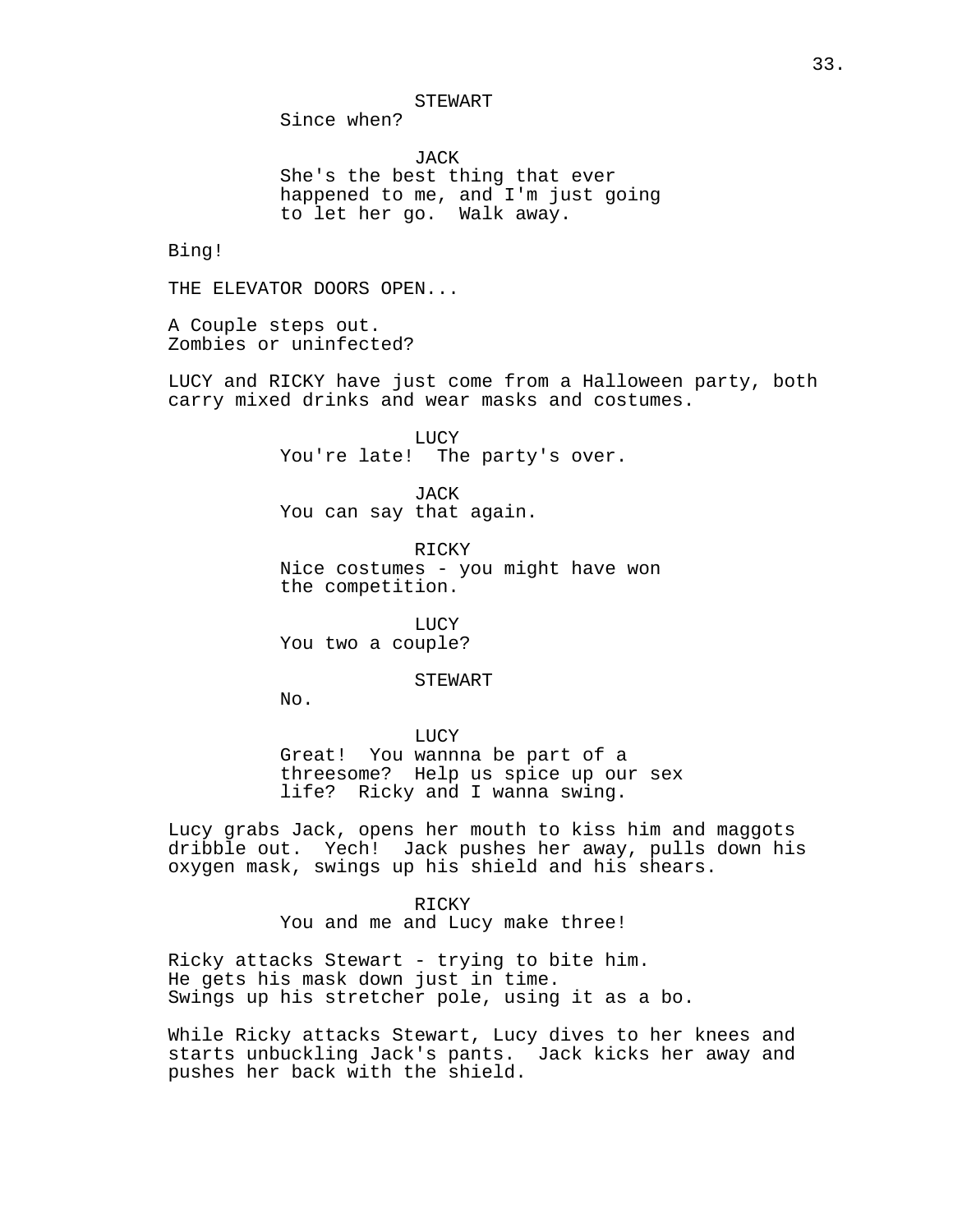Stewart swings his bo, knocks Ricky back. Ricky does some kung fu fighting, knocking the bo out of Stewart's hands. He scoops up a lobby chair, uses it like a lion tamer.

Jack gets cornered by Lucy, only the shield protecting him. Lucy grabs the oxygen bag dangling from Jack's mask and squeezes it empty - strangling Jack.

Jack jabs at her with the shears, cutting her arm.

Ricky smells the blood and attacks his wife... Forgetting about Stewart long enough for him to escape. Ricky tears a flap of skin off his wife's arm.

Stewart dives into the empty elevator car.

INT. ELEVATOR -- NIGHT

Stewart presses the door closed button.

STEWART Jack - you going to stay and play?

JACK I'm right behind you.

Jack presses Lucy against the wall with the chair, kicks Ricky in the head and dives into the elevator just as the doors are closing.

Ricky reaches in after them - grabs Stewart by the neck. The elevator doors hit Ricky's arm - bing - and reopen!

Ricky and Lucy charge the open elevator! Stewart hits the Door Closed button, the doors zip shut. They close on Ricky's wrist...

The elevator starts to ascend... Stewart's neck is dragged down to the floor!

#### STEWART

Help! Help!

Jack tries to pry Ricky's fingers off Stewart's neck. Can't.

Ricky's head hits the floor of the elevator. There's a THUNK and a SCREAM.

Jack pulls Stewart to his feet. The severed hand scurries across the elevator floor.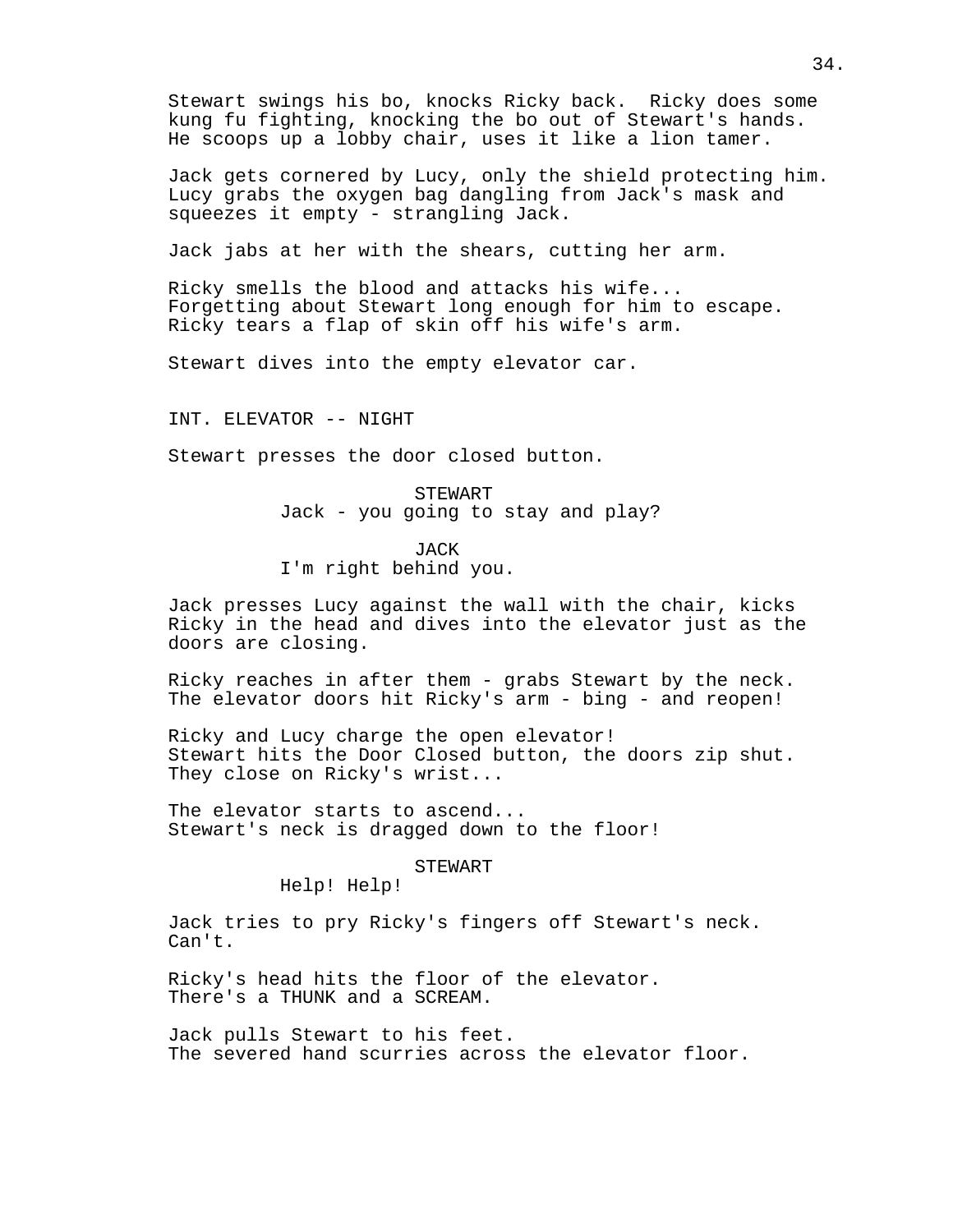The severed hand scurries across the elevator floor to Jack, who kicks it over to Stewart.

> JACK Here. Let me give you a hand.

STEWART Hey, don't palm that off on me.

They avoid the crawling hand in the cramped elevator until they get to Stewart's floor.

> JACK First rule of zombies: You are what you eat.

When the doors open, they jump into the hallway and wave goodbye to the severed hand. It doesn't wave back.

INT. STEWART'S BUILDING - HALLWAY -- NIGHT

The hallway is empty except for a wandering man named HAROLD.

HAROLD Stewart! How are you? Missed the big Halloween party.

Harold moves towards them with a smile.

**STEWART** How you doing Harold?

HAROLD Never better! I'm wide awake never had this much energy before.

Halfway down the hall, Harold stops and vomits a stream of maggots at them.

With a sudden burst of energy, Harold reaches out and grabs Jack by the shoulders, lifting him up, and yelling:

> HAROLD Wanna fuck me? I've never been with a man, but I think you're sexy...

Harold pulls off Jack's mask and gets ready to kiss him.

Stewart throws his shield at Harold.

Wham! Direct hit to Harold's head.

Harold drops Jack and turns to Stewart.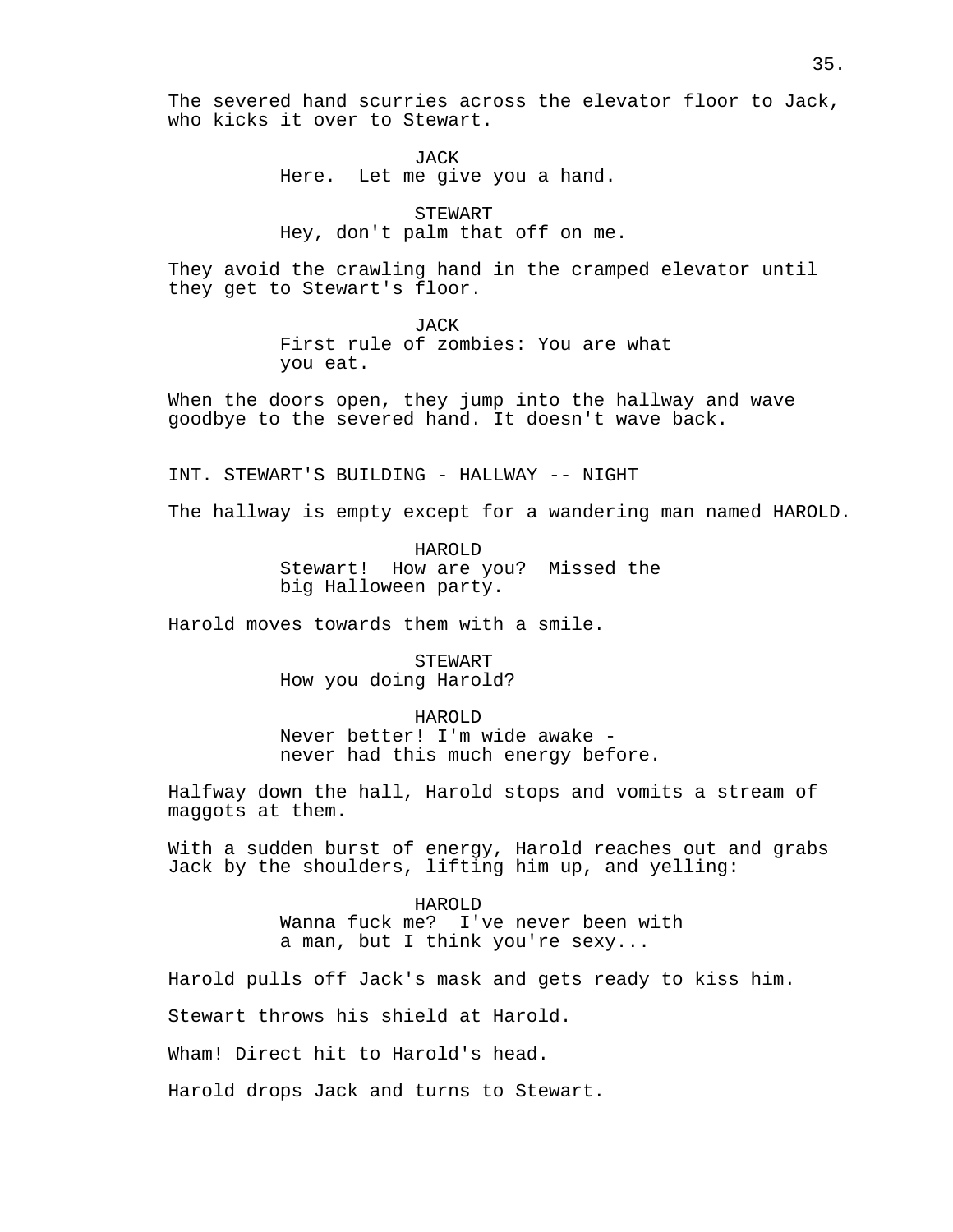Jack hits the floor and starts crawling away. HAROLD Jealous? We can get together later if you want. Lori and I have an open marriage, you know. A door opens behind Jack and a female voice calls out. LORI (O.S.) In here, quick - before he comes after you. Jack dives through the open door. INT. LORI'S APARTMENT -- NIGHT A beautiful woman in a sexy evening gown, LORI, locks and bolts the door behind him. LORI I see you've met my husband. He isn't quit himself today. JACK I gathered that. LORI Looks like you've had a hard day. Want a drink? JACK Why not? Lori moves to the bar. LORI What'll it be? JACK How about a brandy? She pulls out a bottle of Martell Cognac and a snifter, pours him a drink, hands it to him. JACK Nothing for you? LORI I just came from a party. One more drink and I'll be out like a light.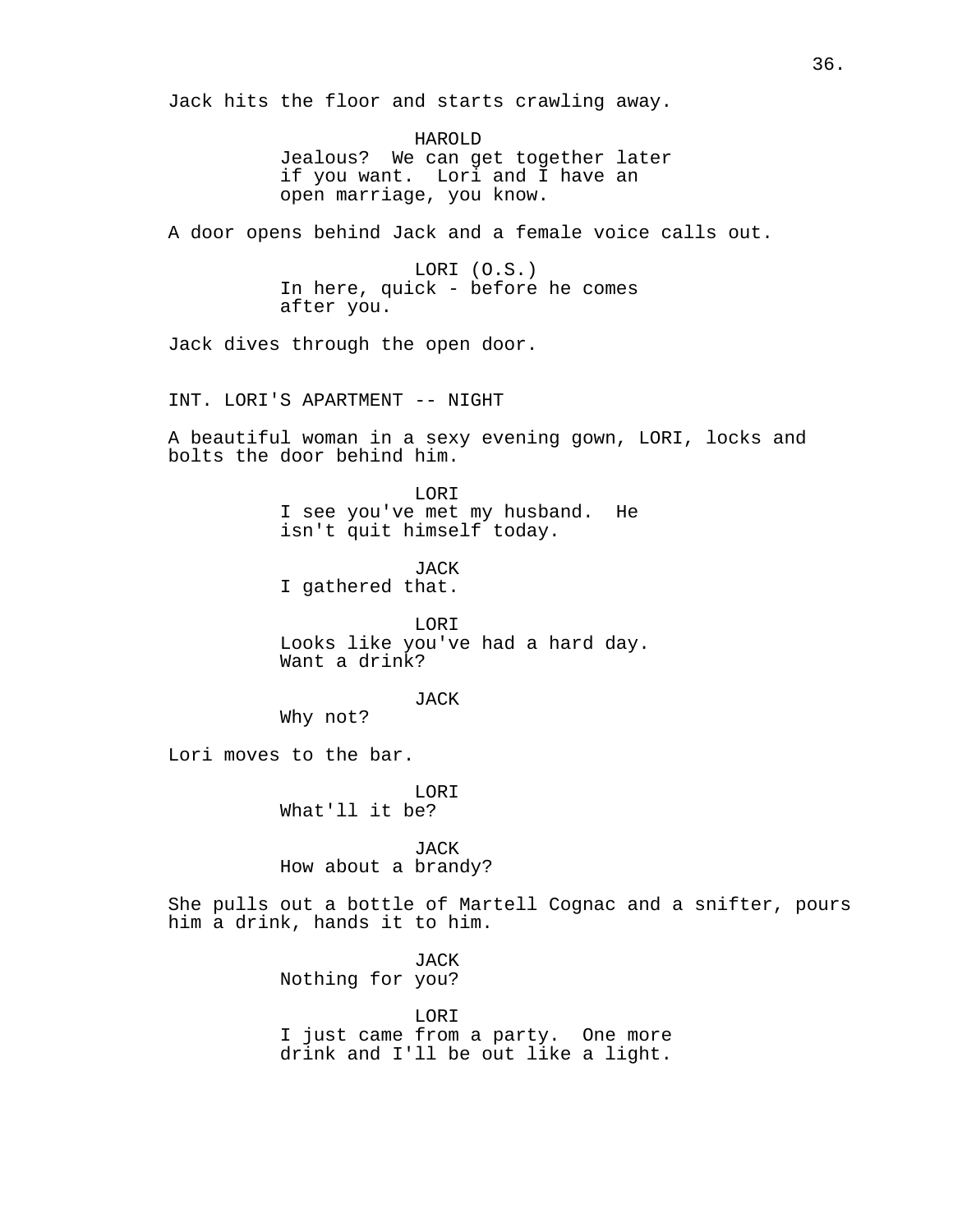INT. STEWART'S BUILDING - HALLWAY -- NIGHT Harold chases Stewart down the hallway.

> HAROLD It's no use playing hard to get, Stewart - you're on the fourth floor.

Stewart breaks open the firehose locker, pulls out the ax.

HAROLD That makes you look homophobic.

STEWART Just stay away from me, Harold. Find someone else.

HAROLD But you're the one that I want.

Harold grabs at Stewart.

Stewart swings the ax...

Cutting off Harold's left arm.

HAROLD You didn't have to do that.

While Harold is recovering his fallen limb, Stewart runs to his apartment. He pounds on the door.

> STEWART Caroline? It's me, honey.

Harold charges after Stewart. Stewart pulls out his keys. Harold gets closer.

Stewart gets his keys into the door. Harold only a few yards away. Stewart gets the door open.

Harold grabs at him. Stewart dives into the apartment. Harold gets the door slammed in his face.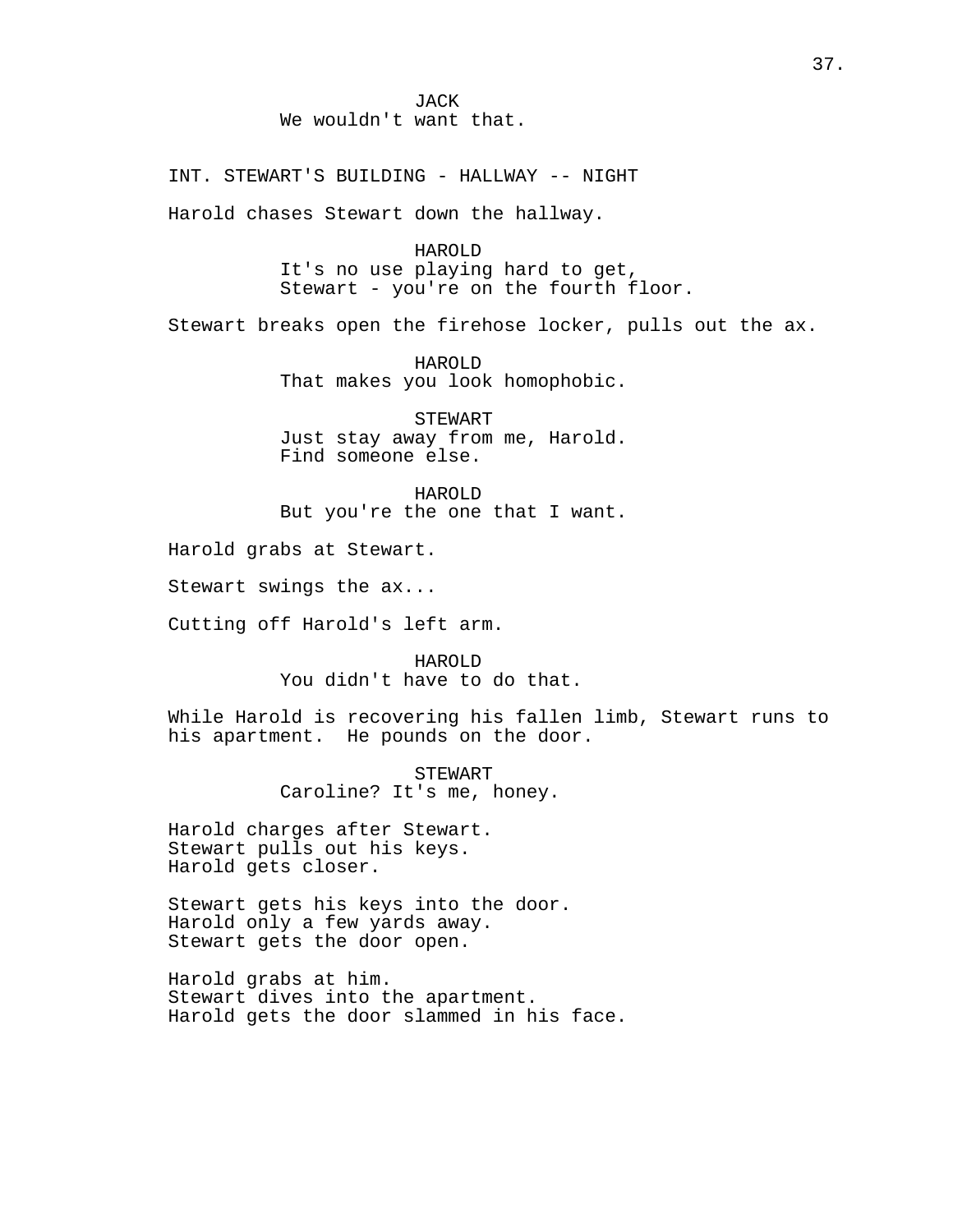INT. LORI'S APARTMENT -- NIGHT

Jack and Lori are sipping cocktails and making small talk. The oxy mask and weapons on a table.

> LORI At first I didn't thing it was going to work. I was a career girl - Marriage was only going to get in the way. But I found a balance.

> JACK I don't think balance is my problem.

LORI Then you need another drink.

She takes his empty glass and mixes him a new drink.

JACK Trying to get me drunk?

LORI

(smiles) You know how much time I spent going out on pointless dates? People who weren't compatible from the moment I met them?

She hands him a fresh drink.

JACK

You don't have to stay, you can walk away.

LORI Most of the time it's some kind of set up - a friend of a friend - and you don't want to be rude.

JACK

Now that you're married you can be as rude as you want?

#### LORI

You don't have to do all of the work of dating. Putting on make up, acting like a catch, pretending to be someone you aren't.

JACK You've stopped wearing make up?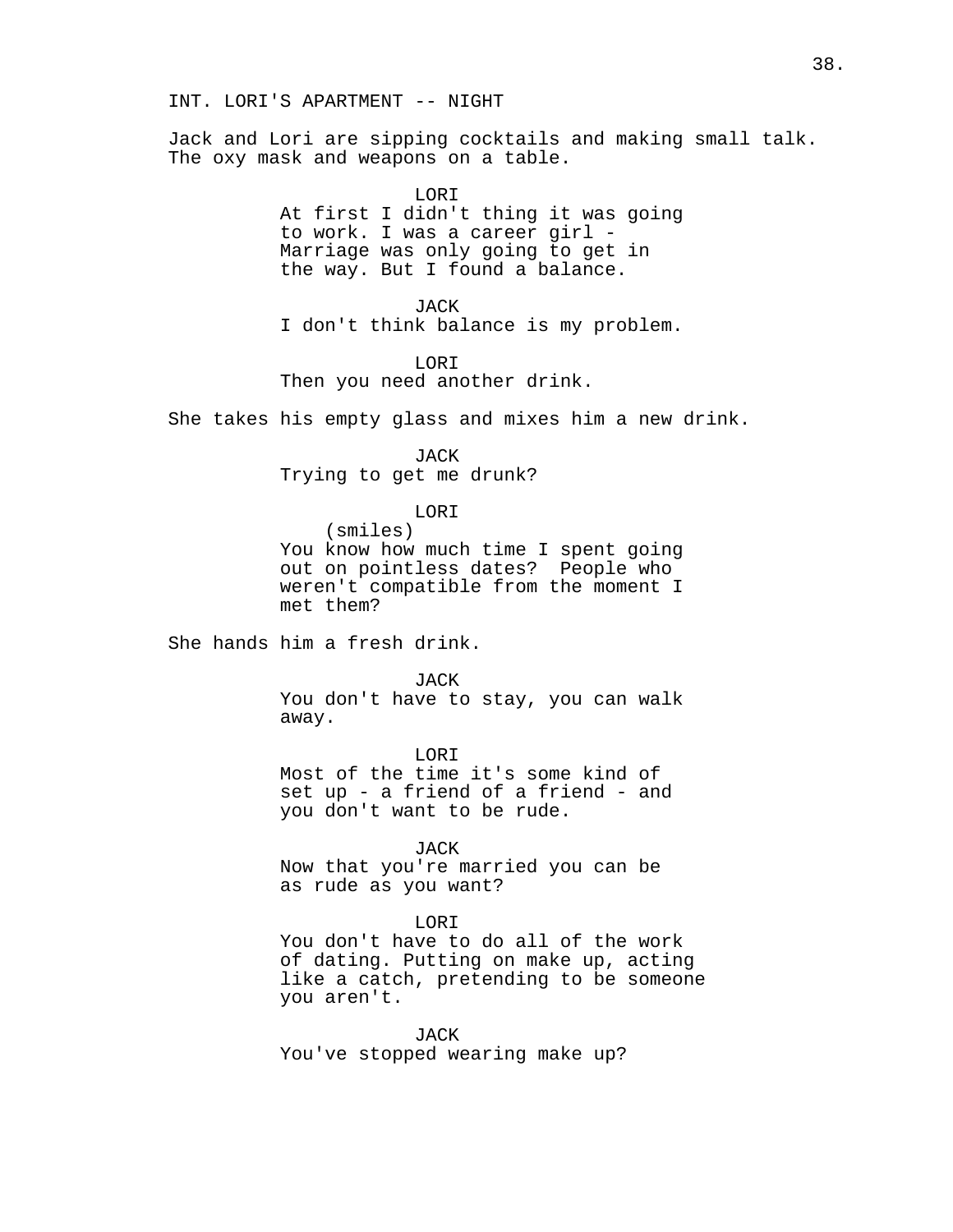LORI I've stopped living a lie. I can be me, be comfortable. I can let down my defenses, act like myself.

JACK But you have a nice self.

LORI

That's the one thing I miss - there were always dozens of men to choose from.

JACK And now you only have Harold.

LORI I do miss the variety.

JACK

That's my problem with marriage. It's like eating the same meal for the rest of your life. Even if it was your favorite food, eventually you'd get tired of it.

She pulls him close.

LORI You like to eat?

JACK What's on the menu?

Her hand drifts down to the front of his pants.

**LORT** Now that Harold is off on his own, maybe I can have a little fun, too. Spice up my love life.

Lori takes off her clothes as she crosses to the bedroom.

Heels kicked off. Spaghetti straps drop one by one.

Jack sets down his drink and follows.

INT. LORI'S BEDROOM -- NIGHT

Jack enters - but the bedroom is empty. Lori's bra is on the floor, her panties on the bed. Where did the woman go?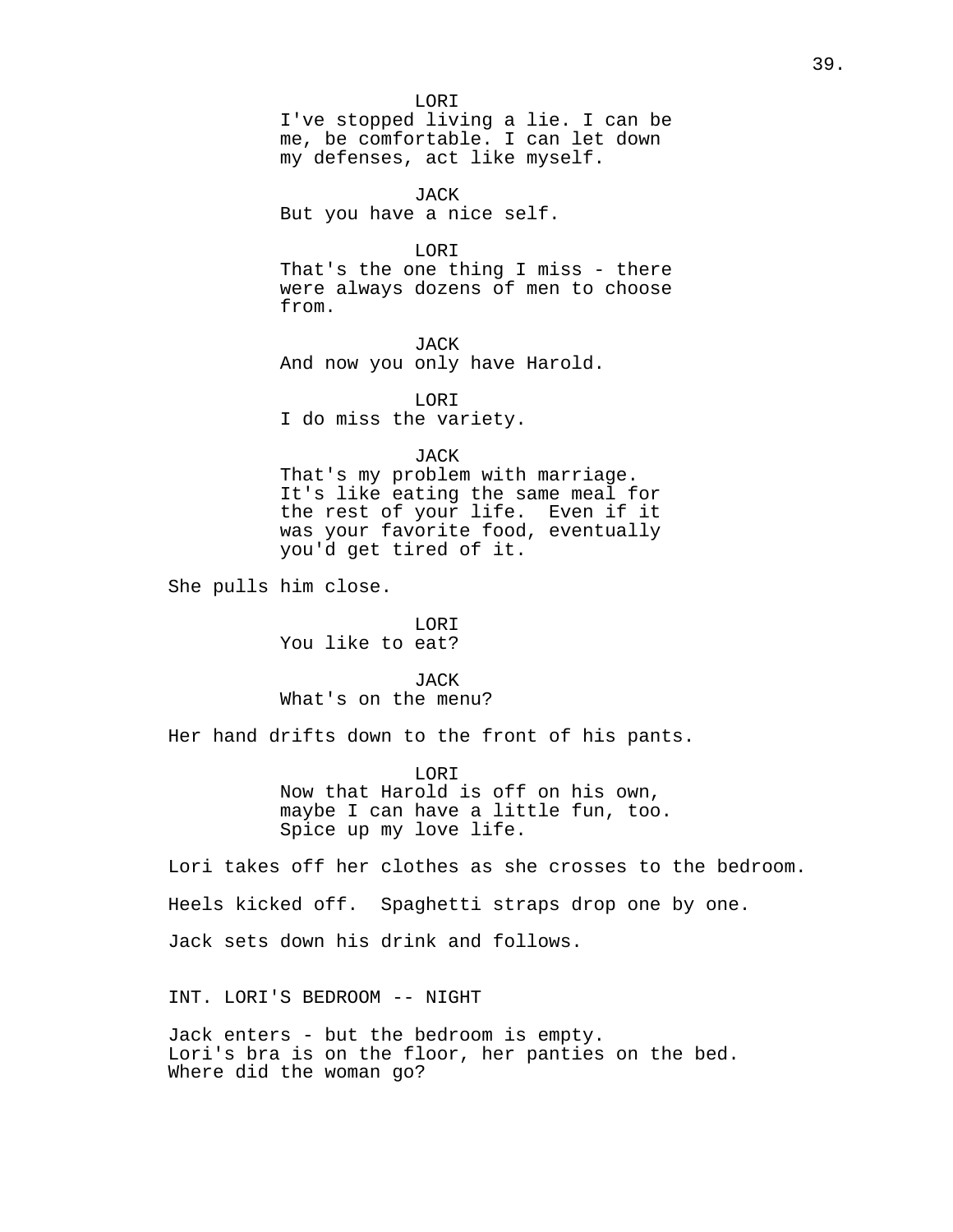WHAM! The door slams shut behind Jack. Lori springs from behind the door and tears his shirt open. Buttons fly across the room. Lori kisses Jack's chest as she pulls him to the bed. She unbuckles his pants, kissing his shorts. Kissing back up his chest as she guides him to the bed. Before they get to the bed, Jack sees a maggot on his chest. JACK Get your mouth off me, bitch! Jack pushes her off him, runs. LORI You don't know what you're missing! Jack doesn't go back to find out. INT. STEWART'S BUILDING - HALLWAY -- NIGHT Jack flies out of the apartment, mask and weapons in hand. Races past Harold who holds out his severed arm. JACK Picking up arms is a good idea. Harold chases down the hall after Jack. Jack runs down the hall. BLAM! A gusher of maggot-spray blasts at him - splattering off the wall next to him. Jack turns to see Harold not far behind him. JACK Why pick on me, Harold? Don't you have a wife at home? BLAM! Another geyser of maggot-spray. Jack spins a corner in the hall - sees Stewart's door. Jack pounds on the door like a mad man while Harold advances. JACK Stewart?

(MORE)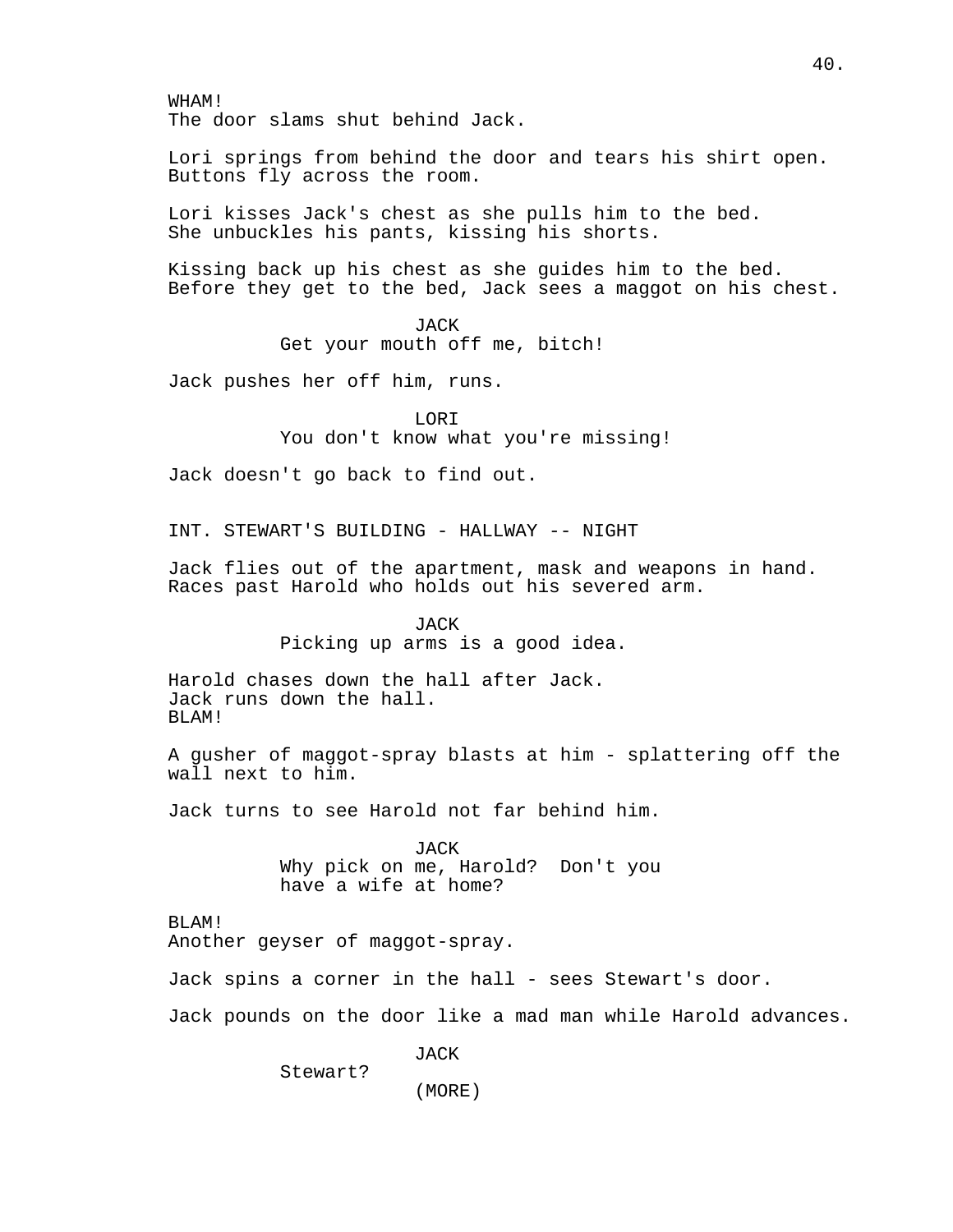JACK (CONT'D) It's Jack. Please let me in. Harold's out here. I think he wants me to go the gay way with him. Please let me in!

Harold comes around the corner, arm raised in his other arm like a club.

He slams his arm at Jack. Jack deflects it.

Stewart opens the door, sees Harold, slams it shut.

STEWART (O.S.) Come back when you don't have company.

Harold slams Jack again.

Jack grabs the arm, pulls it out of Harold's hand... Throws it.

Harold watches his arm fly down the hall, bounce off a wall. He chases after his arm like a dog after a stick.

JACK

Now! Now!

Stewart opens the door and lets him in... Just in time...

Harold scoops up his arm and charges back to the door. The door slams in his face.

INT. STEWART'S APARTMENT -- NIGHT

Stewart locks all of the locks.

CAROLINE

Coffee?

Caroline has a fresh pot of coffee in hand, cups and saucers and a plate of home made cookies on the table.

The apartment is filled with doilies and nick-nacks. Showing more of Caroline and none of Stewart. Domesticated.

JACK

Sure.

She pours him a cup.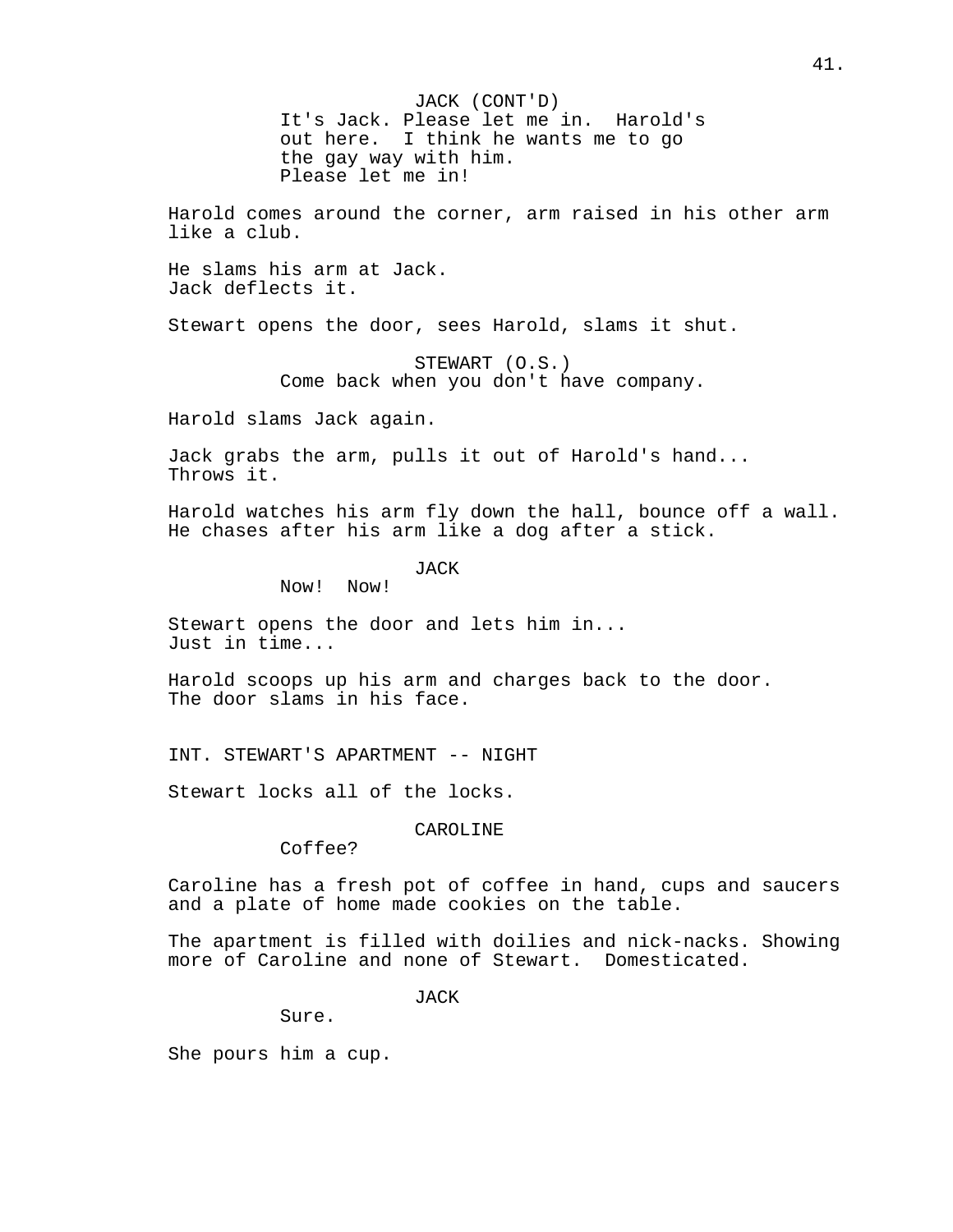CAROLINE Jack, will you tell me what's going on? Stewart isn't making any sense.

Jack looks from Stewart to Caroline - are they infected? When she moves towards him, Jack steps back.

> JACK Caroline, how do you feel about me?

CAROLINE I like you - you're funny.

JACK Do you want to fuck me?

Stewart steps away from Jack.

CAROLINE

What a jerk!

She moves in and slaps him.

Stewart grabs her, pulls her far away from Jack.

STEWART Do you want to fuck Caroline?

CAROLINE What kind of pervert are you?

JACK

No.

Stewart lets go of Caroline, moves closer to Jack.

Caroline looks from Stewart to Jack - confused.

CAROLINE I know I've gained a few pounds, but I'm not hideous, am I?

JACK If you weren't married to Stewart I'd sleep with you in a heartbeat.

BAM! BAM! BAM! BAM!

Pounding on the door.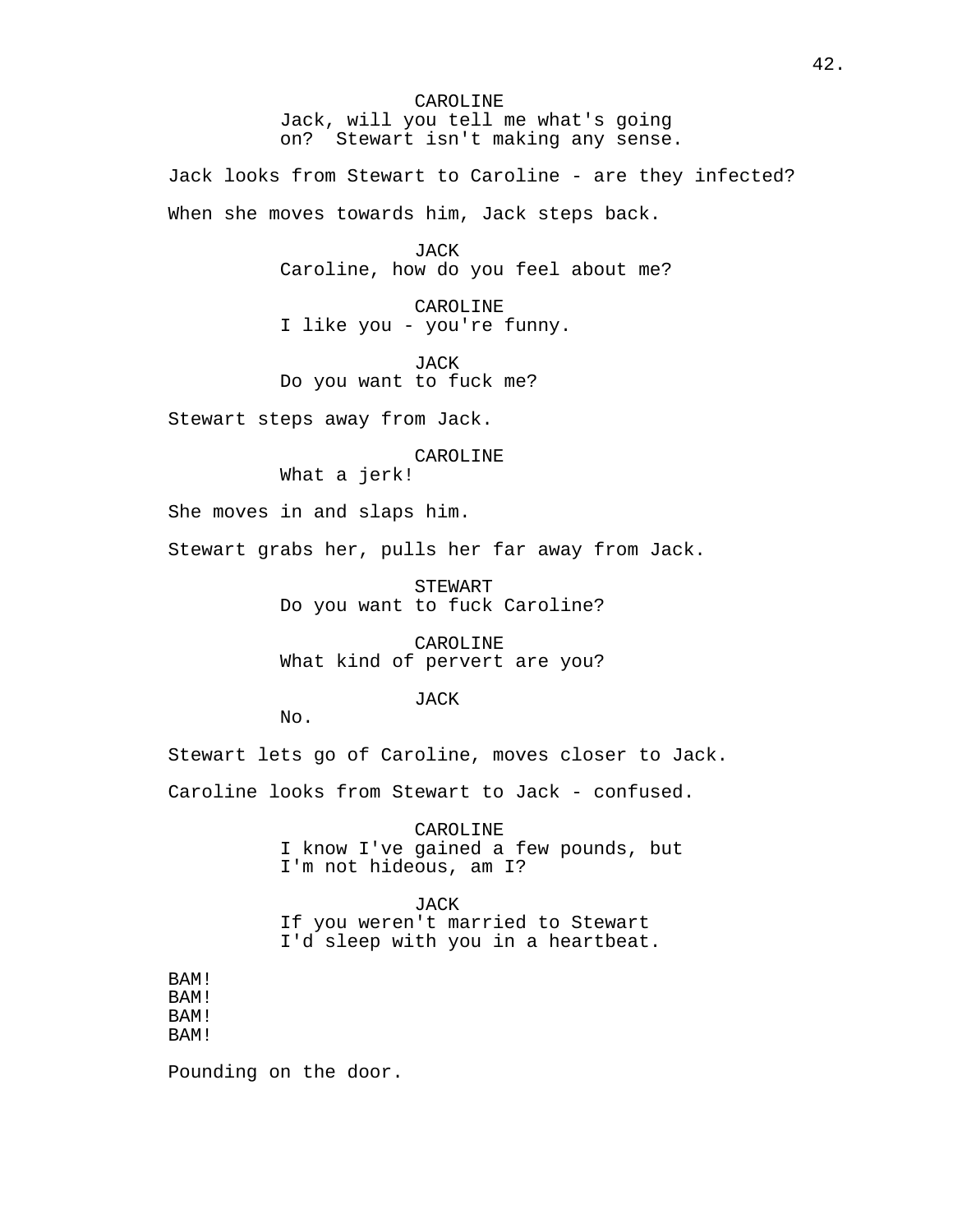HAROLD (O.S.) Come on out and join the party! Why be loners? You can be one of us!

CAROLINE What's wrong with Harold?

JACK

I think he woke up on the wrong side of the dead.

STEWART

I've been trying to tell you - there's some sort of plague. People die, then they come back to life, horny and spitting maggots.

CAROLINE Jack, what's really going on?

Jack grabs the TV remote, turns on CNN.

ON TV

A CNN REPORTER speaks over a graphic of the United States.

A wide band across the South-West is colored red.

REPORTER (V.O.) At this point in time only the highlighted areas of the South-West have been effected by the plague. Hospitals have been unable to keep up with the widespread epidemic, and police seem powerless.

A video clip of POLICEMEN locked in their car as ZOMBIES surround the car and rock it back and forth.

Another clip shows POLICEMEN fighting a CROWD with clubs.

REPORTER (V.O.) The National Guard has been called in, and the President may decide to declare Martial Law and quarantine the effected area.

More clips of the world gone wild...

Then back to the United States graphic.

REPORTER (V.O.) If the plague spreads at its present rate...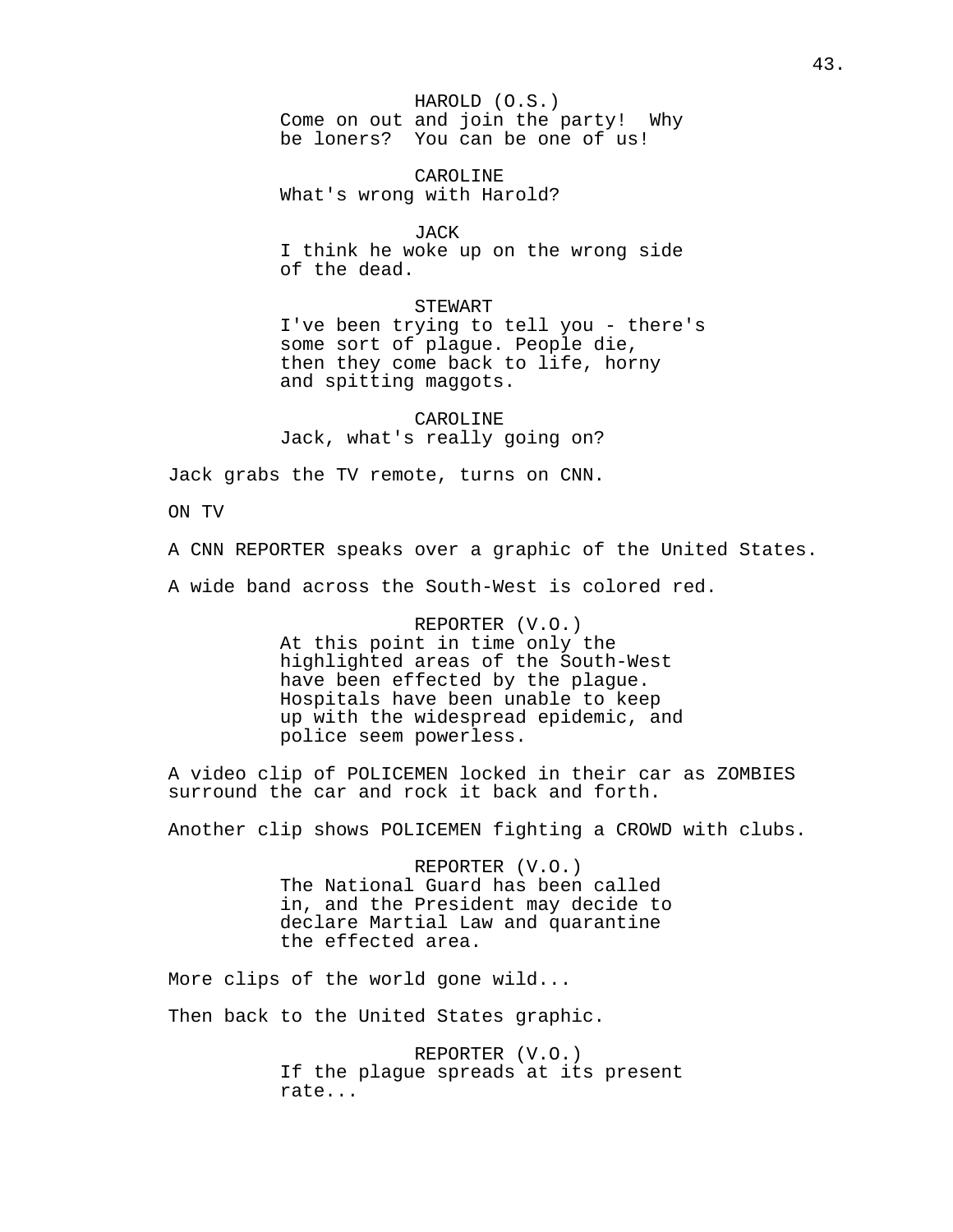The red area slowly covers the map.

REPORTER (V.O.) The entire country will be effected within forty-eight hours.

Jack clicks off the TV.

CAROLINE They didn't say anything about horny maggot-spewing zombies.

JACK I should have clicked on FOX.

STEWART I think we should get out of the city. The more people around us, the more chance of infection.

JACK

Okay.

CAROLINE My uncle has a cabin in Big Bear. You want me to call him?

STEWART I don't think he'll care, hon.

RING! Jack's cell phone rings unexpectedly. He flips it open.

INT. HOSPITAL HALLWAY -- NIGHT

Dawn runs down a hallway - screams in the background.

DAWN Jack? Are you okay?

JACK (V.O.) I'm at Stewart's. Caroline's okay, but this place has gone to hell.

DAWN You need to come get me.

JACK (V.O.)

Okay.

Dawn runs past a door just as a splash of blood covers the window and someone screams.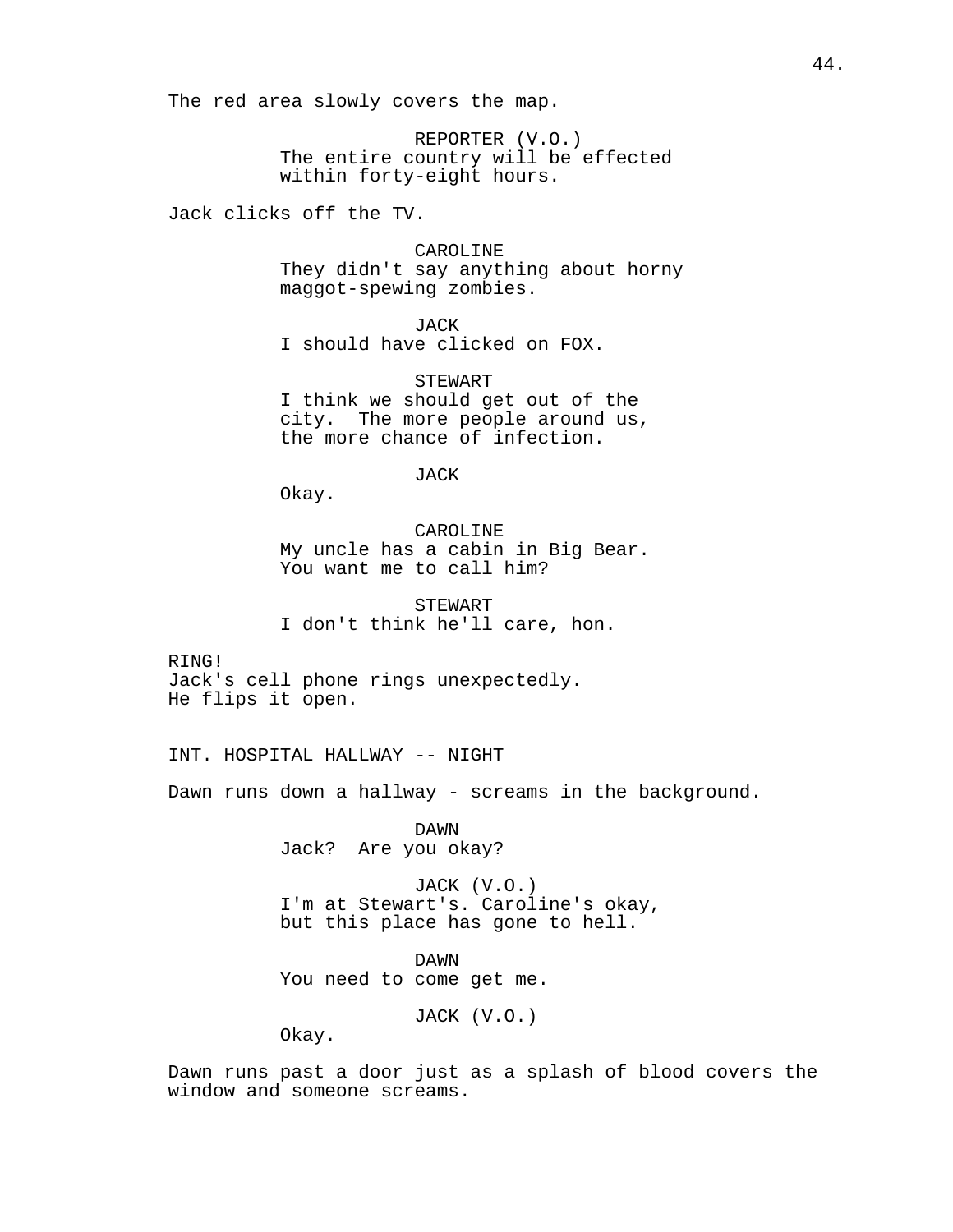DAWN You know how I keep telling you this place is like a soap opera - everyone sleeping with each other?

JACK (V.O.) All you need is a guy named Scotty.

DAWN

Well, the disease has spread through the hospital like wildfire. There isn't a doctor, nurse, or administrator who isn't infected.

JACK (V.O.) A staff infection.

DAWN

I'm going to find someplace to hide in the maternity ward - a closet or something - call when you get here.

JACK (V.O.) We're on our way.

Dawn opens a door marked "Janitor" and dives inside.

A ZOMBIE DOCTOR runs past the door a moment later.

INT. STEWART'S APARTMENT -- NIGHT

Jack flips his phone closed, puts it in his pocket.

JACK

Can we swing by the hospital to pick up Dawn on the way to Big Bear. Seems like she could use a vacation, too.

CAROLINE

Sure.

Stewart comes in with an arm-load of weapons.

STEWART

Brought some goodies.

Stewart inventories his treasures as he lays them on the couch.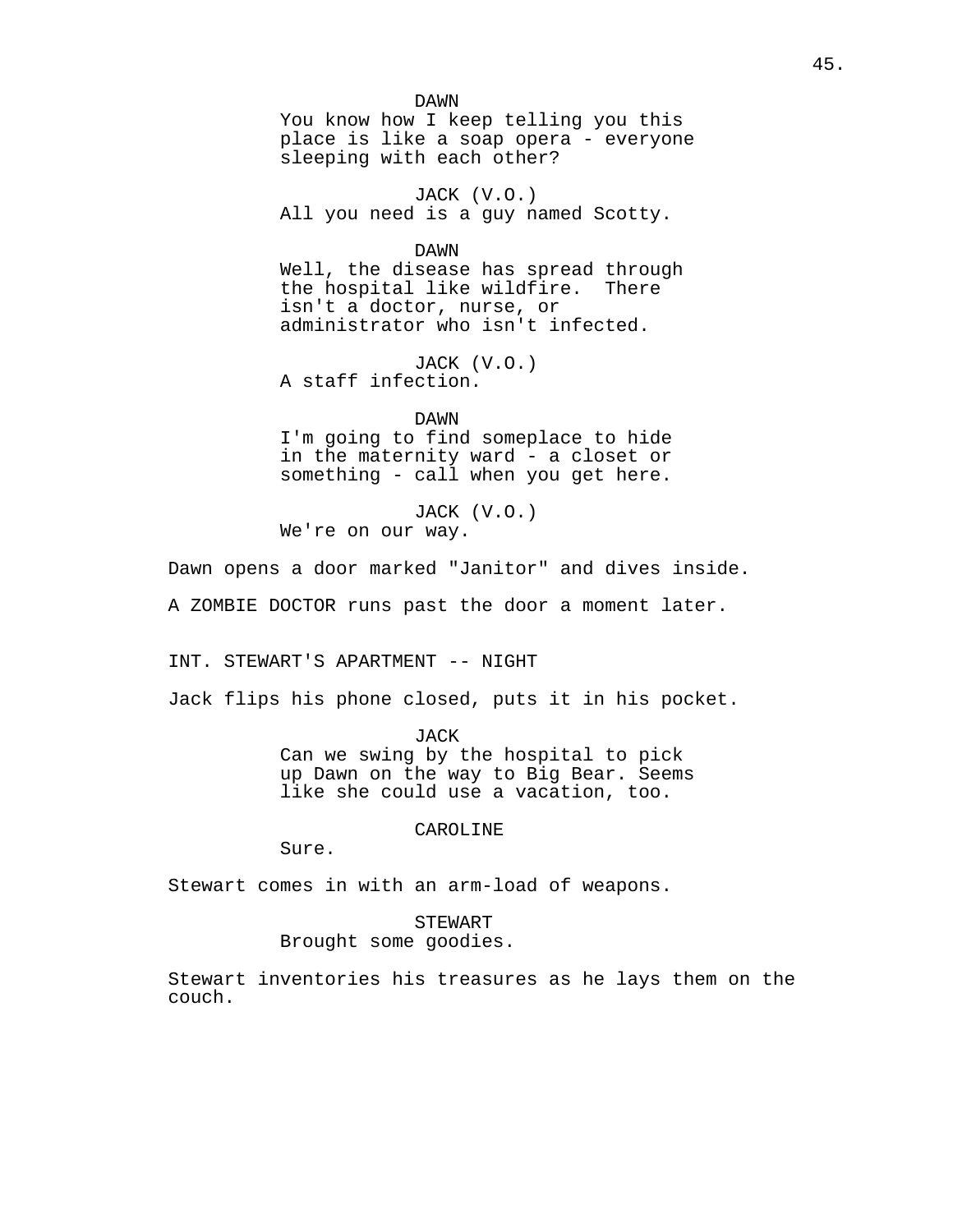### STEWART

We have a .38 Smith & Wesson, a 9mm Baretta, a 30-30 Winchester, a firepoker, and a full set of Williams-Sonoma knives.

CAROLINE Wedding gift from my mom.

#### JACK

The knives?

CAROLINE No - the rifle.

STEWART

Second rule of zombies: if you want them dead, you've got to shoot them in the head.

JACK Why is that?

CAROLINE Maybe they have no heart.

JACK What's in the backpack?

STEWART Binoculars, compass, snake bite kit, matches, some other stuff.

## CAROLINE

Bota-bag of vodka. For emergency use only. And two loaves of freshly baked bread. Do you want some now?

JACK Let's save it for Big Bear.

CAROLINE

It won't be warm.

Stewart takes the 9mm, the firepoker, a knife.

Caroline takes the .38 Smith & Wesson and two knives.

Jack takes the Winchester and a couple of knives.

They fill their pockets with spare ammo.

There's no spare shells for Stewart's 9mm.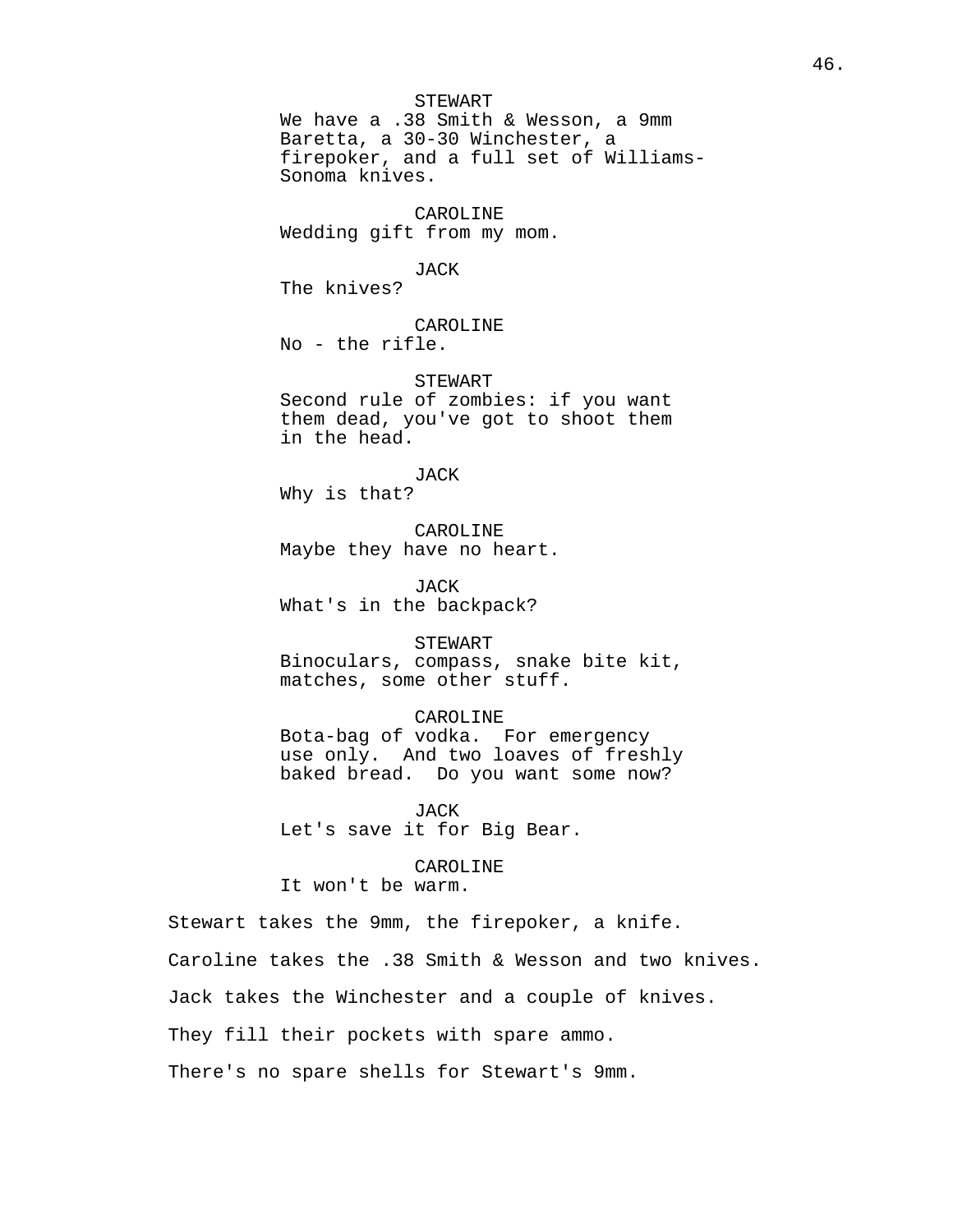JACK Ready to meet the neighbors?

CAROLINE Who's going to be up at this hour?

STEWART

You'd be surprised.

Jack moves to the front door - looks through the peephole.

INT. STEWART'S BUILDING - HALLWAY -- NIGHT

A FISH-EYE VIEW of Harold pacing back and forth. When Harold gets to the far end of the hall...

INT. STEWART'S APARTMENT -- NIGHT

Jack unbolts the door and yanks it open.

JACK

Now!

Stewart, Caroline and Jack swing outside, ready for action.

INT. STEWART'S BUILDING - HALLWAY -- NIGHT

Harold runs at them at warp drive.

HAROLD Hey, Stewart! You're place or mine?

Wham!

Stewart SLAMS him with his poker. Harold flies backwards, hits the wall, BOUNCES back at them.

Stewart raises the poker again. Harold vomits maggots at them.

Stewart grabs Caroline and pulls her away from the spray. Maggots splash on the wall where they were standing.

Caroline screams.

HAROLD You know you want me!

Harold charges at them.

Jack swings into the hall and BLASTS Harold with the rifle. Harold is hit, bleeding maggots, keeps moving.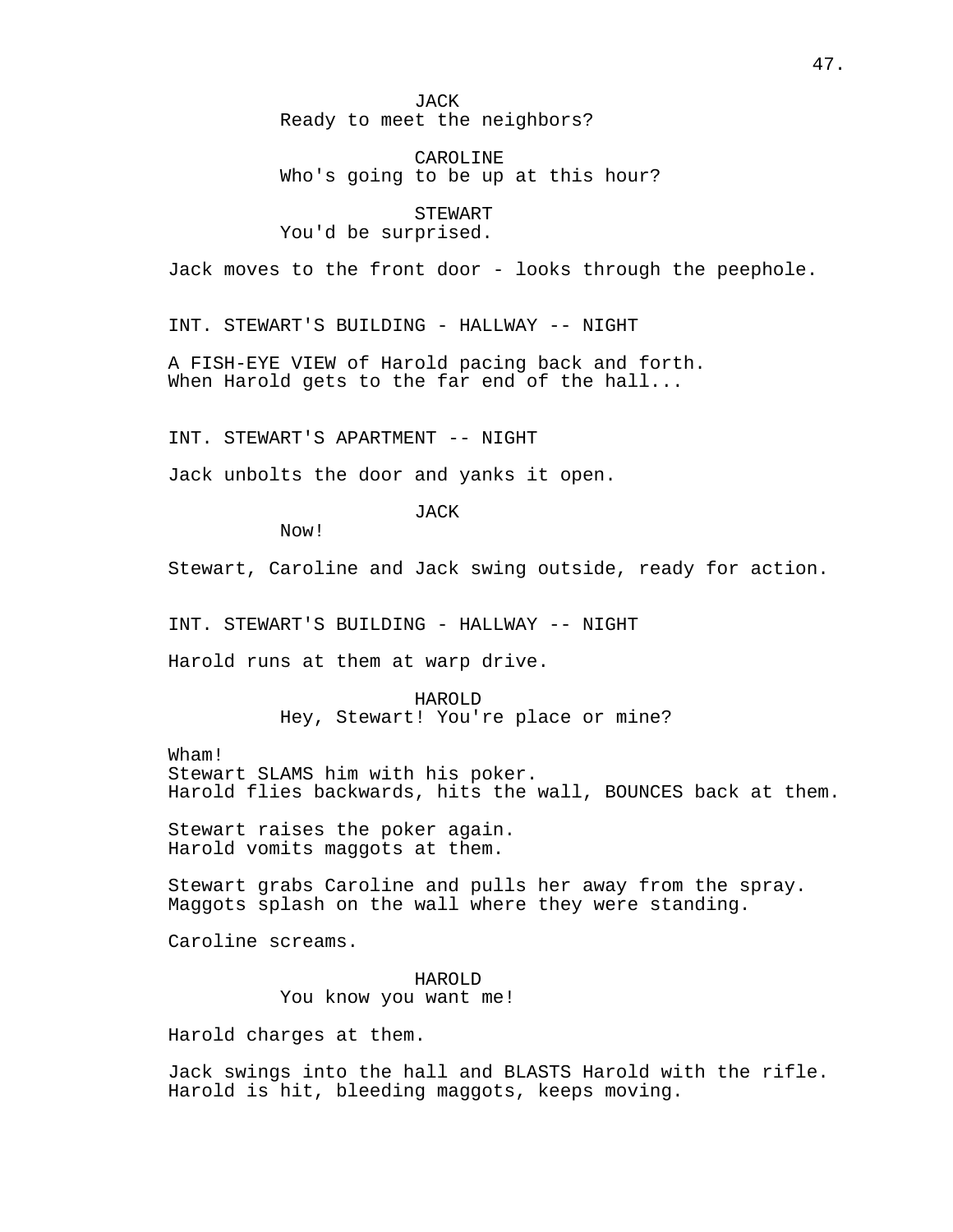Jack twirl-cocks the rifle (RIFLEMAN style), fires again. Harold goes down, bleeding maggots from his head.

STEWART

Thanks.

# JACK

De nada.

Caroline seems to be in shock. Stewart grabs her, holds her close.

> STEWART We're gonna get through this, Care. Okay?

### CAROLINE

Okay.

They kiss.

Jack shakes his head.

**JACK** Let's get to the cabin before we celebrate, okay?

Jack sneaks up to the hallway corner, uses the knife blade to see around the corner...

REFLECTED ON THE KNIFE BLADE:

Over a dozen zombies between them and the elevator.

JACK turns to Stewart and Caroline.

JACK It's hallway of the living dead.

### STEWART

On three?

### JACK

Three!

They roll around the corner ready for action.

THE HALL is filled with PARTY GUESTS in costumes - all young couples. The costumes are sexy and simple... showing a fair amount of rotting flesh. Music blares from an open apartment door - some zombies are dancing.

Jack has his rifle ready.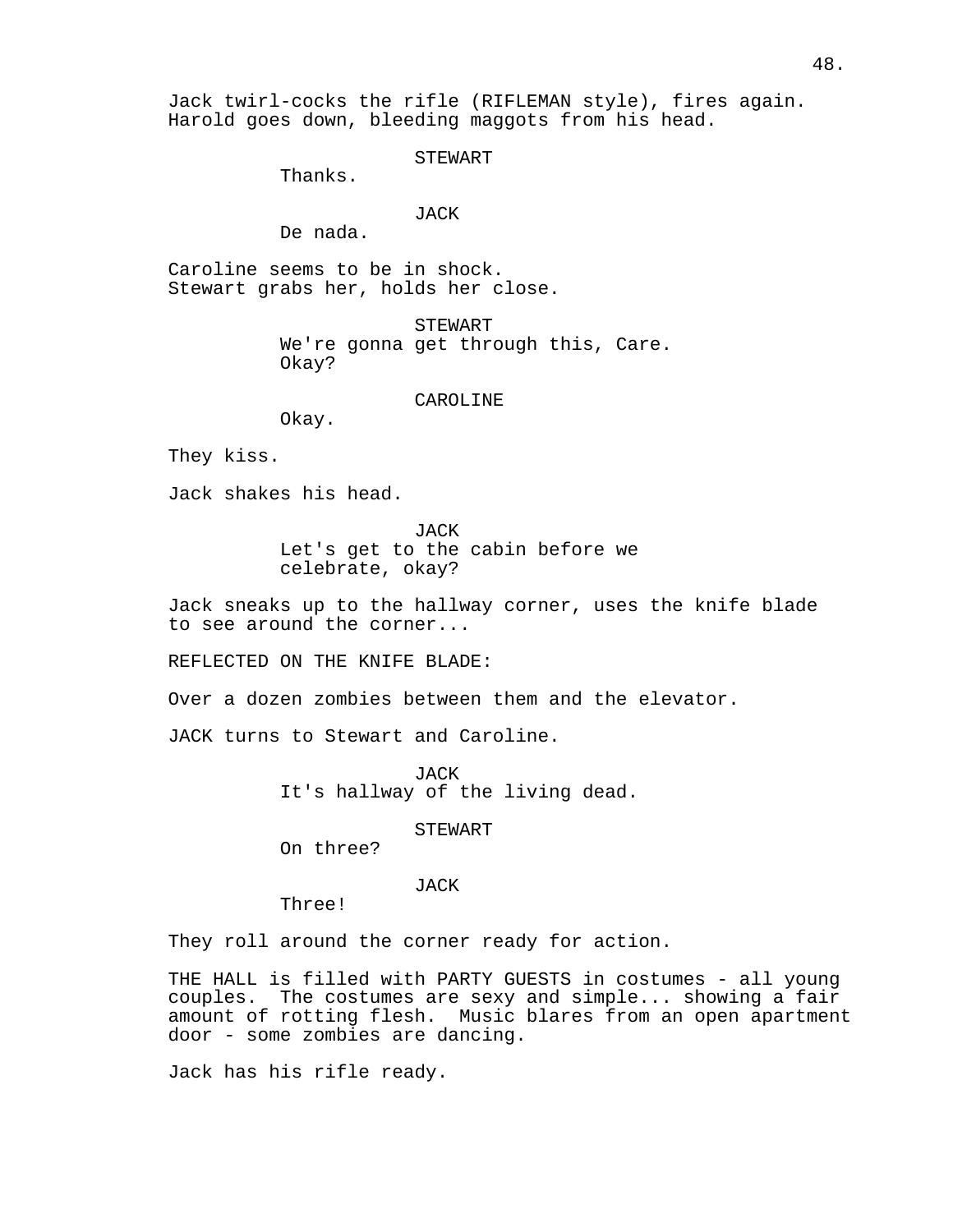Stewart raises his poker like a samurai sword.

Caroline looks at the zombies and shakes her head.

CAROLINE I'm not sorry I missed that party.

STEWART You had a costume...

CAROLINE I didn't want to go without you.

A husband in DEVIL HORNS spots Stewart and Caroline.

DEVIL HORNS Stewart! Buddy! Wanna swap wives?

Devil Horns attacks with his pitch fork.

Stewart blocks with his firepoker. Clang! Clang! Clang!

Stewart and Devil Horns engage in a sword fight right out of an Errol Flynn / Basil Rathbone flick.

> DEVIL HORNS You could do Betty, I could do Caroline? Come on, it'd be fun!

> > STEWART

Over my dead body.

DEVIL HORNS If that's the way you want it. The dead can still get head.

A door opens behind Jack. He spins, aims the rifle at...

FRED & ETHEL (not in costumes) - armed with all kinds of small appliances from their kitchen.

> FRED We're the Vances - Fred and Ethyl. We don't want to screw, we just want to get the hell out of here.

JACK Join the club.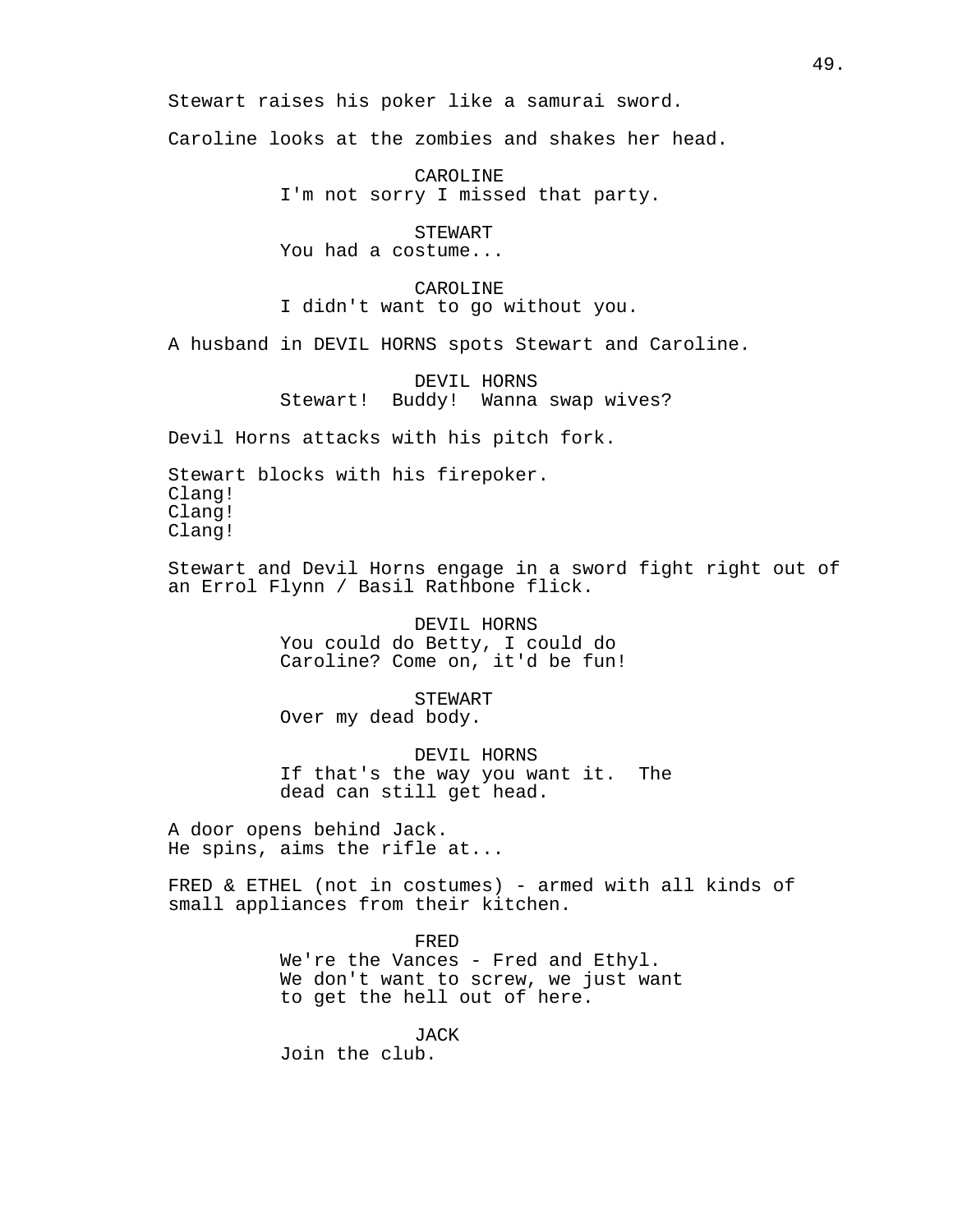CAROLINE We're going to my uncle's cabin in Big Bear.

ETHYL Room for two more?

CAROLINE It's kind of small. Do you mind sleeping on the floor?

Jack is approached by a young couple in costume.

HUSBAND #1 Want to join us for a key party?

BLAM!

Jack blasts the husband off his feet, twirl-cocks the rifle and aims it at the wife.

> WIFE #1 Be part of a daisy chain?

## BLAM!

Jack blasts the wife off her feet, twirl-cocks the rifle in time for the next approaching couple.

> HUSBAND #2 Join us in a three way?

BLAM!

Jack blasts the husband off his feet, twirl-cocks the rifle and aims it at the wife.

> WIFE #2 Go to a hot tub party at Terry's?

BLAM!

Jack blasts the wife off her feet, twirl-cocks the rifle in time for the next approaching couple.

HUSBAND #3

I like to watch.

BLAM!

Jack blasts the husband off his feet, twirl-cocks the rifle and aims it at the wife.

> WIFE #3 I have a pound of butter in the refrigerator.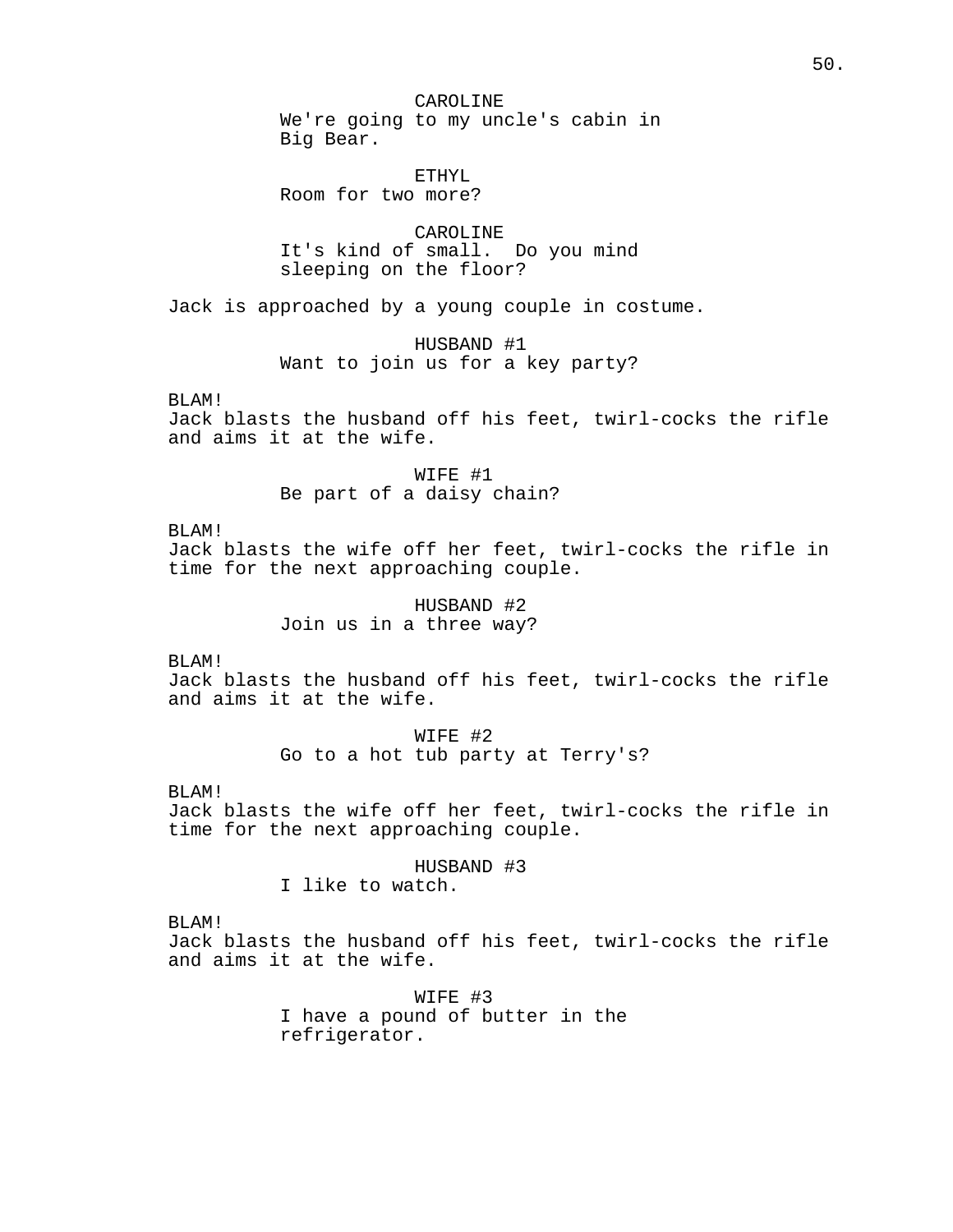BLAM! Jack blasts the wife off her feet, twirl-cocks the rifle and aims it at... Lori - dressed only in panties... flesh starting to peel. LORI Why'd you run out on me, Jack? You know you want me. By now you need me. You need the release. Jack pulls the trigger on the rifle. Click. Out of shells. STEWART continues sword fighting with Devil Horns. Devil Horns presses Stewart up against the wall... Spits a maggot at him! Stewart moves his head to the side quickly. The maggot hits the wall, crawling. He kicks Devil Horns back and they continue sword fighting. CAROLINE aims the Smith & Wesson in shaky hands at an approaching HUSBAND #4. CAROLINE Please don't come any closer Mr. Brick. I don't want to hurt you. Husband #4 CHARGES at Caroline... She fires - blasting him against the wall. He bleeds maggots, slides down the wall leaving a maggot trail. CAROLINE I'm sorry, Mr. Brick. She almost bends over to help him up, remembers the rest of the zombies, raises up to see WIFE #4 coming at her. CAROLINE Sandy, I'm sorry I didn't return your Tupperware. BLAM! She blasts Wife #4, who bleeds maggots. CAROLINE

Sorry!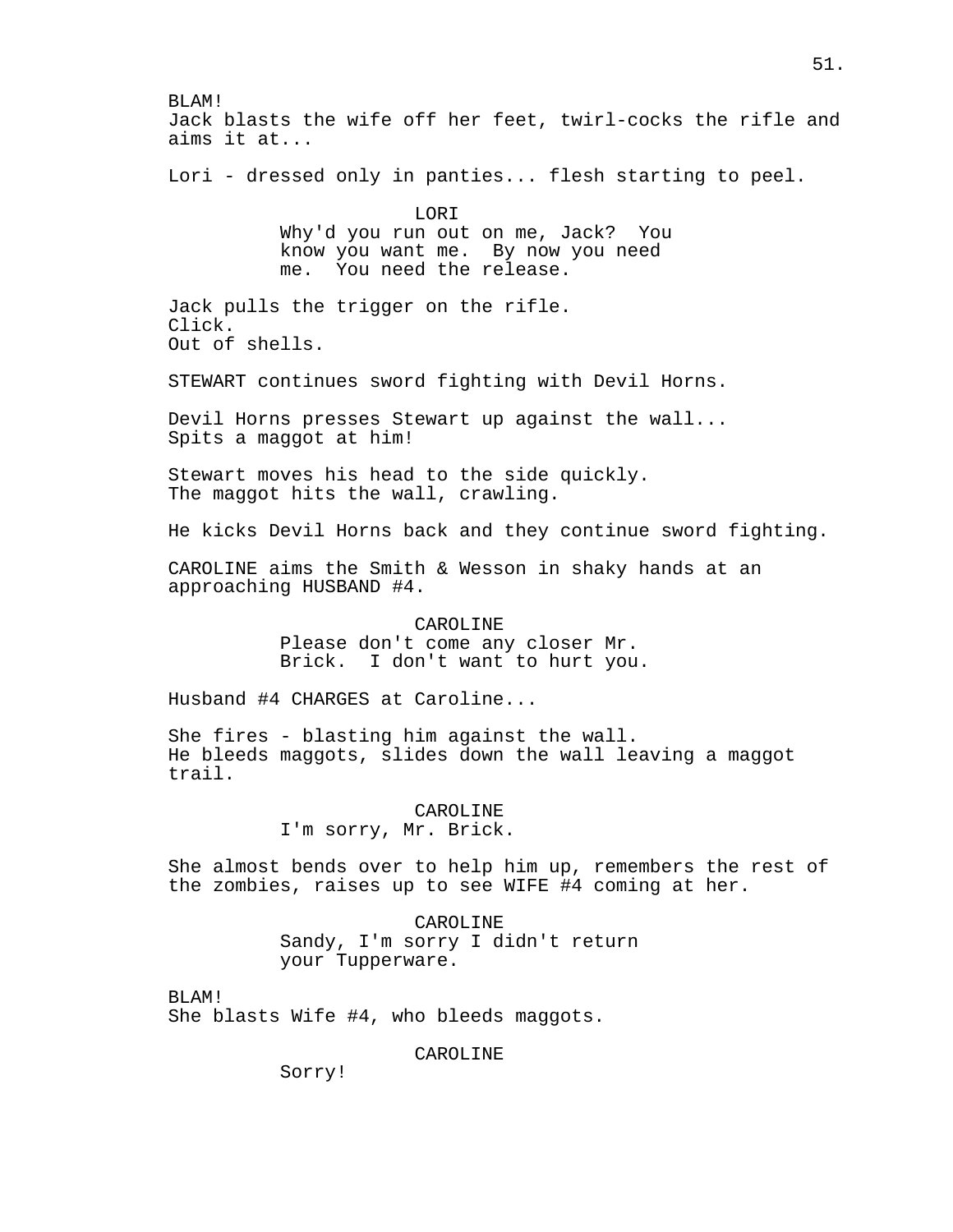Caroline aims the gun at the next victim in her shaky hands.

Fred and Ethyl use an electric carving knife and an electric mixer on the Zombies. Double teaming.

Whenever they kill one they kiss each other.

FRED Good one, honey!

They pounce on the next zombie. Whirrrr! Whirrrrr!

JACK backs away from Lori.

LORI I can see how tense you are. Wouldn't you rather let go?

Jack takes another step back, fumbles in his pocket for ammo.

LORI Give in to temptation? Quit fighting and relax? Become one of us?

All of the Zombie in the hallway chant...

ALL ZOMBIES One of us. One of us. One of us.

Then go back to battling the others. Weird.

Jack looks back at Lori.

**JACK** Stay away from me.

She takes another step closer.

LORI Pants a little tight?

Jack tries not to look down at his crotch.

Lori projectile vomits a stream of maggots at him.

Jack spins away, and they splatter on the wall.

LORI Isn't this what every man wants? Free sex? An open relationship.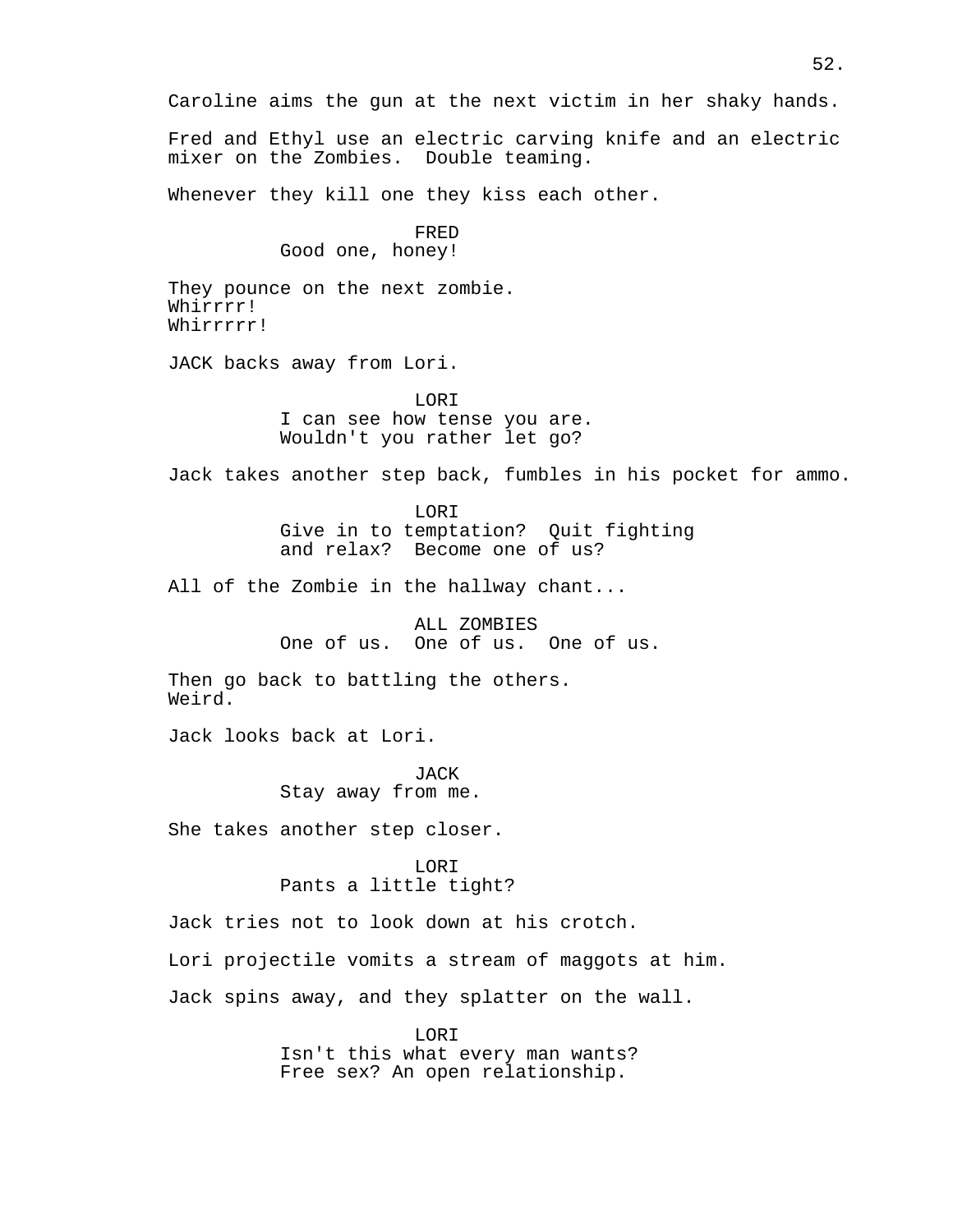## JACK Open to what? Cannibalism?

## LORI You eat me and I'll eat you.

Lori vomits another stream of squirmies at him.

Jack moves away just in time... But is backed into a dead end. Nowhere to run, nowhere to hide.

STEWART sword fights with Devil Horns. Clang! Clang! Clang! Clang!

Devil Horns presses Stewart back against a wall again. Uses his foot to HOLD Stewart against the wall, as he... Places the tip of his trident against Stewart's right eye.

# DEVIL HORNS You look good enough to eat. These things inside me need to feed. What I can't fuck, I eat...

As Devil Horns gets ready to skewer Stewart's eye, Stewart rams his firepoker through Devil Horn's chest.

Screaming as he runs the poker and Devil Horns across the hall and into the opposite wall... Where he hangs, bleeding maggots.

# STEWART

I am not food.

Stewart pulls out the Browning 9mm and starts blasting ZOMBIES on his way to the elevator...

CAROLINE aims the Smith & Wesson at a GUY with slinky-eyes, a joy buzzer on his hand, a wacky costume.

> GUY I'm here! Let the fun begin!

Caroline pulls the trigger. Click. Out of shells.

The Guy laughs and rushes towards her. BANG! Stewart blows him away before he gets to Caroline.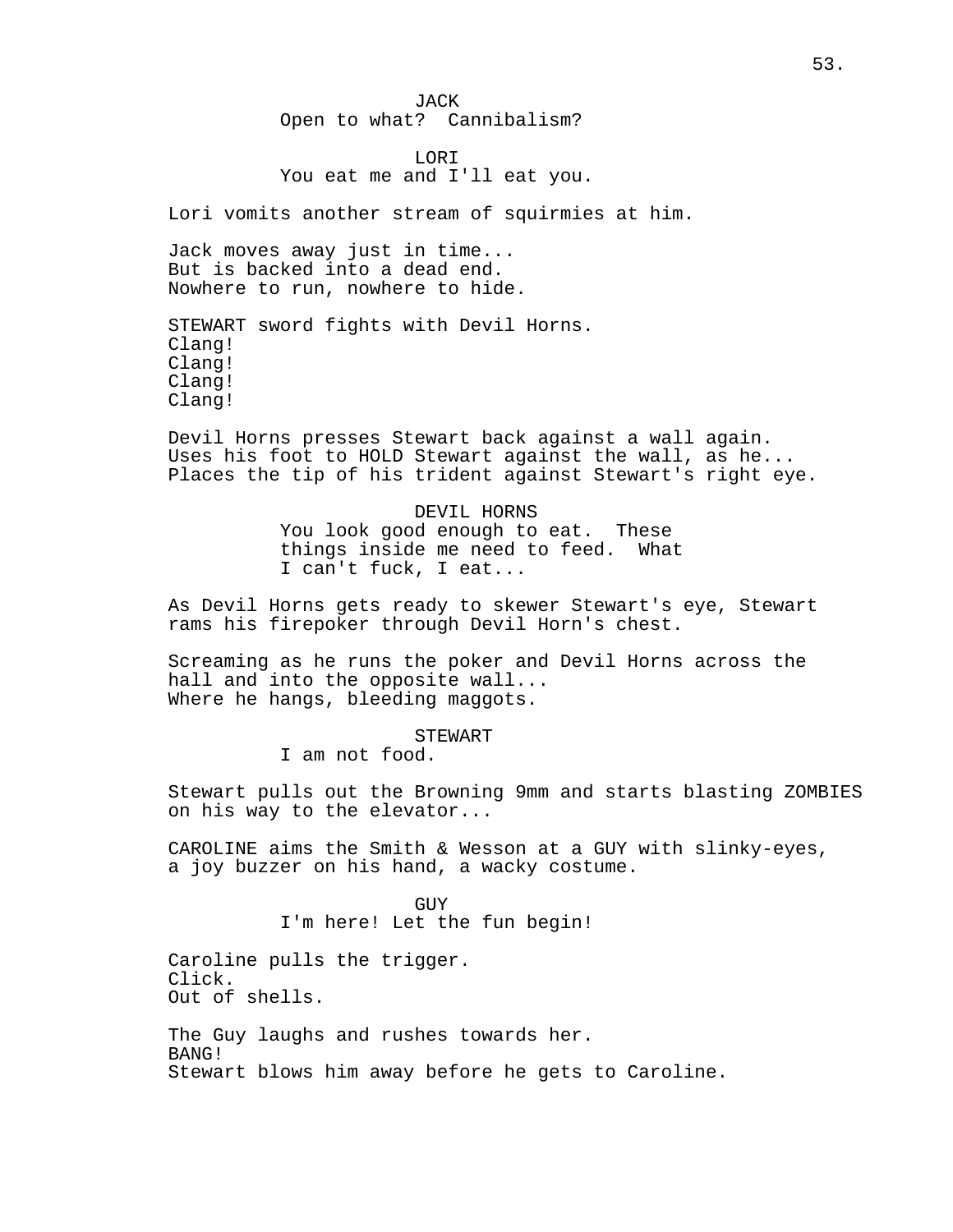The death of the party.

Caroline and Stewart hug and kiss.

Then work as a team, shooting their way down the hall to the elevator. Doors open, ZOMBIES pop out, get shot dead.

FRED AND ETHYL use a variety of electric appliances on the Zombies as they make their way to the elevators. After every kill they peck each other on the lips.

# FRED

Good one, hon!

A ZOMBIE gets ready to attack Stewart and Caroline...

Fred and Ethyl jump on him, Cuisinart him to death.

## STEWART

Thanks.

## FRED Good one, hon!

They peck each other on the lips and all four make it to the elevator. Stewart presses the down button. They wait.

JACK is backed into a dead end. Lori smiles at him.

> LORI You could be my second husband.

JACK That's big of you.

# LORI

Big of me.

She moves closer.

LORI Just one kiss. One kiss and you'll be free.

She opens her mouth to kiss him...

There are maggots on her tongue. Jack swings the rifle like a club, knocking her back.

Lori slams against the wall.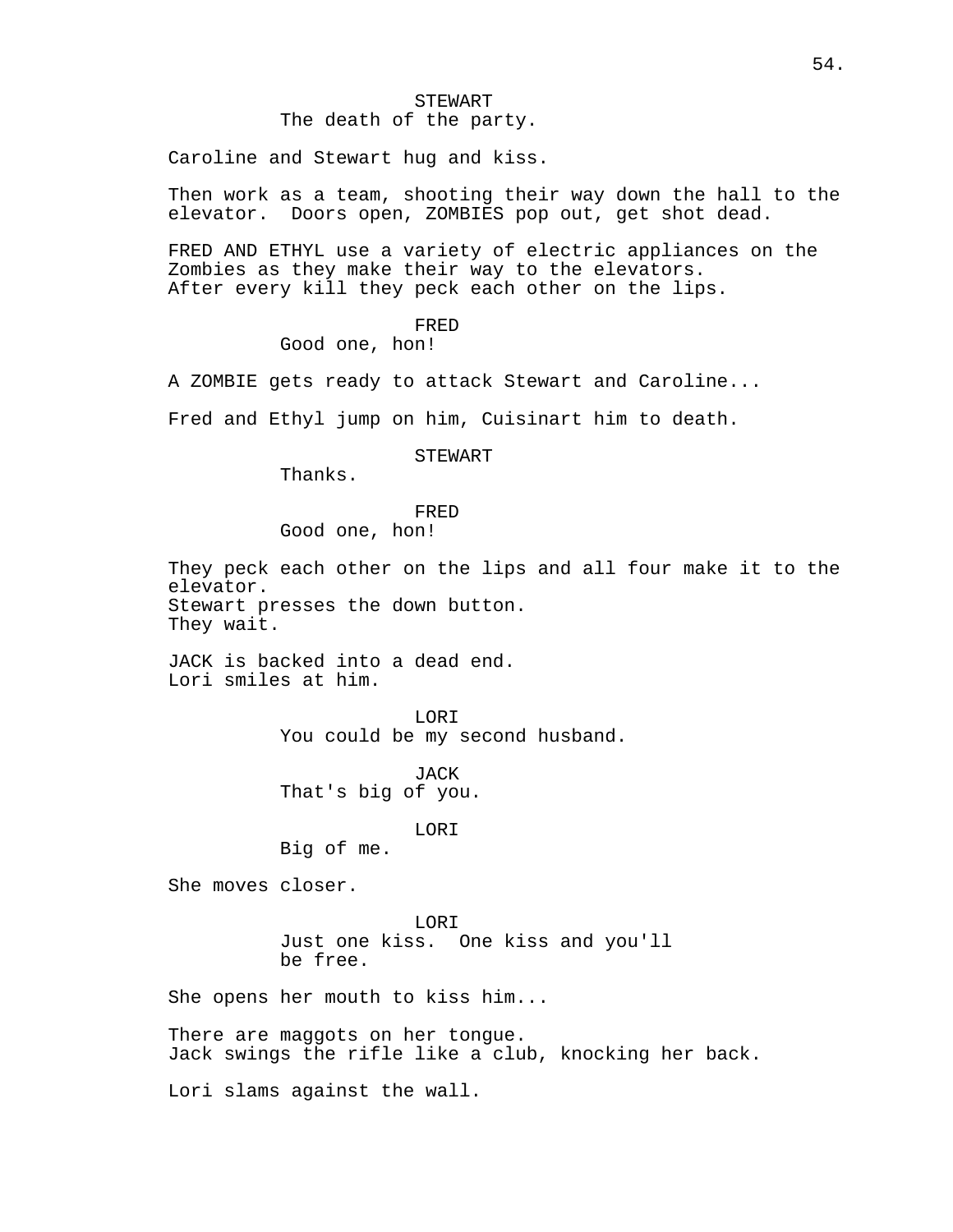Jack runs to the elevator. Through a gauntlet of ZOMBIES, reaching out for him! Lori bounces off the wall and races after him.

Stewart hits the elevator button again. They wait.

Jack bolts down the hall to the elevator. A GROUP OF ZOMBIES blocks his way. Jack DIVES over them to the elevator... The doors are closed - he's going to smash into them.

## STEWART

Jack?

INT. ELEVATOR -- NIGHT

The elevator doors open and Jack flies inside. Rolls onto his feet, rifle up. Pulls bullets from his pocket. Spilling a few on the elevator floor. Quickly loads the rifle.

Stewart, Caroline, Fred and Ethyl jump into the elevator.

They push the "door close" button... The doors SLOWLY move closed.

INT. STEWART'S BUILDING - HALLWAY -- NIGHT

Lori races down the hallway to the elevator.

LORI You want me, Jack. If you don't take me, I'll take you!

She jumps into the elevator before the doors close!

Bing - the doors bump her and re-open.

INT. ELEVATOR -- NIGHT

Lori jumps into Jack's arms, mouth open, tongue maggoty. Well, almost into Jack's arms. The rifle is in the way. The barrel presses into her naked chest.

JACK

Goodbye.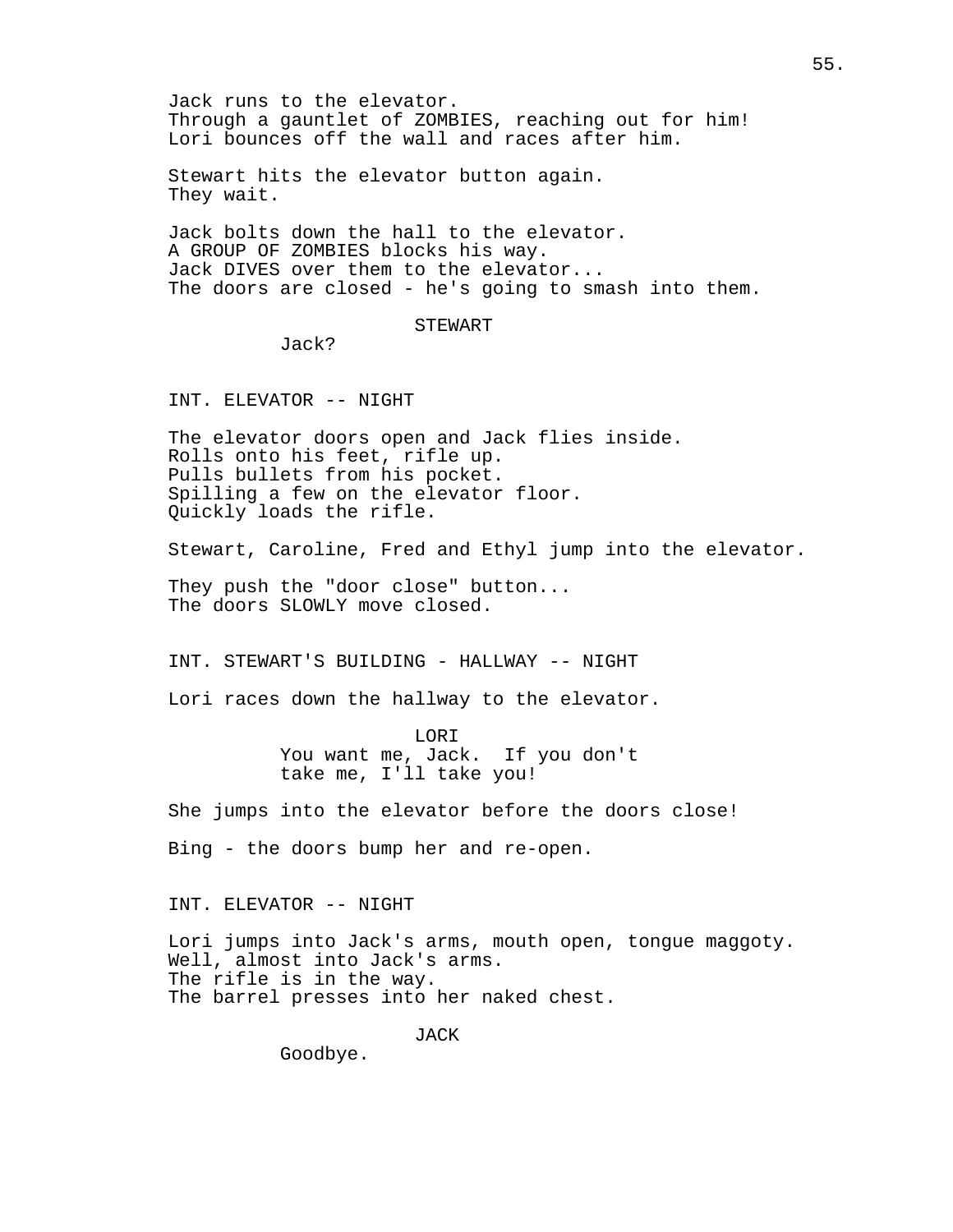BLAM! He blasts her out of the elevator.

INT. STEWART'S BUILDING - HALLWAY -- NIGHT

Lori lands on the floor outside the elevator, bleeding maggots from her chest.

LORI

I always get hurt in relationships.

Then her eyes close.

INT. ELEVATOR -- NIGHT

Just as the elevator doors begin to close...

A ZOMBIE DUDE reaches in and snatches Ethyl out of the car. She screams as he drags her down the hallway.

The doors are slowly closing. Fred watches his wife being pulled down the hallway.

> FRED I'm coming, hon!

Fred dives out SECONDS before the doors close.

The doors close, the elevator begins to descend.

Jack, Stewart and Caroline look at the doors for a moment. Fred just gave up his life for his wife.

> CAROLINE That's love.

> > JACK

Or stupidity.

STEWART We'd better get ready.

Jack nods, grabs the fallen shells from the elevator floor. He reloads the rifle.

> JACK I've only got seven shells and the knives.

CAROLINE Ten rounds, and cutlery.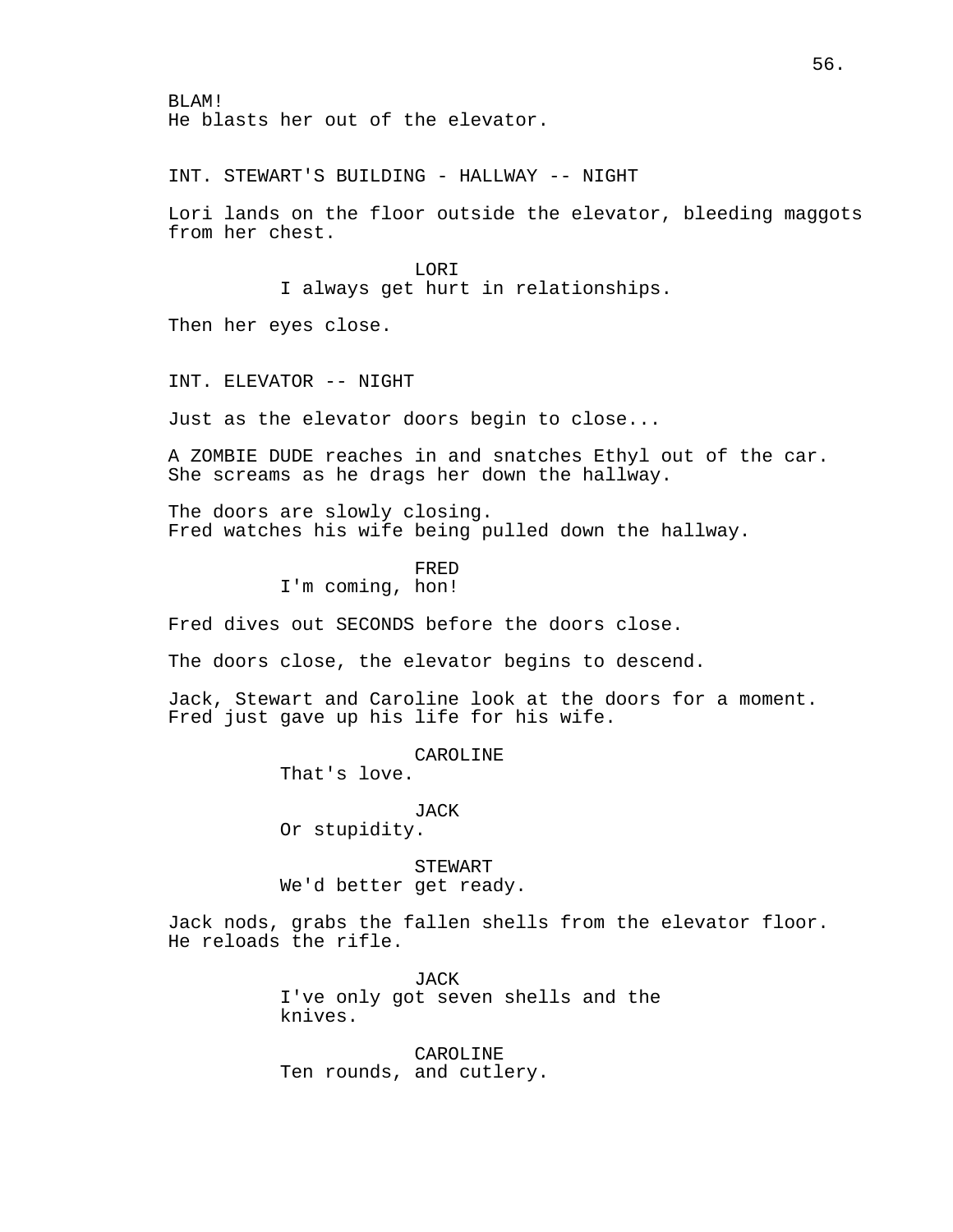I'm empty.

JACK Take my knives, please.

Jack gives Stewart his two knives...

Then studies him for a moment.

JACK

You okay?

STEWART Lips that touch maggots will never touch mine. Care?

CAROLINE You guys weren't kidding. Horny maggotspewing zombies. What'll they think of next?

Bing! The elevator doors open at the lobby.

INT. STEWART'S BUILDING - LOBBY -- NIGHT

They cautiously creep out of the elevator, guns ready.

A noise from the left. Jack spins, aims the rifle at...

The crawling hand. It scurries across the lobby.

CAROLINE

Eeewwww!

A noise from the right. Jack spins, aims the rifle at...

Ricky and Lucy entwined in each other. Lucy is munching on Ricky's stump. Ricky is munching on Lucy's wounded shoulder.

STEWART

How romantic.

# JACK

Love bites.

Caroline shakes her head in disgust.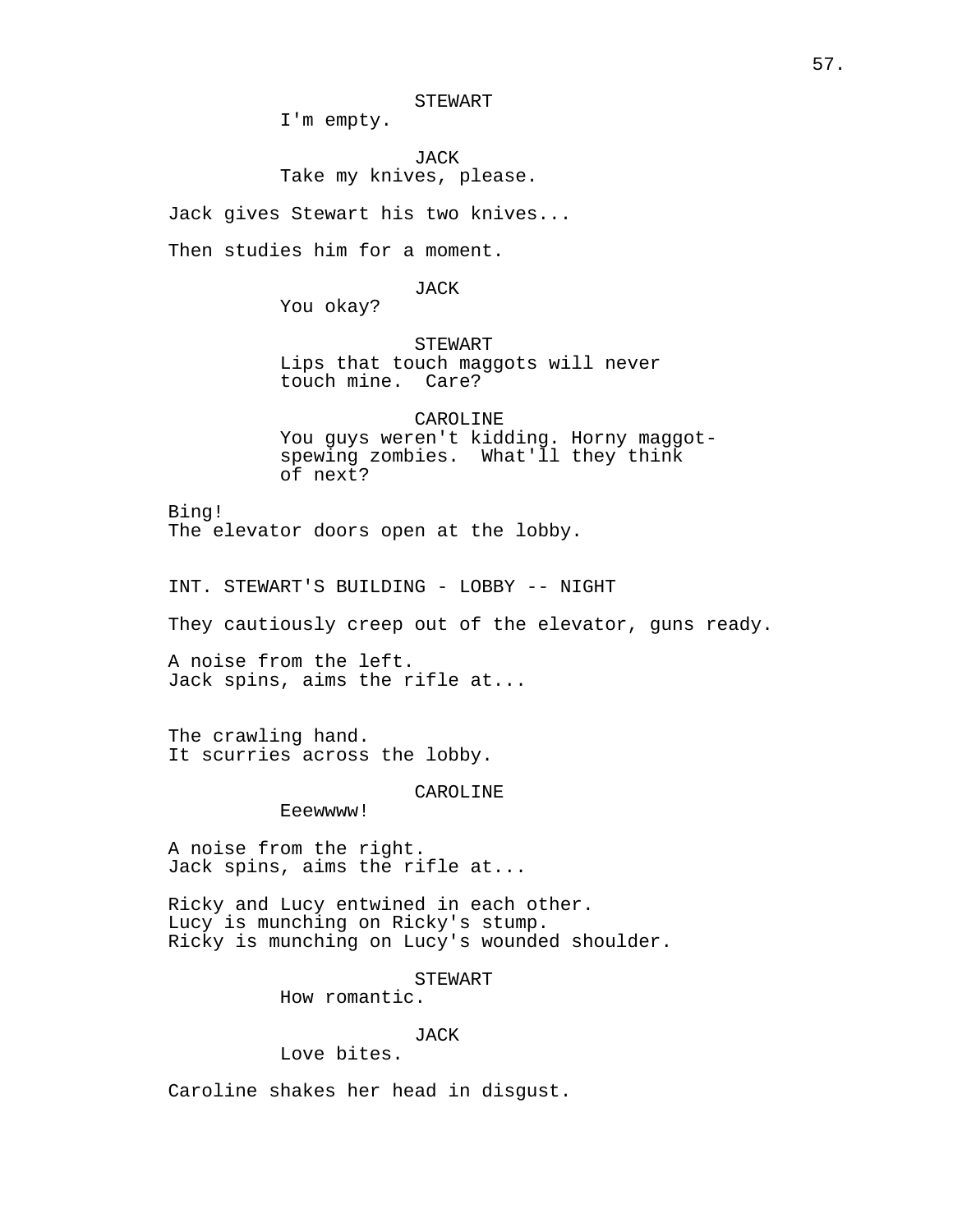Ricky and Lucy pull themselves away from each other.

RICKY

```
You're next!
```
They start to charge the trio.

Jack fires, twirl-cocks the rifle, fires again, twirl-cocks the rifle - ready to fire again. No need.

> JACK The ambulance is right outside.

They move to the front doors, ready for action.

EXT. STEWART'S BUILDING -- NIGHT

Jack, Caroline and Stewart race down to the ambulance.

A ZOMBIE pops out of the bushes, races toward them, growling.

BLAM! Jack fires, twirl-cocks the rifle.

ANOTHER ZOMBIE blasts out of the shadows at them.

BLAM! Caroline fires at him - takes him down.

CAROLINE

Sorry.

MORE ZOMBIES pop from the shadows and race at them.

BLAM! Twirl-cock.

BLAM! Twirl-cock.

BLAM! Twirl-cock.

BLAM! Twirl-cock...

Click! Out of shells!

A ZOMBIE races right at them.

Stewart throws one knife after another.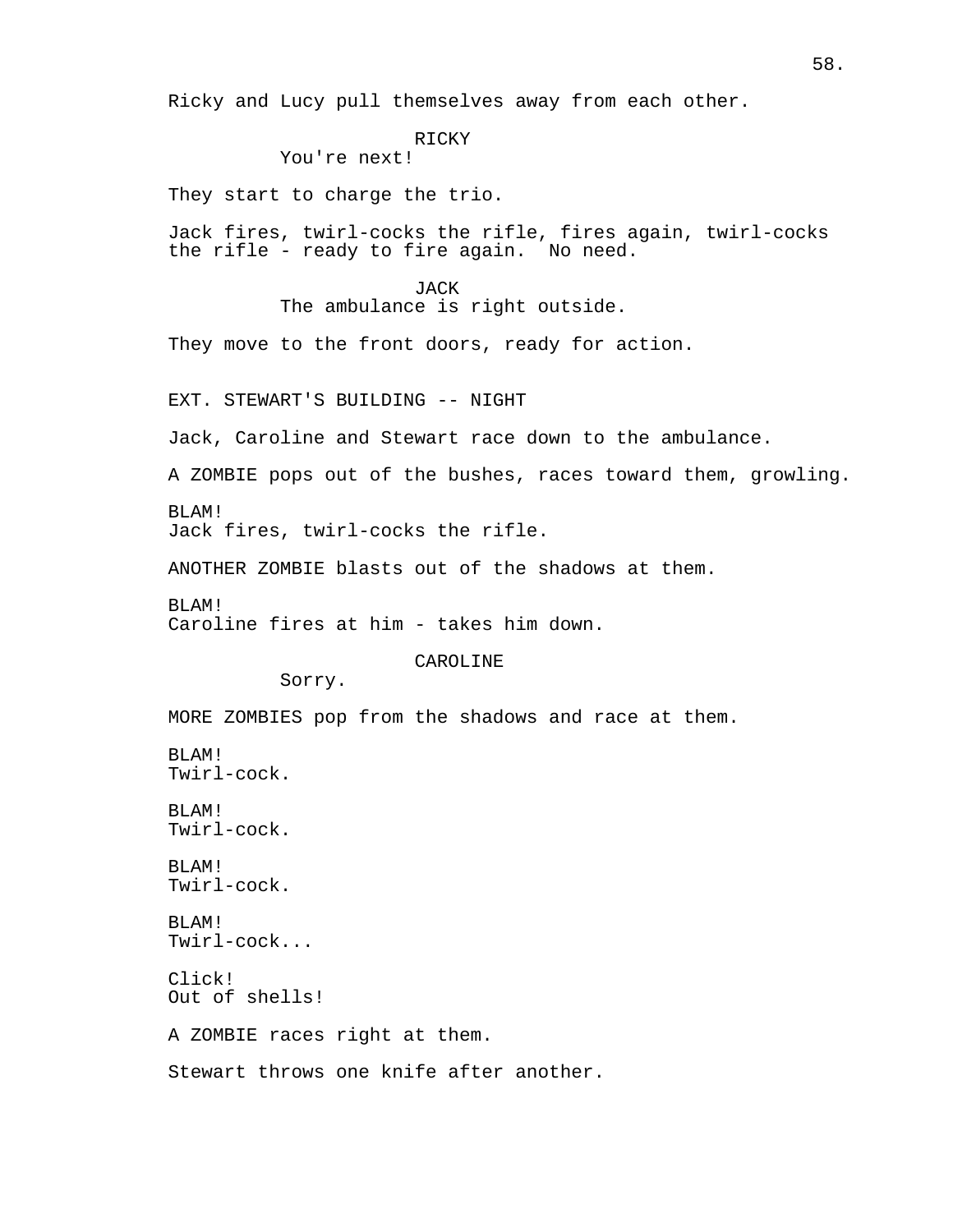All three knives zip through the air - about forty feet and land in the Zombie's chest. He goes down. Stewart opens the doors of the ambulance, climbs in. BLAM! BLAM! BLAM! Caroline shoots three zombies and dives into the ambulance. JACK Wait for me! Jack uses the rifle as a club, knocking a zombie out of his way, and dives into the ambulance... His cell phone falls out of his pocket... Outside the ambulance! INT. AMBULANCE -- NIGHT AN ARMY OF ZOMBIES ring the ambulance, rocking it. Stewart starts the engine. JACK My cell. STEWART Leave it. JACK How do we call Dawn? From a pay phone? STEWART Shit. Make it fast. Jack runs the seat belt through the door handle and gives it to Caroline. JACK Hold on to this. She takes it. Jack unlocks the door, bends down, opens the door a crack. He reaches outside for the fallen cell-phone. It's a few inches out of reach. Jack reaches out a little farther.

His fingers touch the cell phone.

# 59.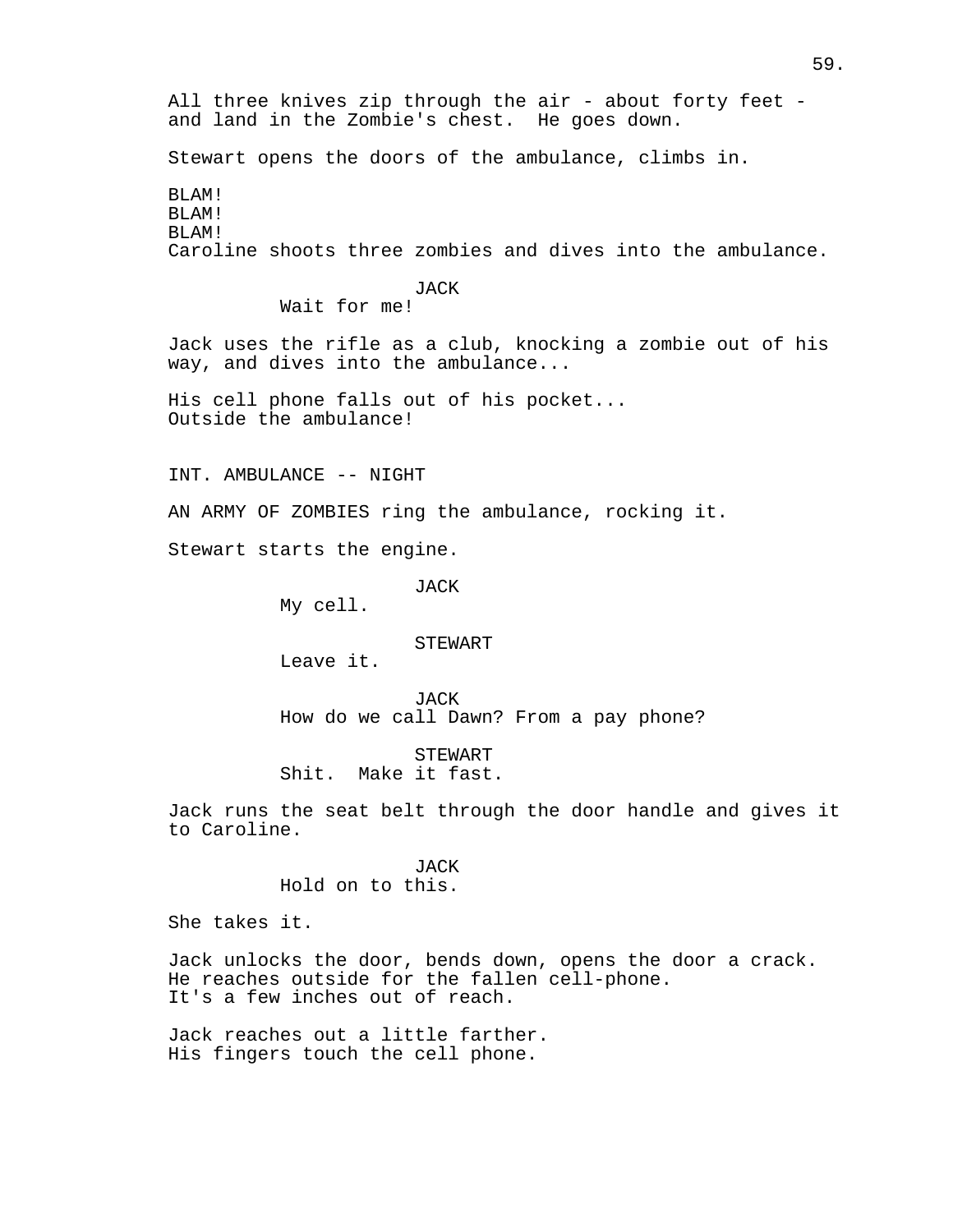He starts to pull it closer... WHAM! A zombie hand grabs Jack's wrist. Tries to pull him out of the ambulance! WHAM! Other zombies grab the door and try to pull it open. The seat belt is almost yanked from Caroline's hands. Stewart helps her pull on the seat belt, closing the door... On Jack's arm! Jack twists his hand around, breaking the zombie's grip. He makes another try for the cell phone. The zombie hand pulls the cell phone away. Jack pulls his hand back inside. Stewart and Caroline pull on the seat belt, closing the door. Jack hits the lock. They're safe... JACK Didn't get it. Stewart puts the ambulance in gear and hits the gas... Plowing through zombies. JACK We'll just have to go to the hospital and hope we find her. CAROLINE Before they do. EXT. AMBULANCE -- NIGHT The ambulance zooms through the world gone wild. EXT. STREET -- NIGHT Zombies vomit maggots in each other's mouths. A PRETTY ZOMBIE drinks maggots from her cupped hands. CAROLINE (O.S.) That can't be sanitary.

60.

The ambulance passes a Police Car - doors open, someone having sex inside... dead POLICEMEN on the hood (dinner).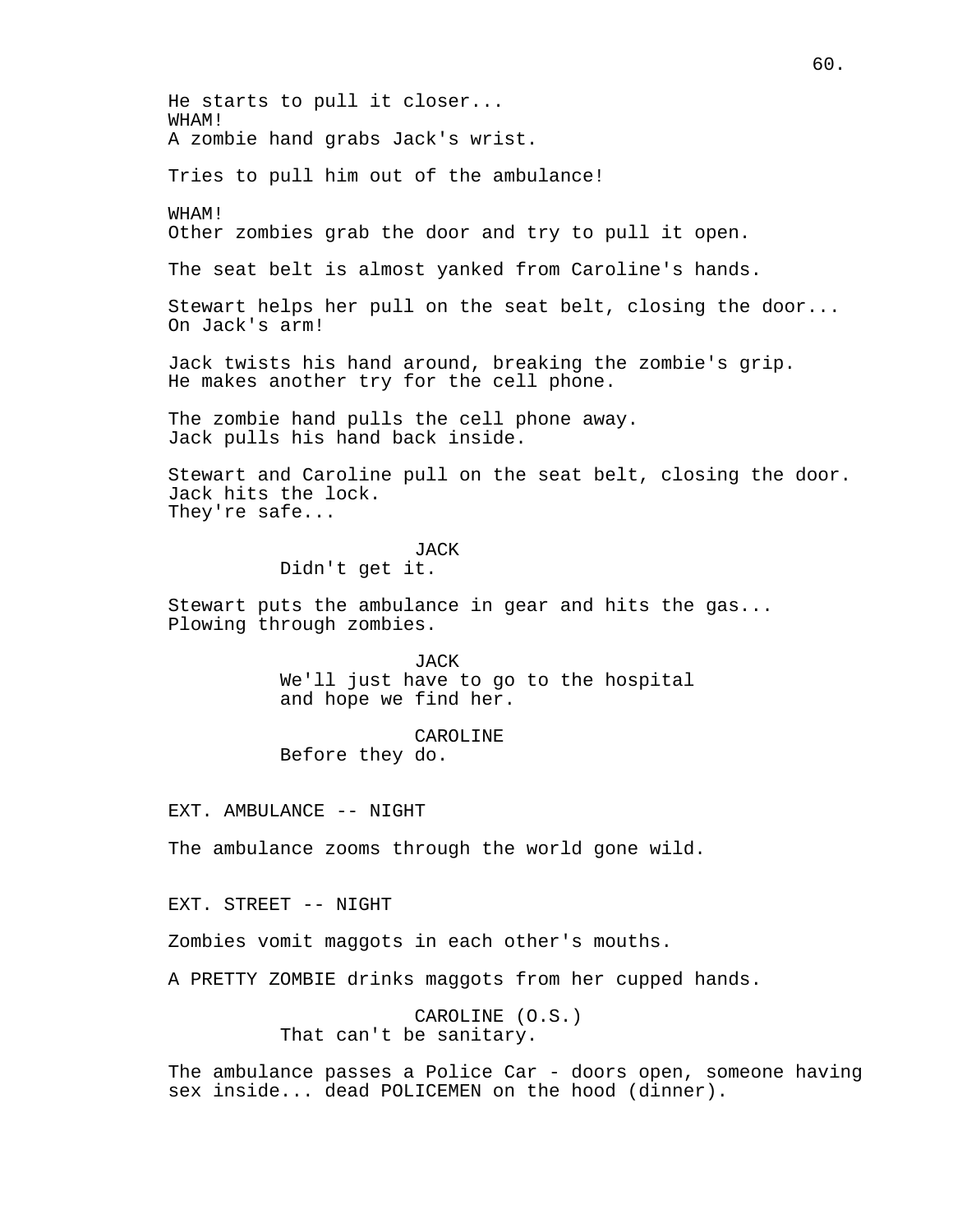Zombies projectile vomit at them as they zoom past.

The world has really gone to hell.

EXT. STREET -- NIGHT

A group of ZOMBIES have parked their cars across the street. When the ambulance comes towards them they cheer.

INT. AMBULANCE -- NIGHT

Stewart looks at the cars blocking the street.

STEWART

Shit.

### JACK

Sidewalk.

Stewart nods, pulls the ambulance up onto the sidewalk and creeps past the blockade...

EXT. AMBULANCE -- NIGHT

ZOMBIES grab hold of the door handles, mirrors, rear bumper as the ambulance creeps past.

INT. AMBULANCE -- NIGHT

Caroline screams as a ZOMBIE looks through the window.

STEWART Not enough room to shake them off.

EXT. AMBULANCE -- NIGHT

A few ZOMBIES projectile vomit streams of maggots on the ambulance as it passes by.

INT. AMBULANCE -- NIGHT

The front window is covered with maggots and milky fluid. Stewart can't see anymore.

> JACK Make sure the windows are tight.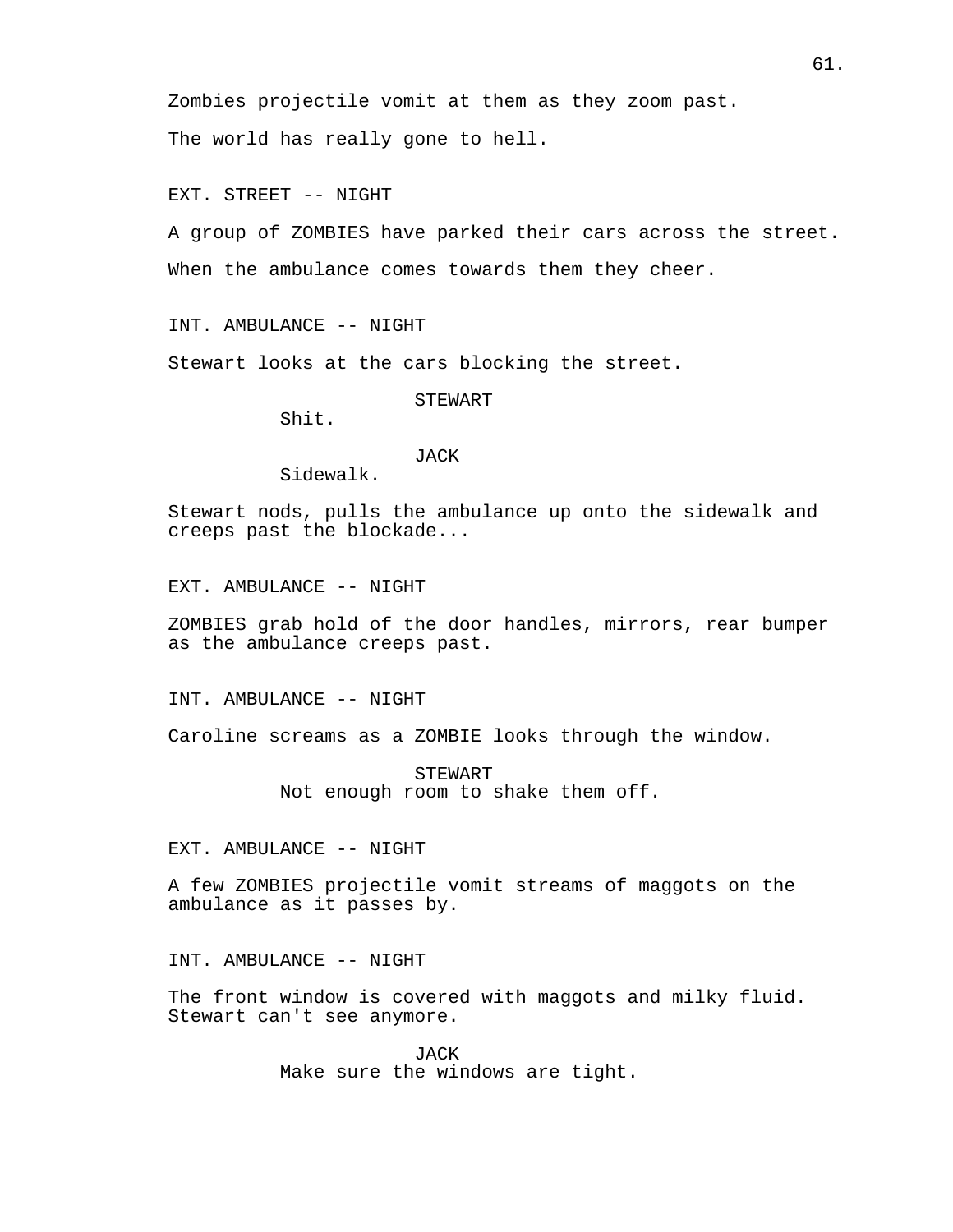Caroline and Jack check the window handles, check the weather stripping, make sure maggots aren't squirming in.

Stewart hits the windshield wipers. Maggot & milky fluid is scraped off the windshield. Stewart can see again.

EXT. AMBULANCE -- NIGHT

They ease past the blockade and move off the sidewalk.

A couple of ZOMBIES are still hanging on to the ambulance.

INT. AMBULANCE -- NIGHT

Caroline screams again as a Zombie looks through the window.

STEWART Hang on. (looks at zombie) Not you.

Stewart hits the gas - the ambulance ROARS ahead.

EXT. AMBULANCE -- NIGHT

Zombies are thrown off the ambulance, roll down the street. The ambulance disappears in the distance.

EXT. MERCY HOSPITAL -- NIGHT

The ambulance pulls up in front of the Emergency Doors.

INT. AMBULANCE -- NIGHT

Stewart, Jack and Caroline look at the Emergency Doors. What sort of hell is inside?

### STEWART

Try the radio.

Jack grabs the mic.

JACK Unit 27 to Mercy Hospital. Come in.

Nothing but static. Jack turns the dial looking for a working frequency. Nothing but static.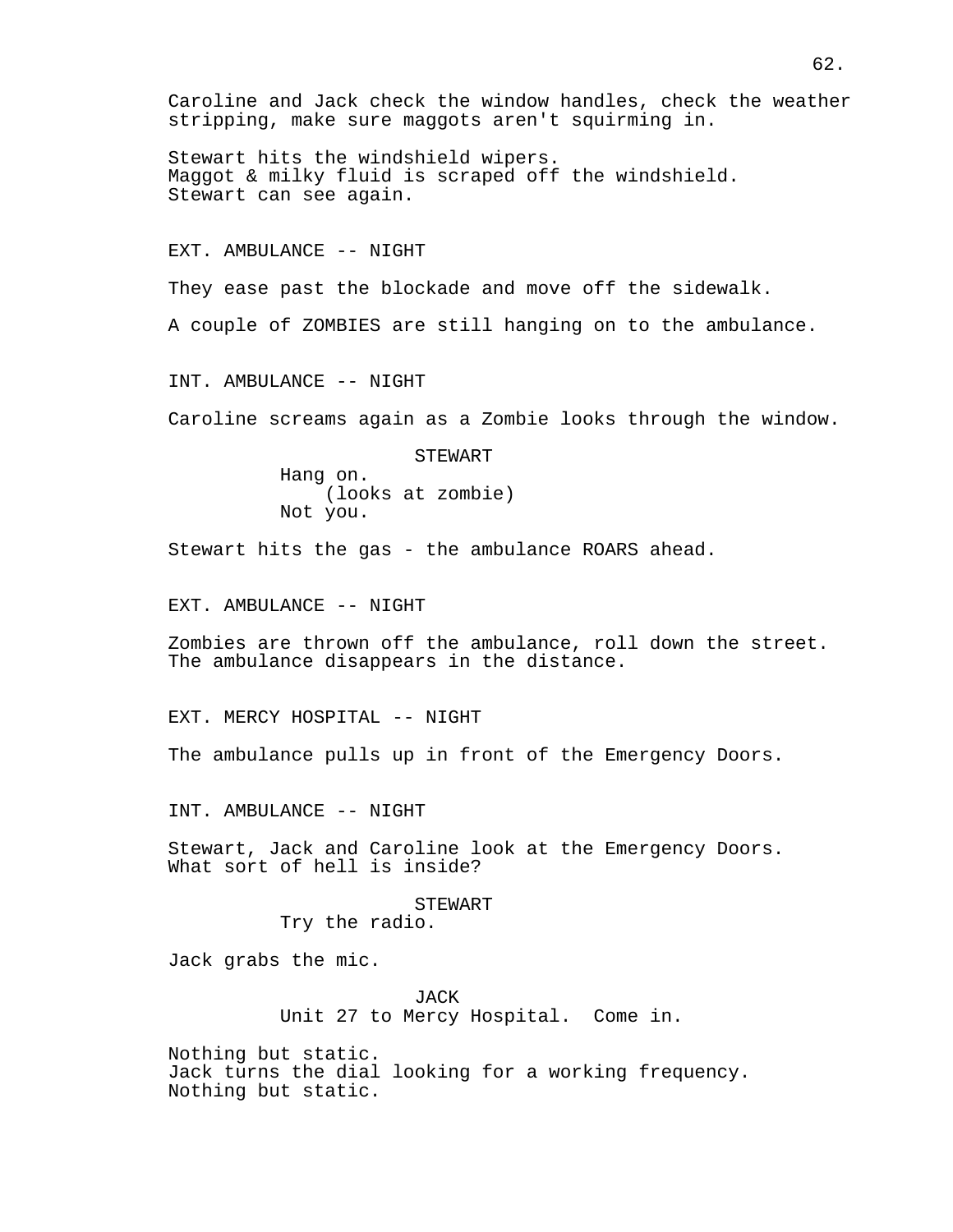This is the Emergency Broadcasting Network. A state of emergency is in effect for the entire Los Angeles area. Please stay in your homes...

```
JACK
```
Nothing. Hand me the binoculars.

Caroline pulls the binoculars from the backpack, hands them to Jack. Jack looks through them at the Emergency Room.

INT. MERCY HOSPITAL - EMERGENCY ROOM - BINOCULARS

Absolutely crazy.

NURSES, DOCTORS, PATIENTS, ADMINISTRATORS - vomiting maggots, fooling around, eating body parts, acting wild.

INT. AMBULANCE -- NIGHT

Jack lowers the binoculars.

JACK We have to find another way in.

CAROLINE

Why?

JACK Staff infection.

STEWART Regular admissions?

JACK I don't think so.

STEWART Loading dock in back?

JACK Let's take a look.

Stewart starts the ambulance, pulls it around to the back.

EXT. MERCY HOSPITAL - LOADING DOCK -- NIGHT

The ambulance parks at the back of the hospital. A loading dock with rolling door and a service entrance. Not a single zombie in sight.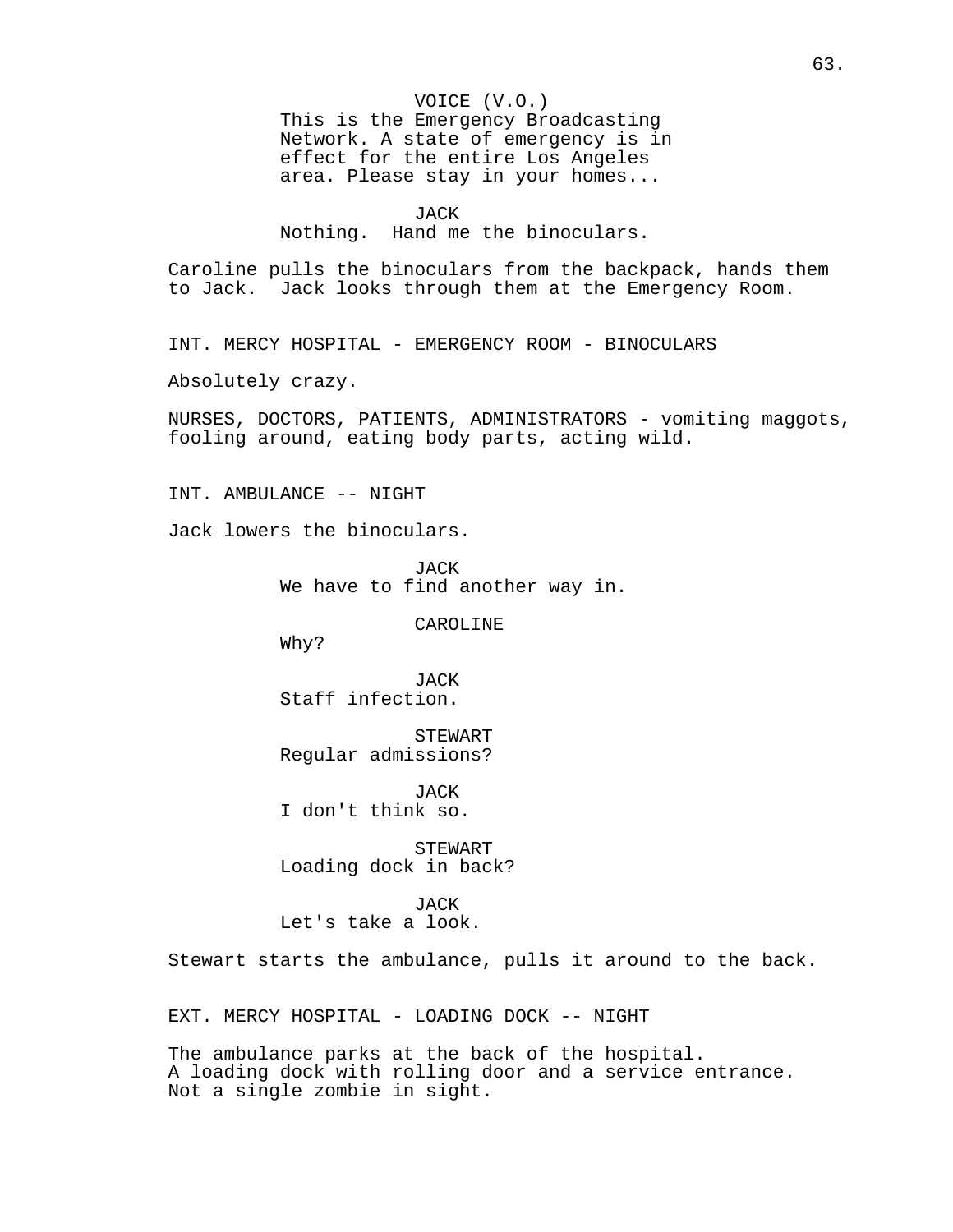INT. AMBULANCE -- NIGHT

Jack looks through the binoculars again.

JACK

Looks okay.

He hands the binoculars back to Caroline.

STEWART How many shells left?

## CAROLINE

Five.

## JACK

Keep the gun, if anyone tries to get in, shoot them in the head.

CAROLINE You're not going to leave me here.

JACK

Somebody has to guard the ambulance. If we come out of there with Dawn and we don't have a way to get to Big Bear, we're screwed.

### STEWART

It's going to be dangerous in there, Care. Jack and I know the terrain and we've made it this far.

CAROLINE

I just wait?

JACK

If we're not back in twenty minutes take off without us.

STEWART Go to the cabin and wait this out.

Stewart and Caroline kiss.

Jack sets the timer for 20 minutes.

STEWART I love you, Care-bear.

## CAROLINE

Love you, Stewart.

Jack and Stewart climb out of the ambulance.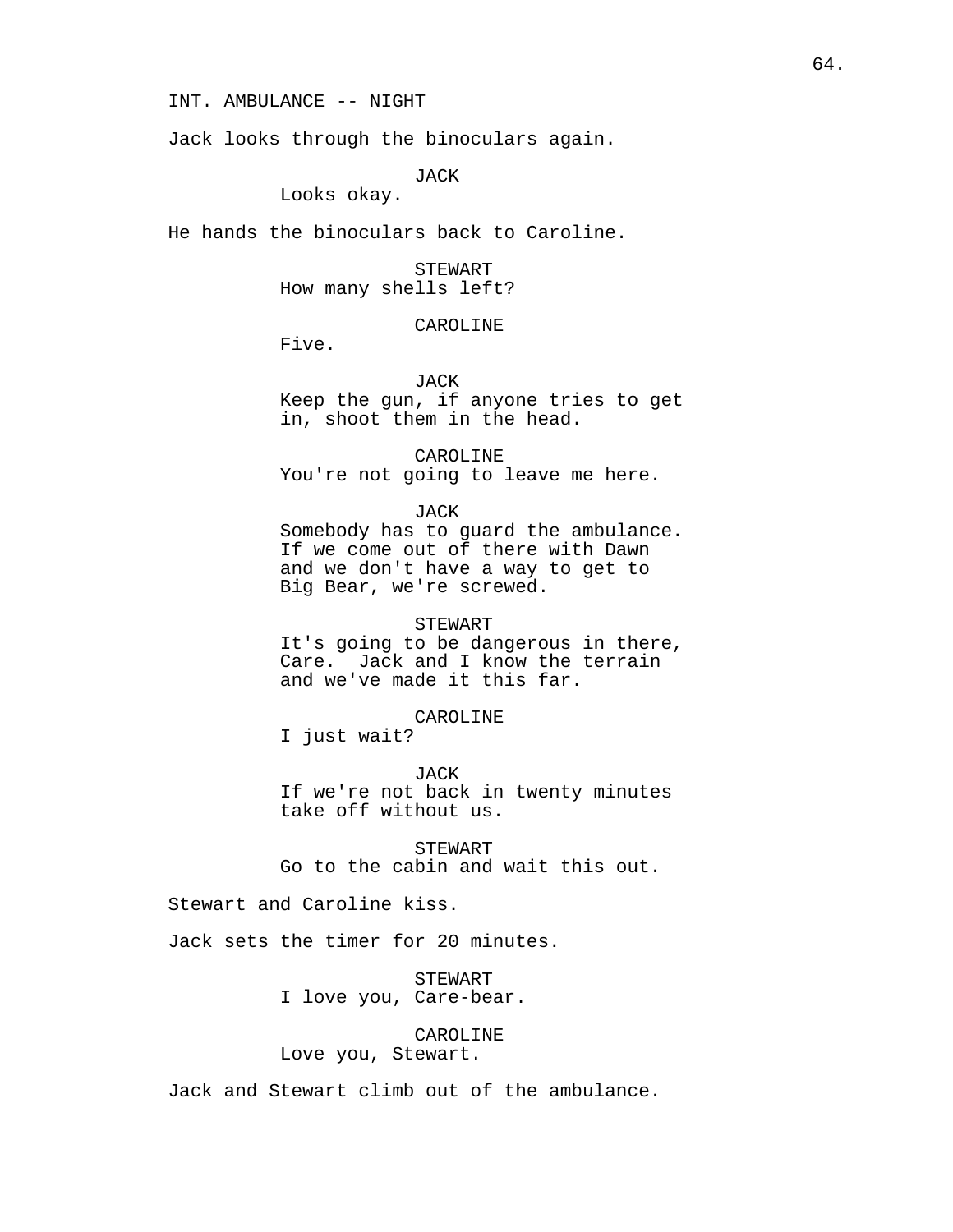Then they disappear inside and Caroline is alone. The timer ticks down from 20 minutes.

INT. SERVICE HALLWAY -- NIGHT

A long Service Hallway - a half dozen doors on either side. Dark. Spooky. Lights flicker.

Jack and Stewart creep down the hallway.

STEWART Any idea where we are?

JACK The hospital.

STEWART I've never been back here before.

Jack pops open one of the doors...

INT. HOSPITAL BOILER ROOM -- NIGHT

Jack looks at the boilers and machines.

JACK

Dawn?

No Answer. Backs out to the service hallway.

INT. SERVICE HALLWAY -- NIGHT

Jack turns to Stewart.

JACK Machine room. No one there.

They creep down to the corner to the next section of hall.

INT. SERVICE HALLWAY -- NIGHT

This section of Service Hallway looks exactly like the other one. A half dozen doors on either side of the hall.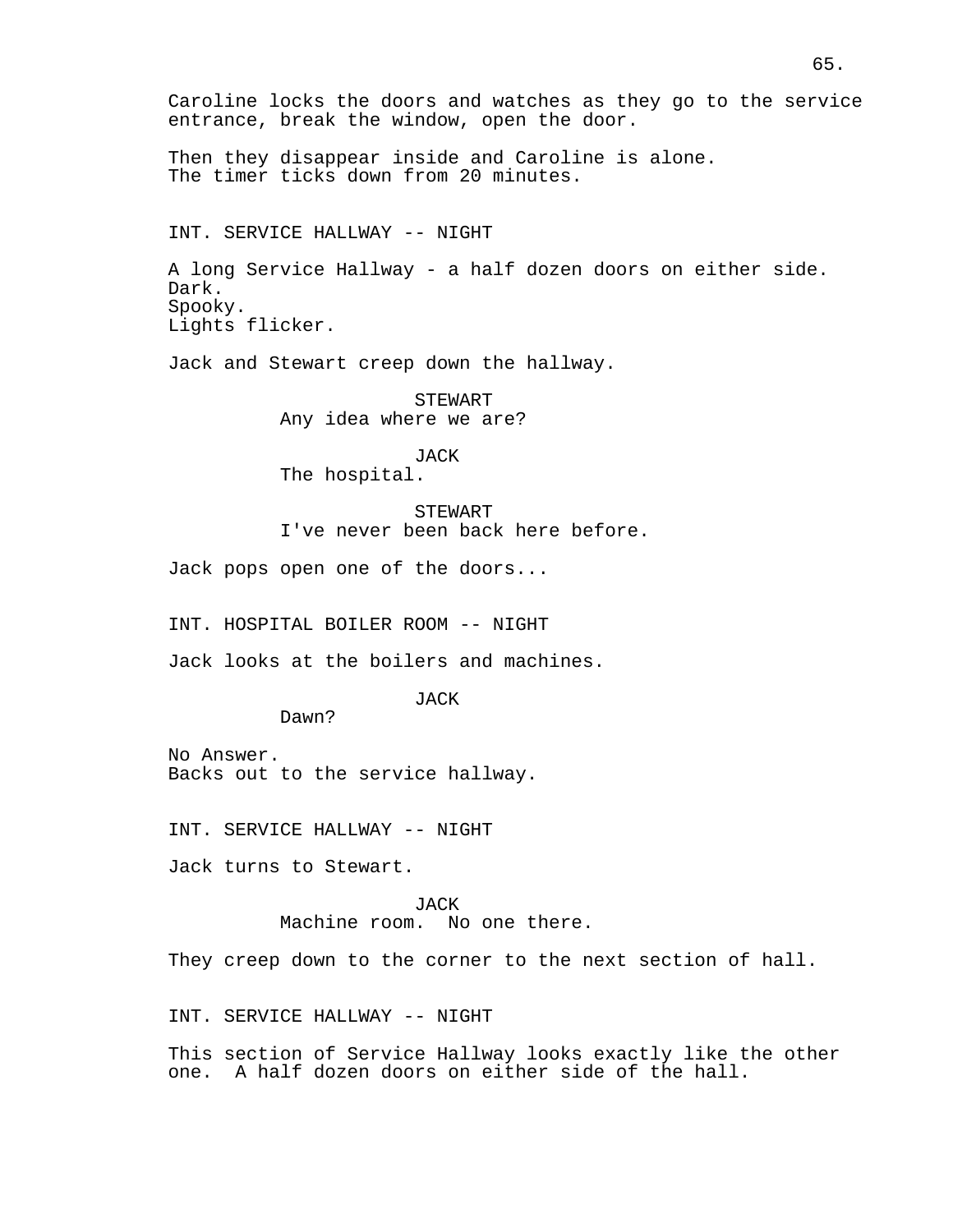Stewart pops one open, looks inside.

Jack looks down the hall - worried that someone may come.

Lights flicker. A noise in the distance - a scream?

Stewart pops back into the hallway.

STEWART Laundry room - empty.

JACK

Should've brought my laundry.

They creep down the hallway to the next corner.

INT. SERVICE HALLWAY -- NIGHT

Another identical hallway.

STEWART Should have brought bread crumbs.

Jack's turn to open a door and peek inside.

The door closes behind Jack... Leaving Stewart alone. Echoes of screams.

Stewart takes a step forward, looking into the shadows.

WHAM! A hand grabs his shoulder.

Stewart spins, brings his hands up to fight...

JACK Hey, I'm on your side!

Stewart lowers his fists.

JACK File room - we're getting closer.

Jack hands him a steel bar from a file cabinet. Keeps one for himself - weapons... sort of.

Screams echo from BEHIND them. They creep down the hall to the next corner.

INT. SERVICE HALLWAY -- NIGHT.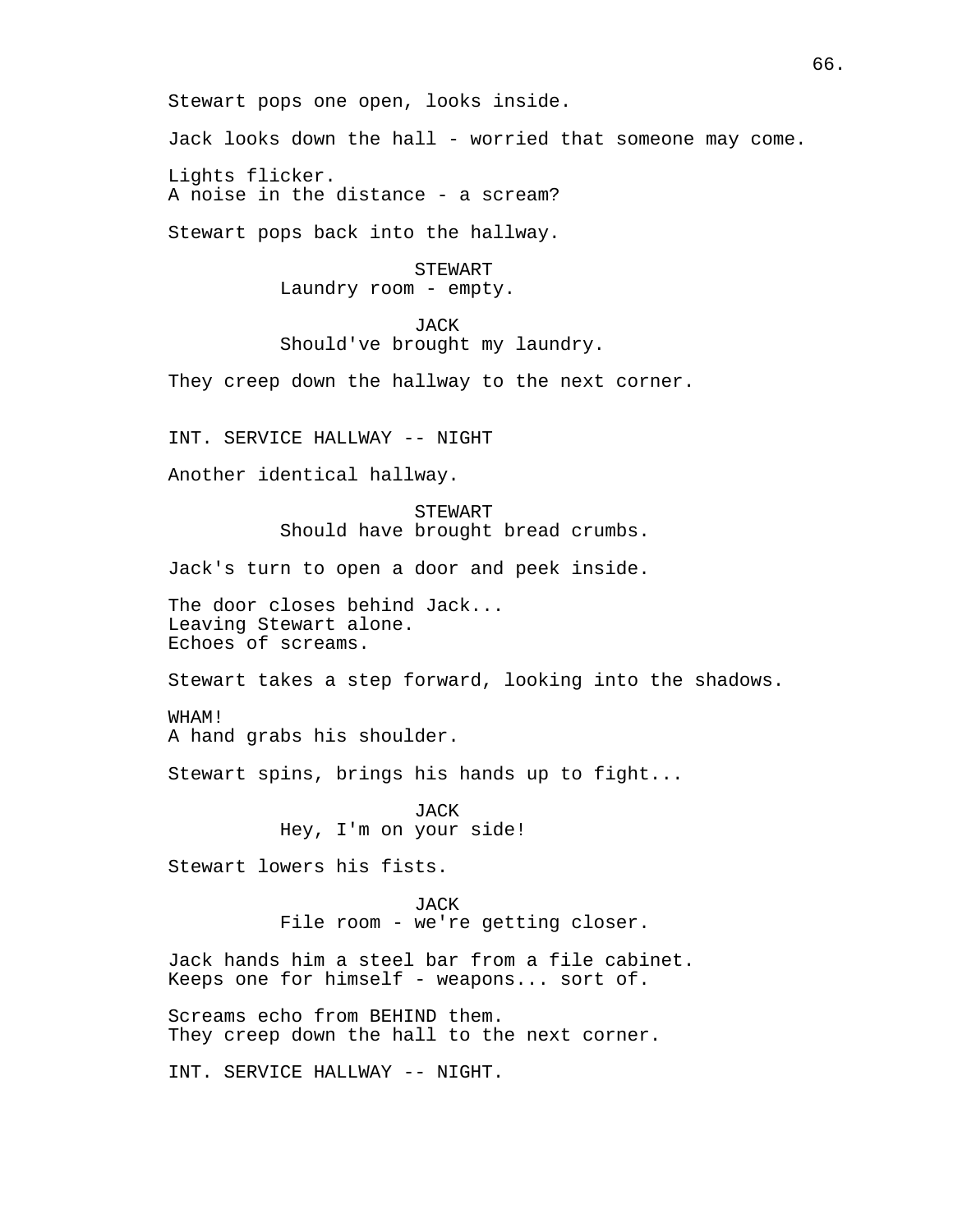Jack and Stewart turn the corner into an identical hallway... Except for the HUGE ORDERLY standing on the opposite end. Growling.

The Huge Orderly has a fire ax in his hands... And maggots dripping from his mouth.

JACK

Shit.

STEWART You can say that again.

The Huge Orderly swings the fire ax from side to side.

Wooosh! Woooosh!

## JACK

Shit.

Then he charges down the hallway at them, screaming.

Jack and Stewart grip their weapons... And dive through the nearest door.

The Huge Orderly runs right past the door - unable to stop.

INT. HOSPITAL STORAGE AREA -- NIGHT

Jack and Stewart roll to their feet - safe?

INT. SERVICE HALLWAY -- NIGHT

The Huge Orderly runs out of momentum, stops, runs back to the door Jack and Stewart dove through - fire ax ready.

INT. HOSPITAL STORAGE AREA -- NIGHT

Jack sees the Huge Orderly coming towards the door and quickly jambs his steel rod through the door handles.

Bolting the door closed.

The Huge Orderly shakes the doors, growling through the window slot. Then he raises the fire ax.

Jack and Stewart run across the storage area to another set of doors, and blast out into...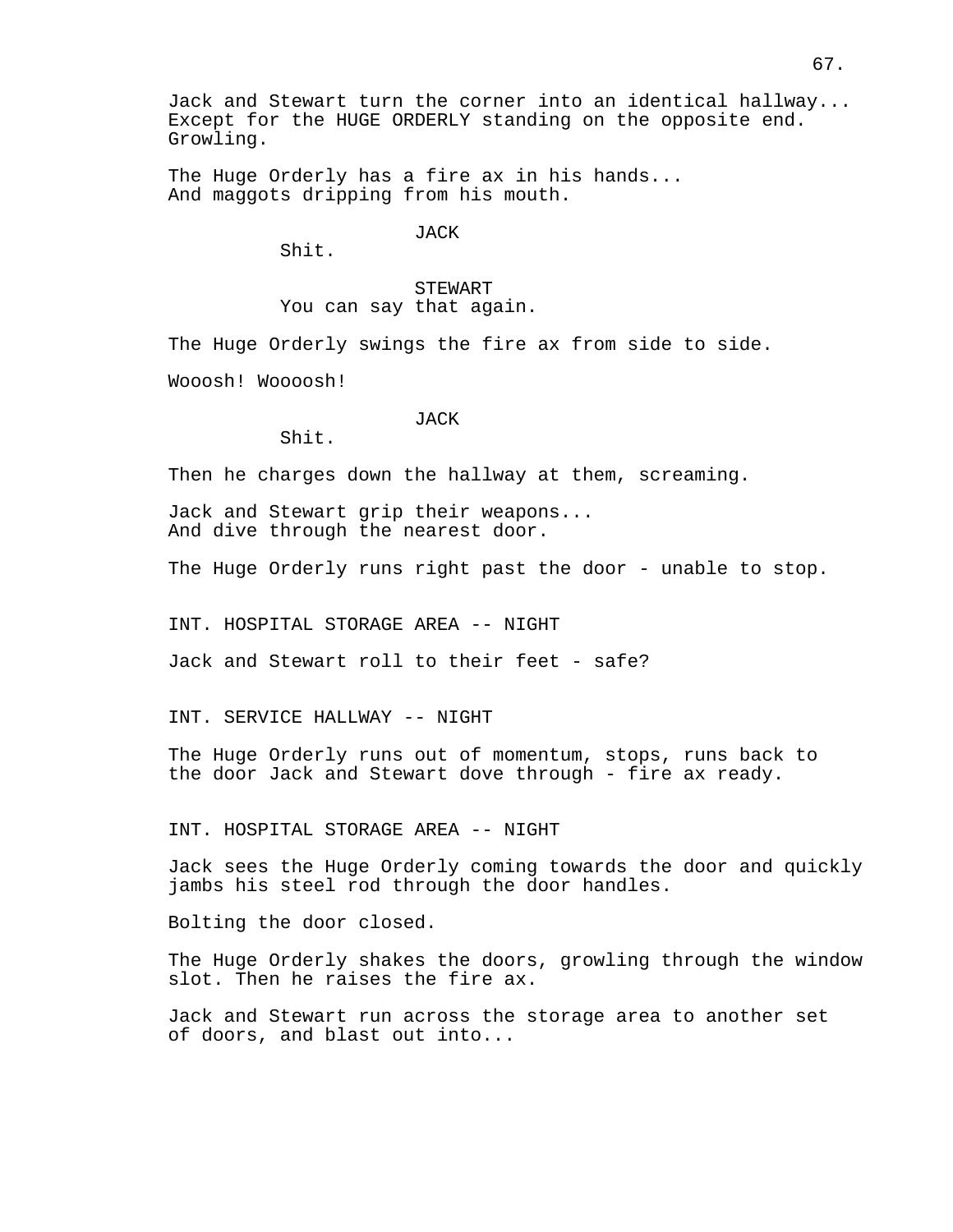### INT. HOSPITAL HALLWAY -- NIGHT

A public hallway somewhere in the hospital.

STEWART You know where we are?

JACK Haven't a clue.

Halfway down the hall - a cart of used sheets.

Stewart uses his steel bar to bolt the doors behind them.

They creep down the hallway to the corner.

INT. HOSPITAL HALLWAY -- NIGHT

Jack and Stewart turn the corner at the same time a GROUP OF ZOMBIES turn the corner at the other end.

The Group Of Zombies sees them and CHARGES.

Jack and Stewart have no weapons.

One of the Zombies stops and projectile vomits at them.

Jack and Stewart run back around the corner.

INT. HOSPITAL HALLWAY -- NIGHT

When they run past the laundry cart, Jack skids to a stop and Stewart stops a second later.

## JACK

The sheets!

Stewart has no idea what he means.

Jack pulls out a sheet, gives Stewart one half, takes the other, and they THROW THE SHEET over the first Zombie around the corner.

The Zombie can't sees where he's going and runs into a wall. Bam!

He staggers blindly down the hall.

They grab another sheet, toss it over the next zombie.

The third zombie tries to projectile vomit at them... But they throw a sheet over him just in time.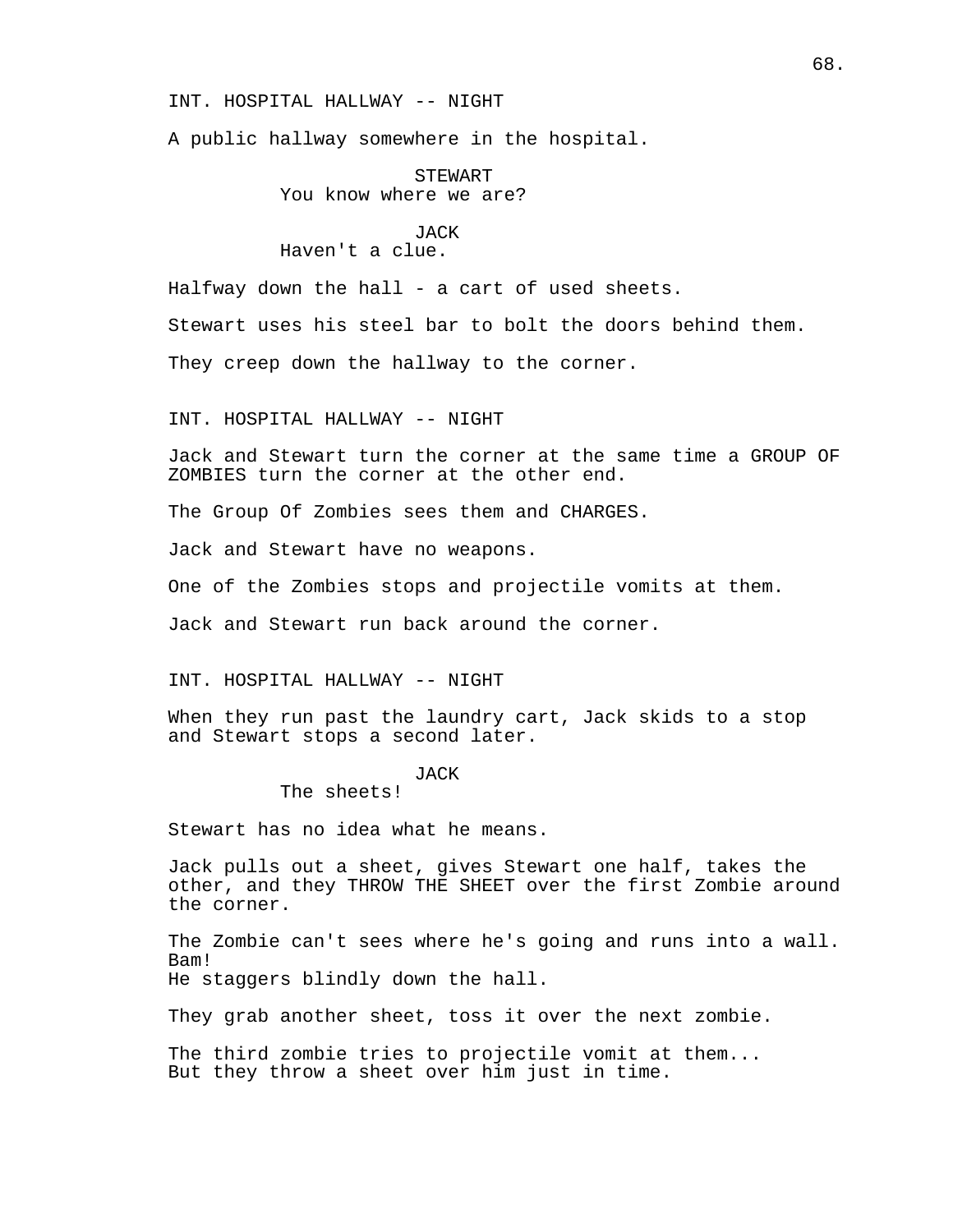The zombie vomits against the sheet - yech.

The last Zombie gets sheeted...

Now there are four "ghosts" wandering down the hall, bumping into the walls and each other.

Jack looks at the laundry cart, smiles, rolls it at them. The laundry cart bowls over the four zombies. They fall onto the floor in a heap.

## JACK

Strike!

Jack and Stewart saunter down the hallway, pausing to slam the ghosts in the head before rounding the corner.

All four zombies stop moving - out of the game.

INT. HOSPITAL HALLWAY -- NIGHT

They continue down the hall.

A legend at the end of the hall has an arrow pointing to Maternity.

JACK

Dawn?

No answer.

They turn the corner to the next hallway.

INT. HOSPITAL HALLWAY -- NIGHT

They pass a pair of empty gurneys...

Then stop.

The hallway in front of them is filled with PREGNANT ZOMBIES.

STEWART This must be the maternity ward.

JACK

Dawn? Dawn?

No answer... But the Pregnant Zombies take notice.

They waddle down the hall towards them.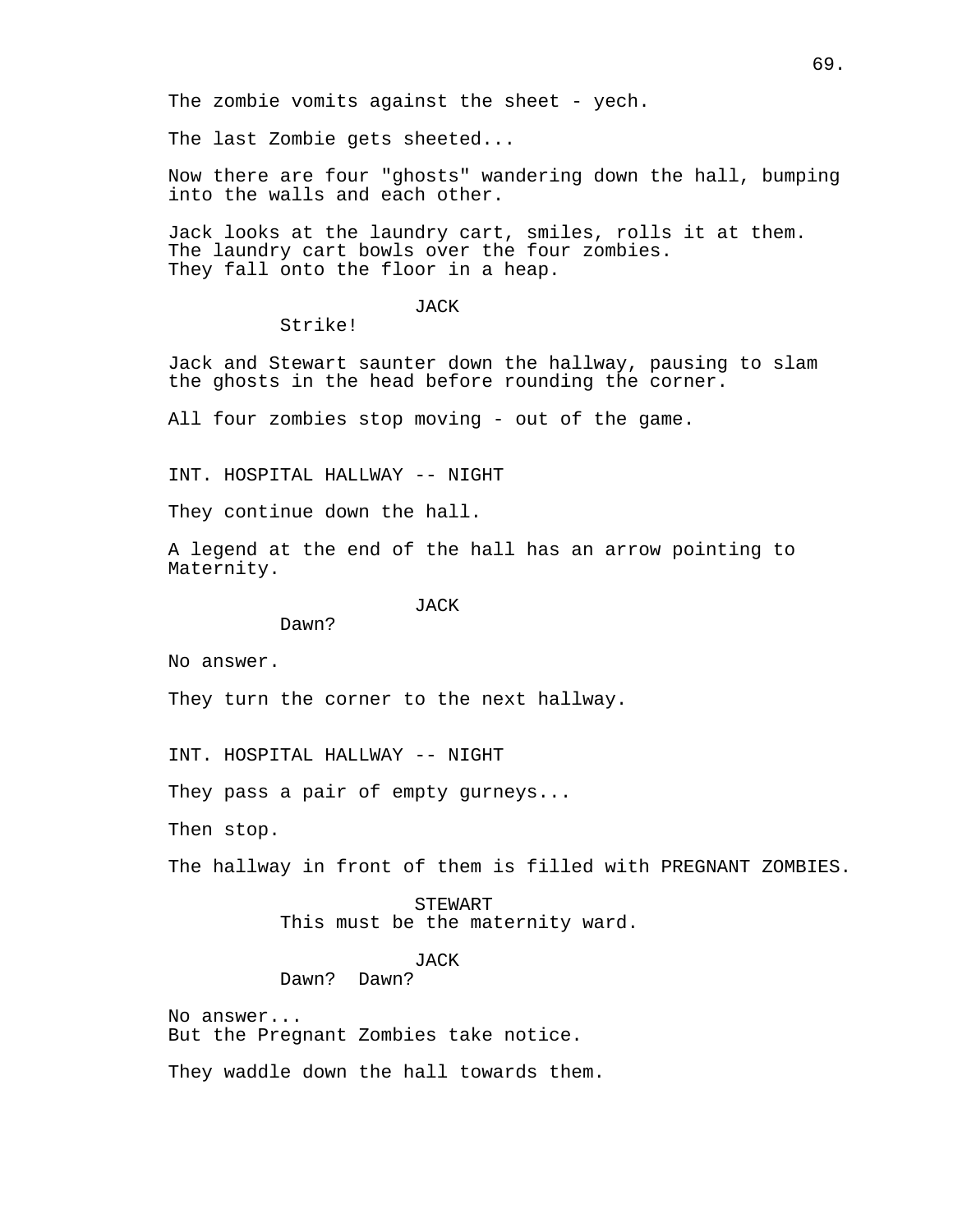Jack grabs a gurney.

JACK

Get on!

Stewart gets on the gurney.

Jack SHOVES the gurney down the hall at the zombies.

The Pregnant Zombies moves out of the way and Stewart zooms through the herd, to the far end of the hall, where he uses his hands and feet to turn the corner.

A few Pregnant Zombies waddle after Stewart. The rest waddle towards Jack.

Jack hops on the other gurney, uses his feet to launch him down the hallway at the Pregnant Zombies.

### JACK

### Coming through!

One of the zombies tries to projectile vomit on him, but he zips past too fast and she vomits on another zombie.

The other zombie licks off the maggots - yech.

Jack zips through the zombies, gets to the corner and uses his hands and feet to turn into...

INT. HOSPITAL HALLWAY -- NIGHT

Bam! Jack bumps into Stewart's abandoned gurney.

Stewart breaks open an emergency cupboard to get the fire ax.

> STEWART Look what I found.

Jack rolls off his gurney.

JACK Nothing for me?

# STEWART Fire extinguisher?

Jack takes the fire extinguisher, hears a noise...

AN ARMY OF ZOMBIE NURSES marches towards them.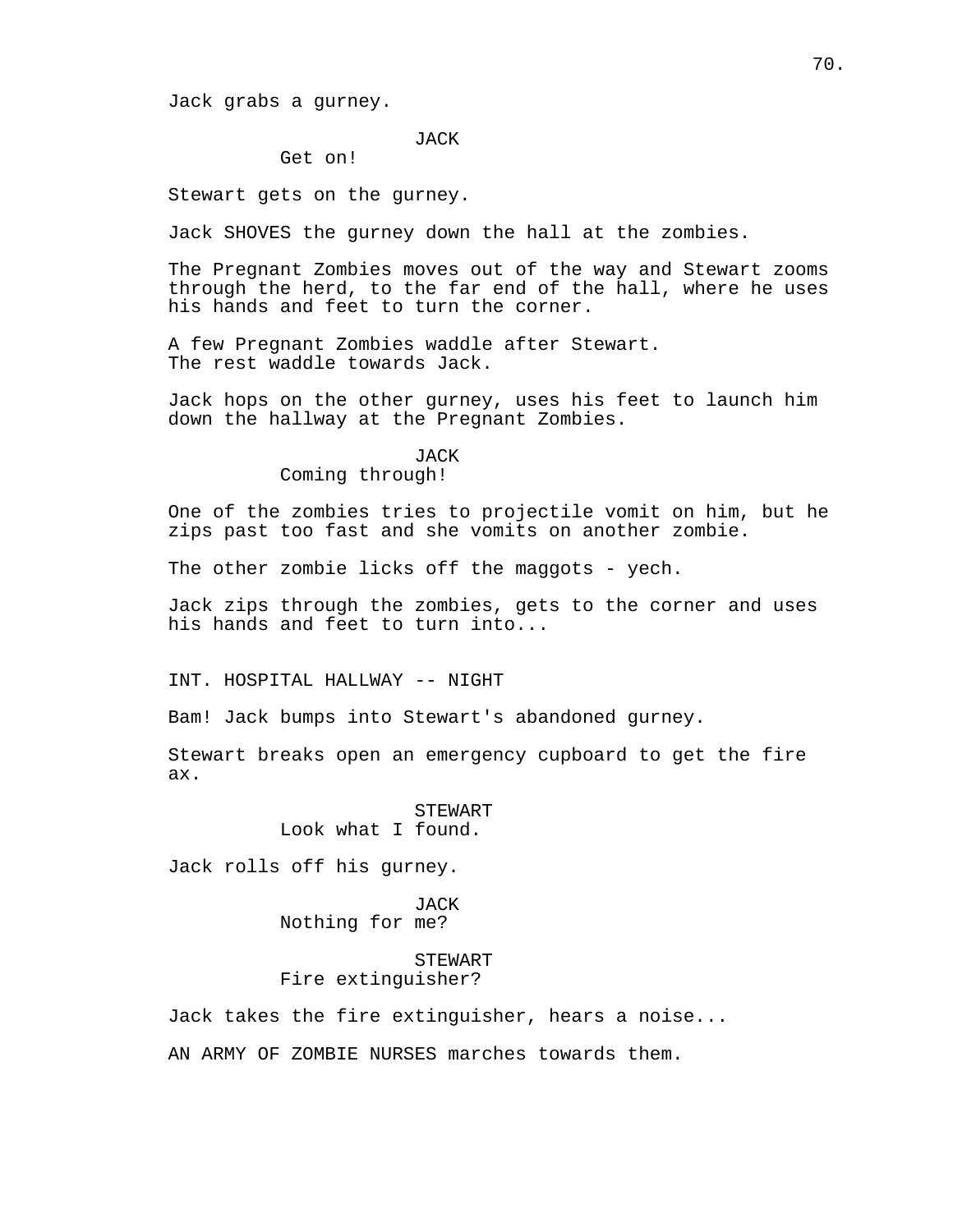JACK Women in uniform seem to have a thing for me.

Jack looks from face to face - making sure that none of them are Dawn.

One NURSE has hair in her face - the same color hair as Dawn's. She even looks like Dawn. Is she?

### JACK

Dawn?

The Zombie Nurse shakes the hair away from her face...

It's NOT Dawn. Jack is relieved.

> NURSE Need someone to take care of you? Help you forget about your trouble?

She begins unzipping the front of her uniform. All of the other nurses follow suit.

Slowly showing more cleavage. More. More. More. Rotting flesh hanging off their naked breasts.

> NURSE Do you wanna nurse?

She pops open her bra.

### NURSE

Suckle on me?

Blap! She projectile vomits at Jack and Stewart.

Jack whips up the fire extinguisher and sprays it at them. The foam hits the maggot-vomit, forcing it back at them.

The Nurses are drenched with maggot-vomit and fire foam. They scream and cover their eyes.

> JACK Death control foam.

Jack and Stewart blast past the Nurses - spraying them with foam to keep them at bay.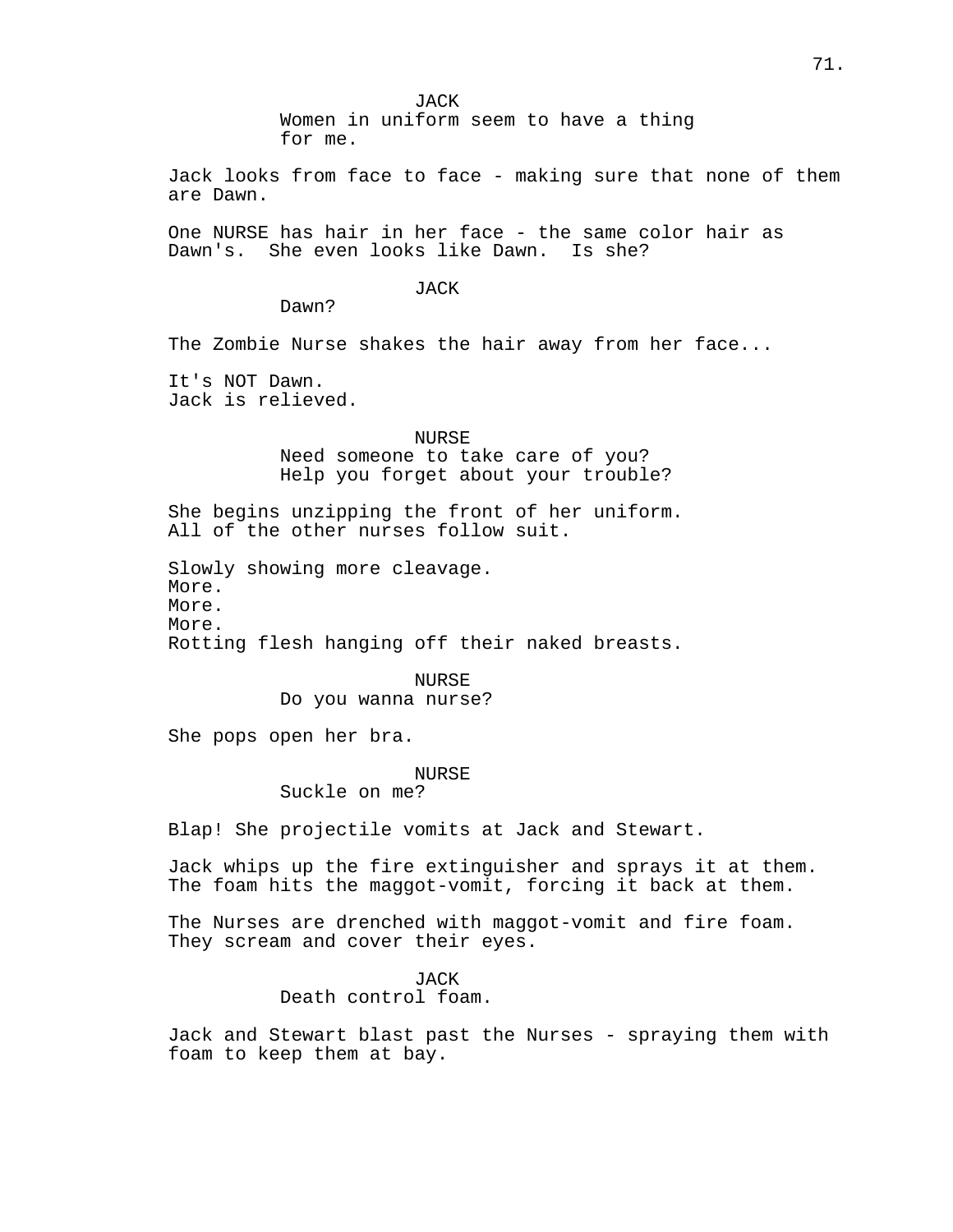The nurse's station is unmanned.

Jack and Stewart look around the empty Maternity section for some sign of Dawn.

## JACK

Dawn? Dawn?

DAWN (O.S.) Jack? Is that you?

Jack and Stewart look in the direction her voice came from. Three doors - two examination rooms and a janitor's closet.

> JACK What do you think? Door number one? Door number two? Or dooooor number three?

STEWART Let's make a deal.

Stewart opens Door Number One, labeled: NURSERY.

Stewart backs out quickly.

## STEWART

Zombabies.

Jack takes Door Number Three, labeled: EXAMINATION #3.

INT. EXAMINATION ROOM -- NIGHT

Jack pokes his head in...

Doctors dancing with each other.

Jack leaves before they spot him.

INT. MATERNITY WARD -- NIGHT

Jack looks at Stewart.

JACK All the dancing doctors.

They both try Door Number Two: JANITOR. Locked.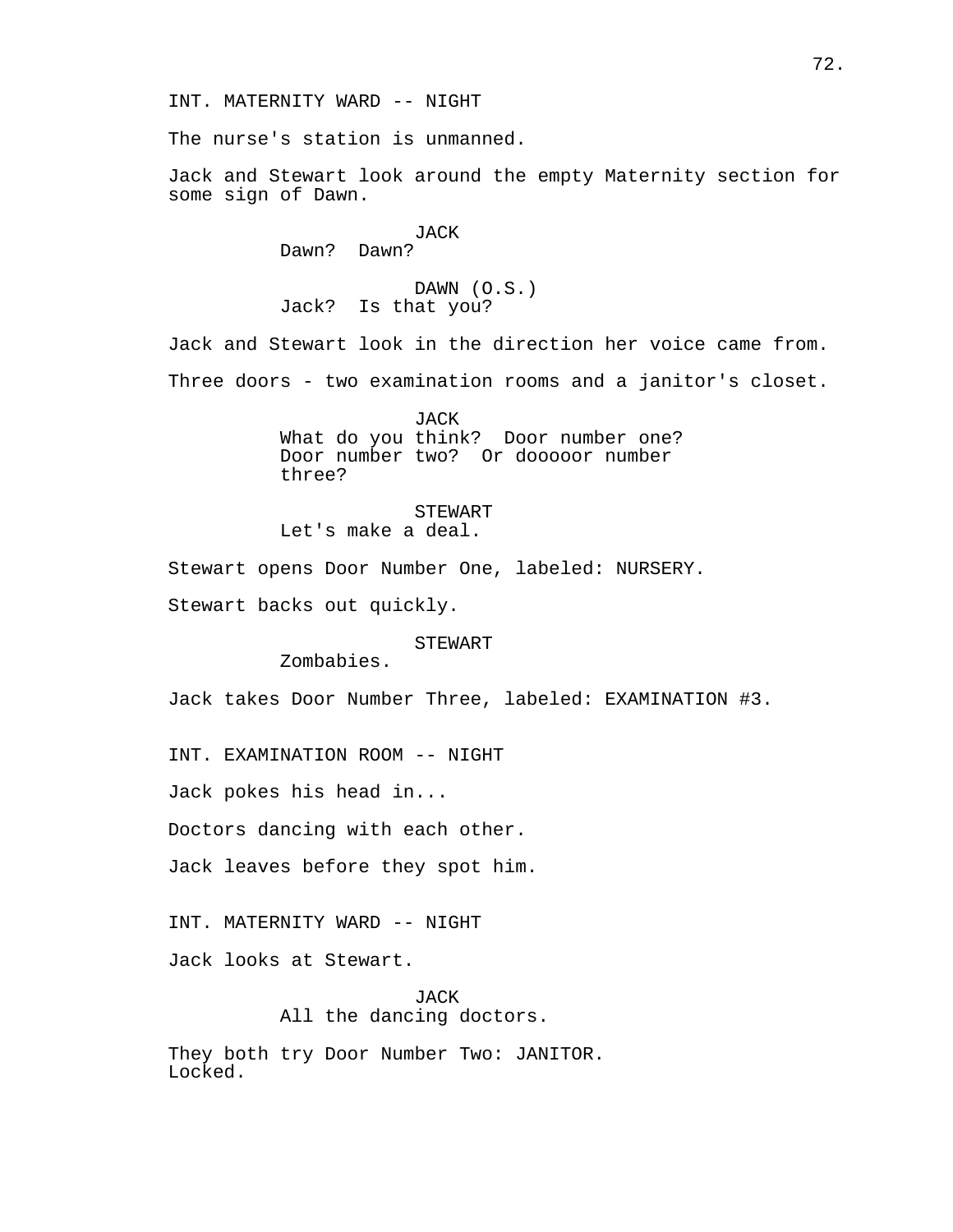Stewart uses the fire ax to cut off the doorknob. They pry open the door. Dawn springs out at them. She jumps into Jack's arms and tries to kiss him. DAWN Jack! Jack! Jack pushes her away, keeps her at arms length. JACK How do you feel? DAWN Fine. A hundred percent maggot free. Take a look. She opens her mouth wide. Jack carefully approaches. Very carefully looks in her mouth. Wondering if this is a trap. If she's going to projectile vomit on him. Nothing. Jack is relieved. JACK Okay. Now they kiss. A pretty good kiss. STEWART Caroline's in the truck. We're going to her Uncle's cabin in Big Bear. We really need a vacation. Jack starts to leave and Dawn grabs him. DAWN Wait. There's stuff in here we can use. Cleaning supplies like Drano, contamination suits, hammers. They start grabbing stuff from the janitor's closet. INT. HOSPITAL HALLWAY -- NIGHT

Jack, Stewart and Dawn round the corner dressed in contamination suits, carrying spray bottles and hammers.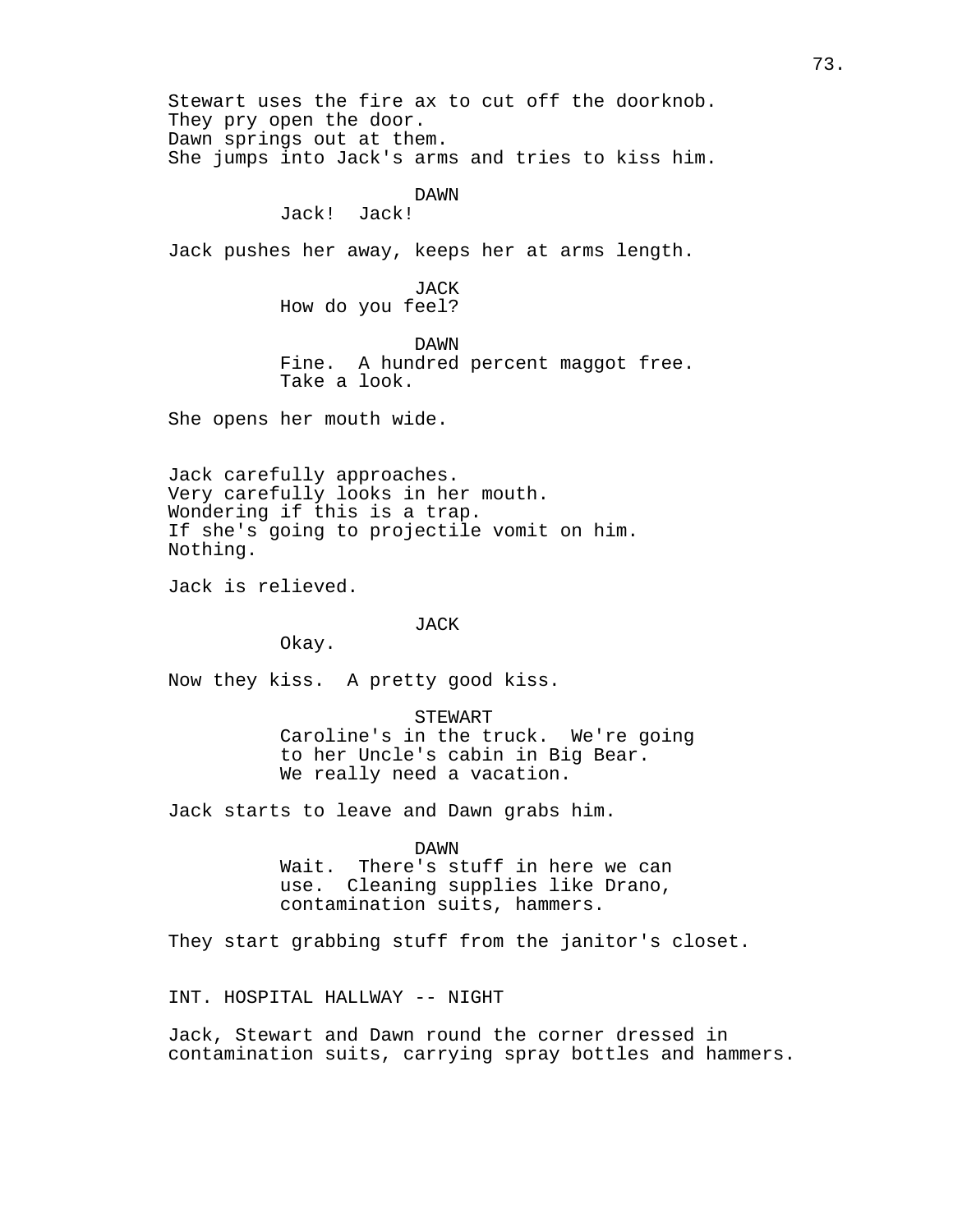## STEWART

The full body condom offers 100% protection against skanks and comes in three exciting colors.

JACK Do you know how to get out of here?

DAWN

The farther we get from maternity, the more lost I become. Only orderlies and maintenance staff use the service door.

They turn the corner to the next hallway.

INT. HOSPITAL HALLWAY -- NIGHT

The Army Of Nurse Zombies blocks their path.

They run the gauntlet. Nurse Zombies projectile vomiting on them. But the contamination suits keep them safe. Squirmies get on their visors making it tough to see.

Dawn sprays a charging Nurse with Drano.

NURSE No! I'm melting! Melting!

Her flesh begins melting and she falls to the floor in a puddle of goo and bones.

> **JACK** Just the thing for clogged hallways.

They spray Drano at the Nurse Zombies as they race past.

When they reach the end of the hallway they look back... Nurse uniforms, skeletons, steam and goop.

INT. HOSPITAL HALLWAY -- NIGHT

Jack, Stewart and Dawn walk down an empty hallway.

WHAM! A ZOMBIE springs from a doorway and attacks.

Stewart uses the fire ax on him.

The Zombie staggers back where he came from - ax stuck in his chest - maggots spraying from his wound.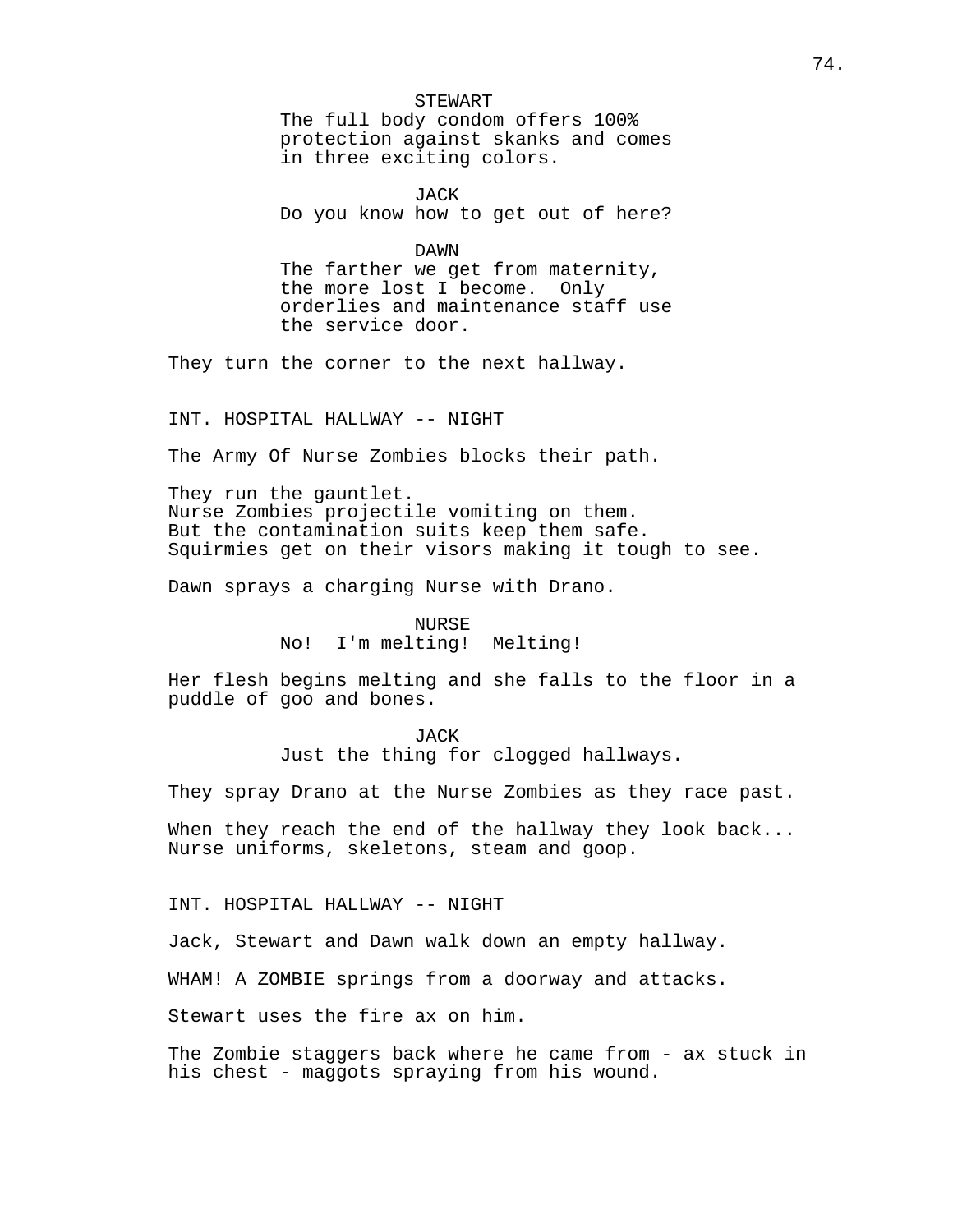INT. AMBULANCE -- NIGHT

Ring! The timer goes off. Caroline jumps - fires through the window.

Then realizes what the ringing is and turns off the timer. She looks from the times to the doors.

## CAROLINE

Should I stay or should I go, now?

She scoots over to the driver's seat of the ambulance, grabs the keys in the ignition...

Takes a last look at the doors. Turns the keys - starts the ambulance.

INT. HOSPITAL HALLWAY -- NIGHT

The gurneys on their end of the hallway.

Dr. Bannister and the Pregnant Zombies on the other end.

BANNISTER Wanna play doctor?

DAWN

Dr. Bannister...

## BANNISTER

Dawn? Love of my life, fire of my loins. Do you know how many times I've dreamed of waking up at the crack of dawn?

JACK Get on the gurney. Both of you.

Stewart and Dawn get on a gurney together - difficult with the contamination suits - they have to hang on.

> BANNISTER Take off your clothes and we'll begin the examination. Open wide.

Bannister charges them.

Jack pushes the gurney at him.

The gurney with Stewart and Dawn zooms down the hall... ...................Right at Bannister... .................................Who doesn't move aside.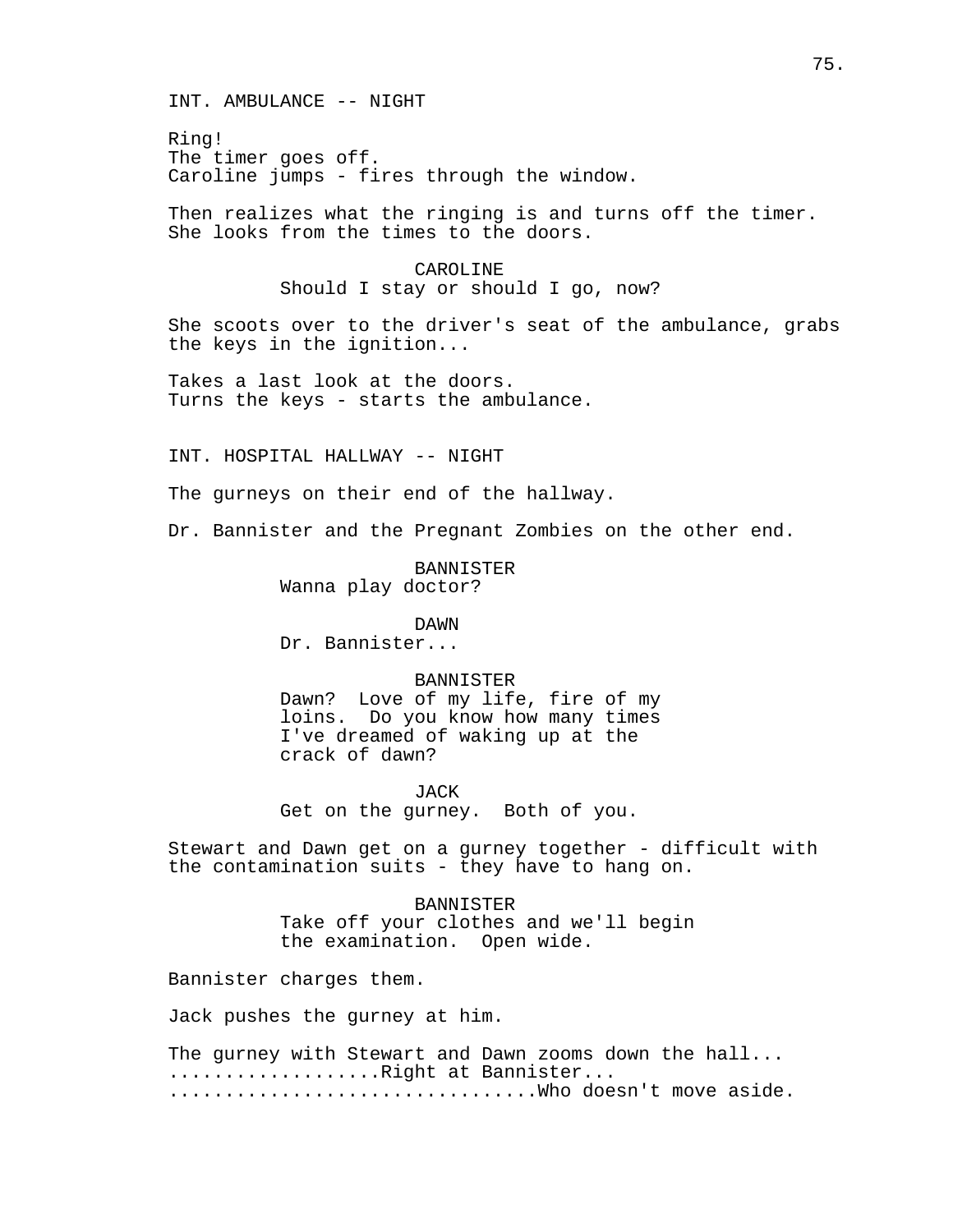Bannister holds out his hands. The gurney hits him. He pushes it over.

Stewart and Dawn spill onto the floor at Bannister's feet.

Jack is zooming down the hall on his gurney. Crashes into the other gurney and flies to the floor.

Pregnant Zombies rush past Jack and attack Dawn and Stewart.

BANNISTER Strip them! Strip them bare!

Pregnant Zombies try to remove the contamination suits. Dawn and Stewart fight them off. But they're out numbered.

Bannister laughs and takes off his lab coat.

BANNISTER Dawn, Dawn, Dawn, Dawn...

Jack looks from Stewart to Dawn. Who should he save?

JACK

Friend or lover?

Raising his hammer, he charges in to save Dawn.

Knocks Bannister aside, hammers some Zombies.

Jack grabs Dawn's gloved hand in his and pulls her away from the fray. Slamming anyone that follows with the hammer.

Jack and Dawn reach safety.

JACK

You okay?

DAWN Told you I was a weirdo magnet.

Jack looks at the Zombies and Bannister piling on Stewart.

DAWN We have to get out of here.

JACK He's been my partner for seven years. I can't just leave him.

Jack raises his hammer and charges into the action.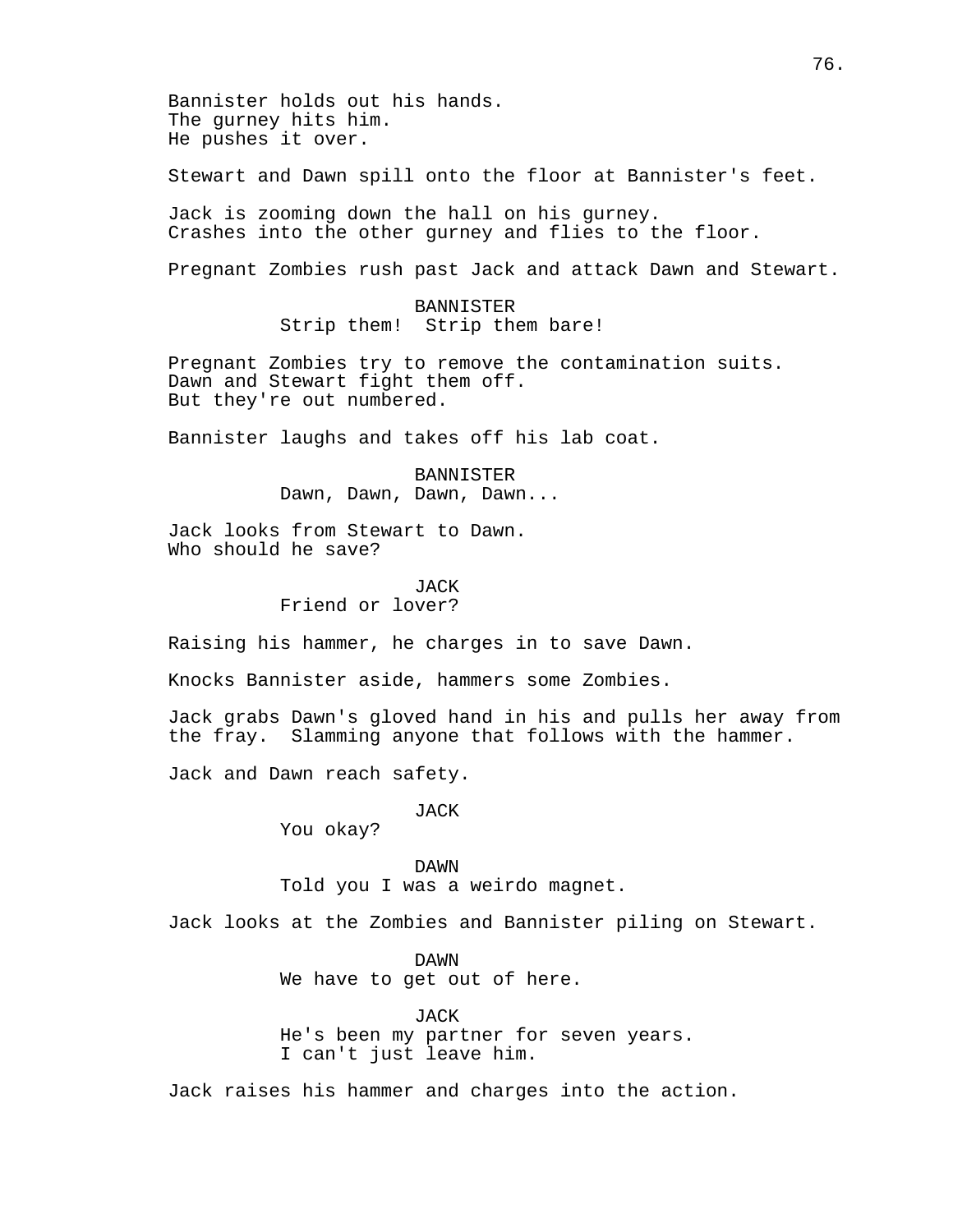Stewart kicks zombies off of him. Then the zombies clear... And Dr. Bannister swings his scalpel at him! Stewart rolls out of the way. The scalpel misses by a centimeter. Dr. Bannister swings the scalpel again. Stewart rolls out of the way. The scalpel barely misses. Dr. Bannister swings the scalpel right at his face! Stewart tries to roll away, but the scalpel slices through his contamination suit... Dr. Bannister swings the scalpel at Stewart's face! Stewart has nowhere to roll. Wham! Jack tackles Dr. Bannister. They roll down the hall. Stewart gets to his feet. **JACK** Run! Run! Stewart runs. Jack turns to face Dr. Bannister. BANNISTER No reason to go hostile - I just want to help you. What are you fighting for? Society? It's over. Bannister attacks with his scalpel. BANNISTER Nobody cares anymore. Jack blocks the scalpel with his hammer. Bannister spins and slices at Jack's face. BANNISTER No reason to contain your urges. Jack barely gets his hammer up in time to block. Clang! Bannister twists and slices at Jack's chest.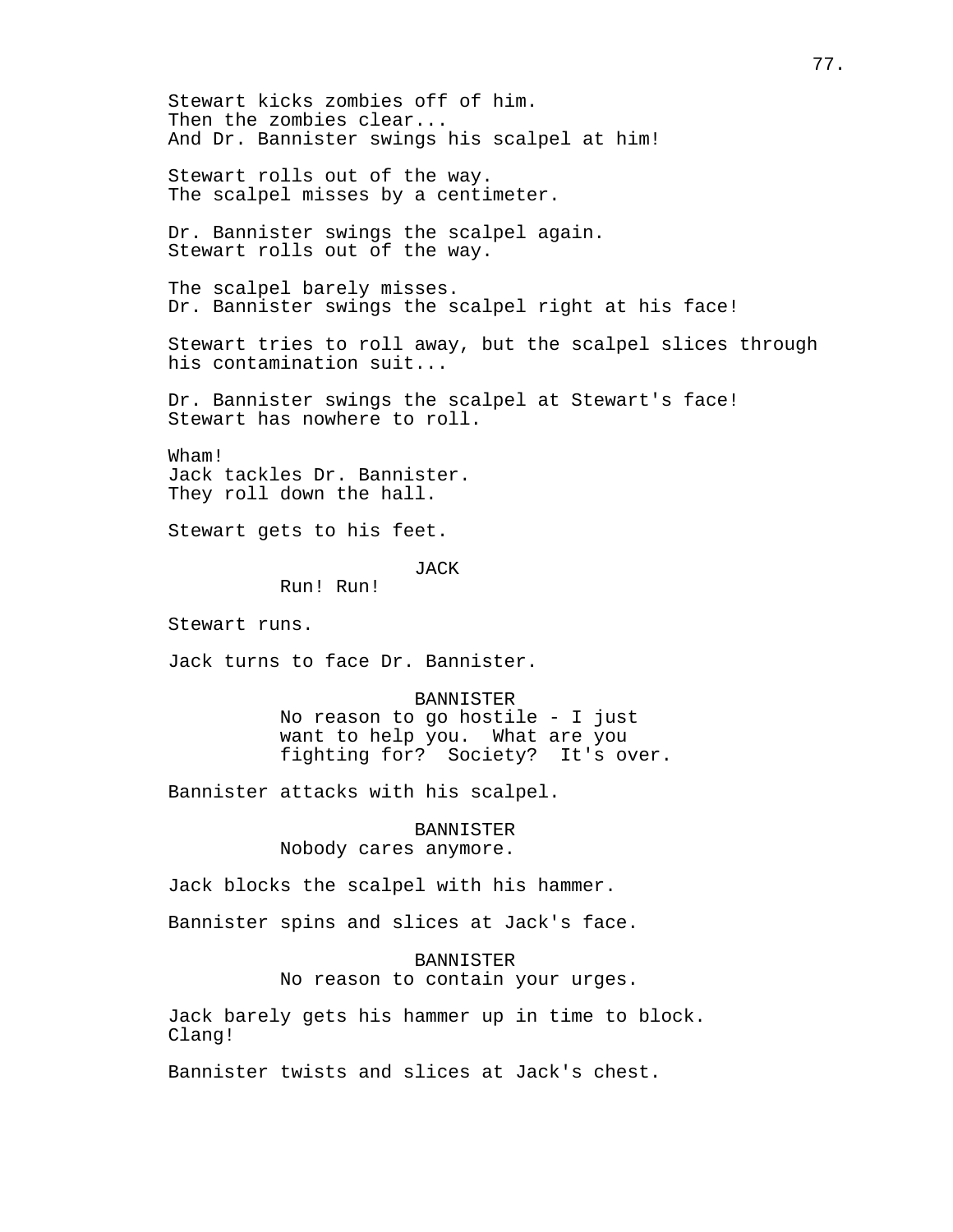## BANNISTER No reason to follow the rules.

Jack pulls the hammer down, blocking the thrust.

Bannister spins and strikes for Jack's face again.

BANNISTER No reason to care about anyone other than yourself.

Jack blocks with the hammer. Twists it around and swings the claws at Bannister's face. The claws catch his nostrils and yank his nose off.

Jack brings the hammer head down on Bannister's head. Crushing his skull.

Bannister falls to the floor, maggots crawl out of his head.

JACK Ask me if I care now.

Jack kicks the Pregnant Zombies out of the way and rejoins Stewart and Dawn.

JACK

Let's go.

The three march down the hallways to the service doors.

EXT. MERCY HOSPITAL - LOADING DOCK -- NIGHT

Jack, Stewart and Dawn leave the hospital. Their contamination suits are covered with maggots.

The ambulance is gone.

JACK

Shit... How long were we in there?

There's a roar as the ambulance zooms up and stops. Caroline is inside, munching on a cookie, gun in hand.

Stewart knocks on the ambulance window at Caroline.

STEWART

Open up, Hon. It's Big Bear time.

They carefully strip off their maggoty contamination suits.

Caroline unlocks the ambulance door and they climb in.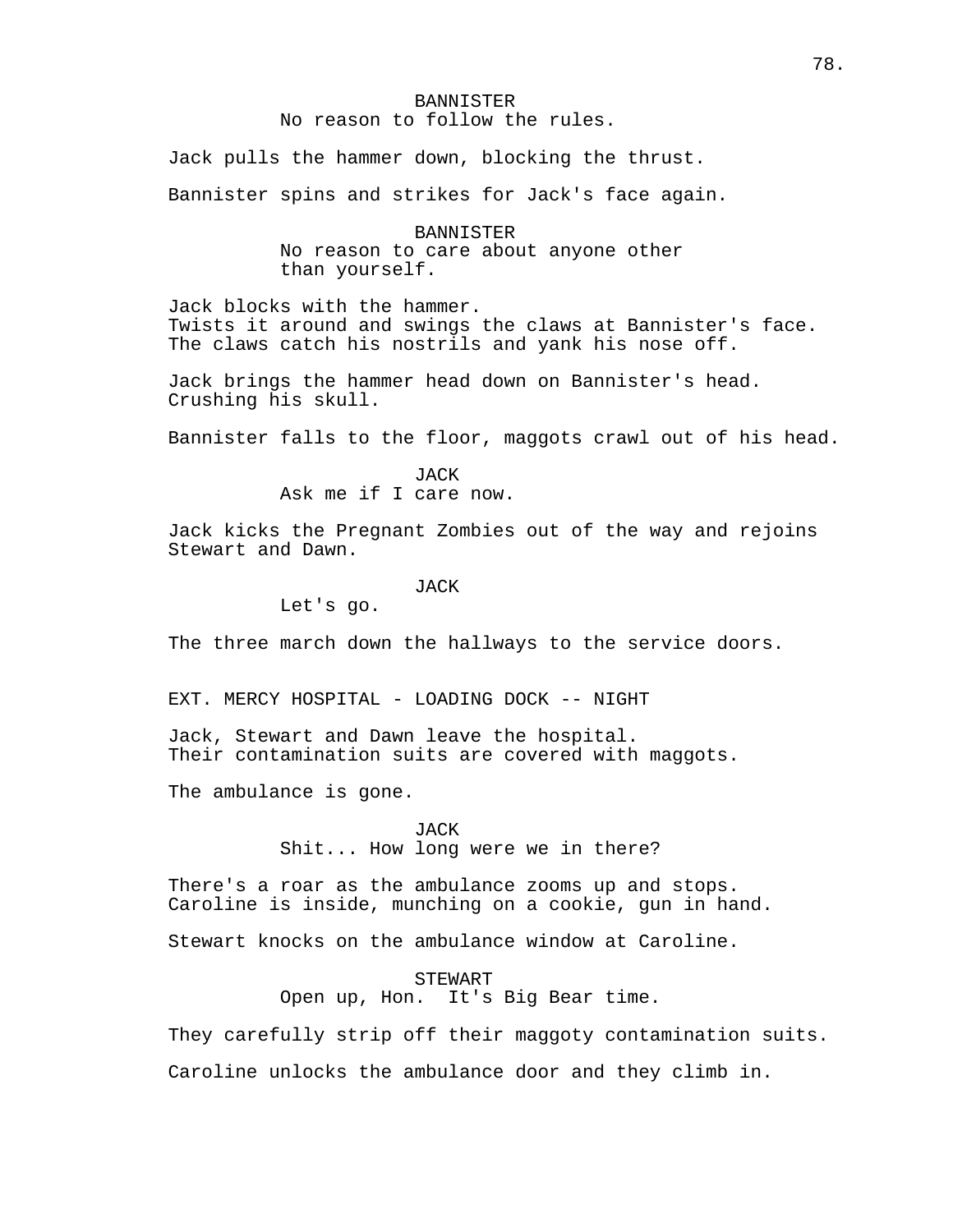STEWART

You came back.

CAROLINE I couldn't live without you, Stew.

STEWART I love you, Care-bear.

They kiss.

INT. AMBULANCE -- NIGHT

Jack and Dawn are in front, Stewart and Caroline in back. They cruise down the city streets.

EXT. STREET -- NIGHT

The world gone wild. Lots of cannibalism.

INT. AMBULANCE -- NIGHT

Dawn looks in the rear compartment of the ambulance...

Stewart and Caroline are making out like crazy. Kissing, fondling, hands all over each other.

Dawn turns back to the front of the ambulance.

DAWN I guess the honeymoon isn't over.

JACK Stewart said she's got an active sex drive even after seven months of marriage.

DAWN It looks like the Minelli - Gest wedding back there.

A moment of silence.

JACK What if we're the last people on earth? The four of us?

DAWN There's got to be others. People trapped in their apartments.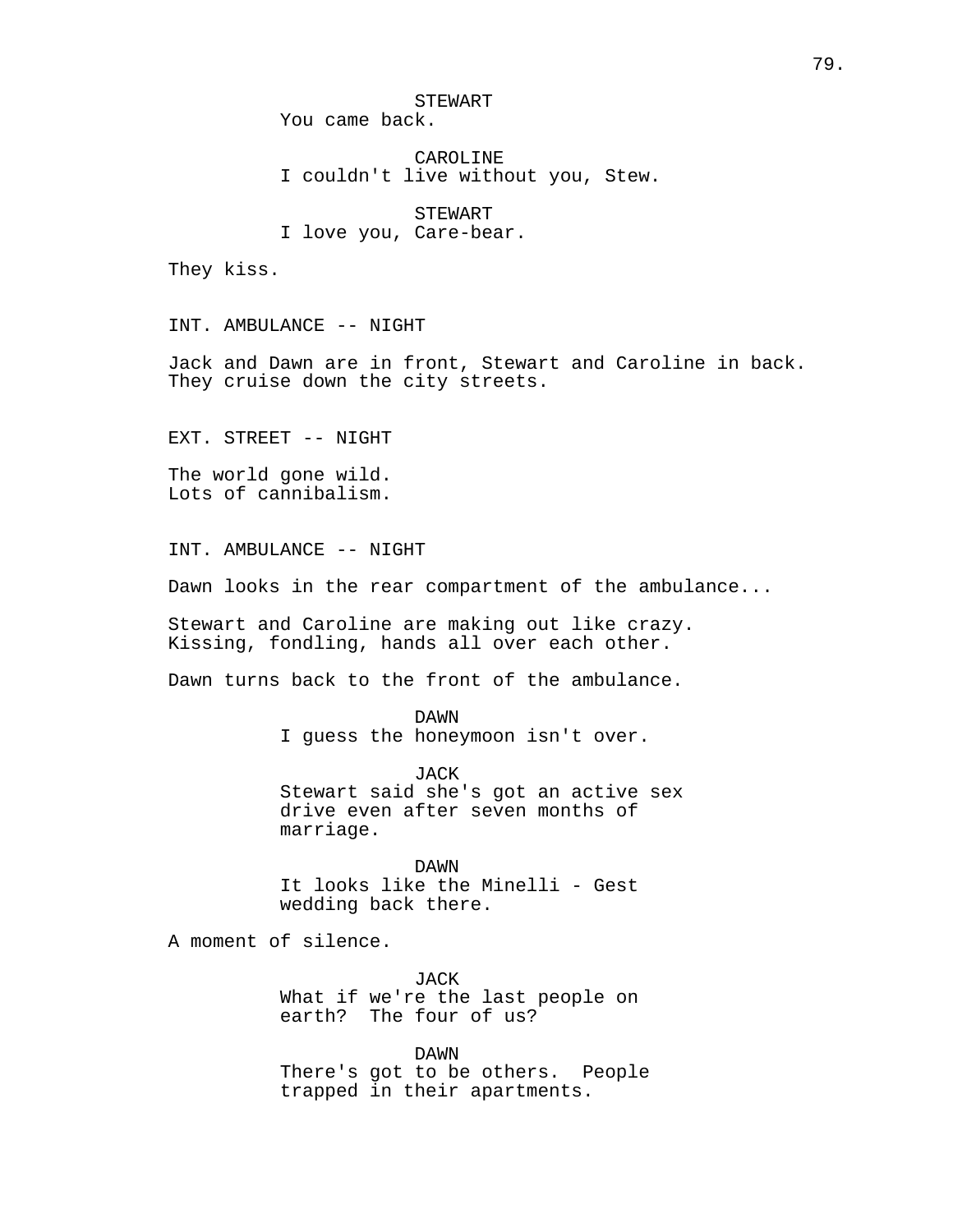#### JACK

Caroline didn't even know anything was going on - she slept through the whole thing.

DAWN

How many people work night shift? Most of the city is probably safe.

#### JACK

They'll get them eventually - you know they will. No matter how strong you are, eventually they'll wear you down.

#### DAWN

If this was caused by the Mars Rover disintegrating, this is probably the only area of the country that's infected.

#### JACK

Look how fast it spread. One minute everything was fine, an instant later the world went wild.

#### DAWN

We'll be okay in Big Bear.

#### JACK

Will we? Living in isolation. No friends, no jobs, no TV, just the four of us telling the same stories, the same jokes for the rest of our lives?

DAWN

You're already in isolation, Jack. You've closed your heart.

Jack looks out the window for a minute.

## JACK

Familiar territory. (beat) Should we stop at my apartment for supplies? Got two cases of chili and a freezer full of frozen food.

DAWN Say goodbye because you're never going back there again.

Jack waves as they pass his cross street.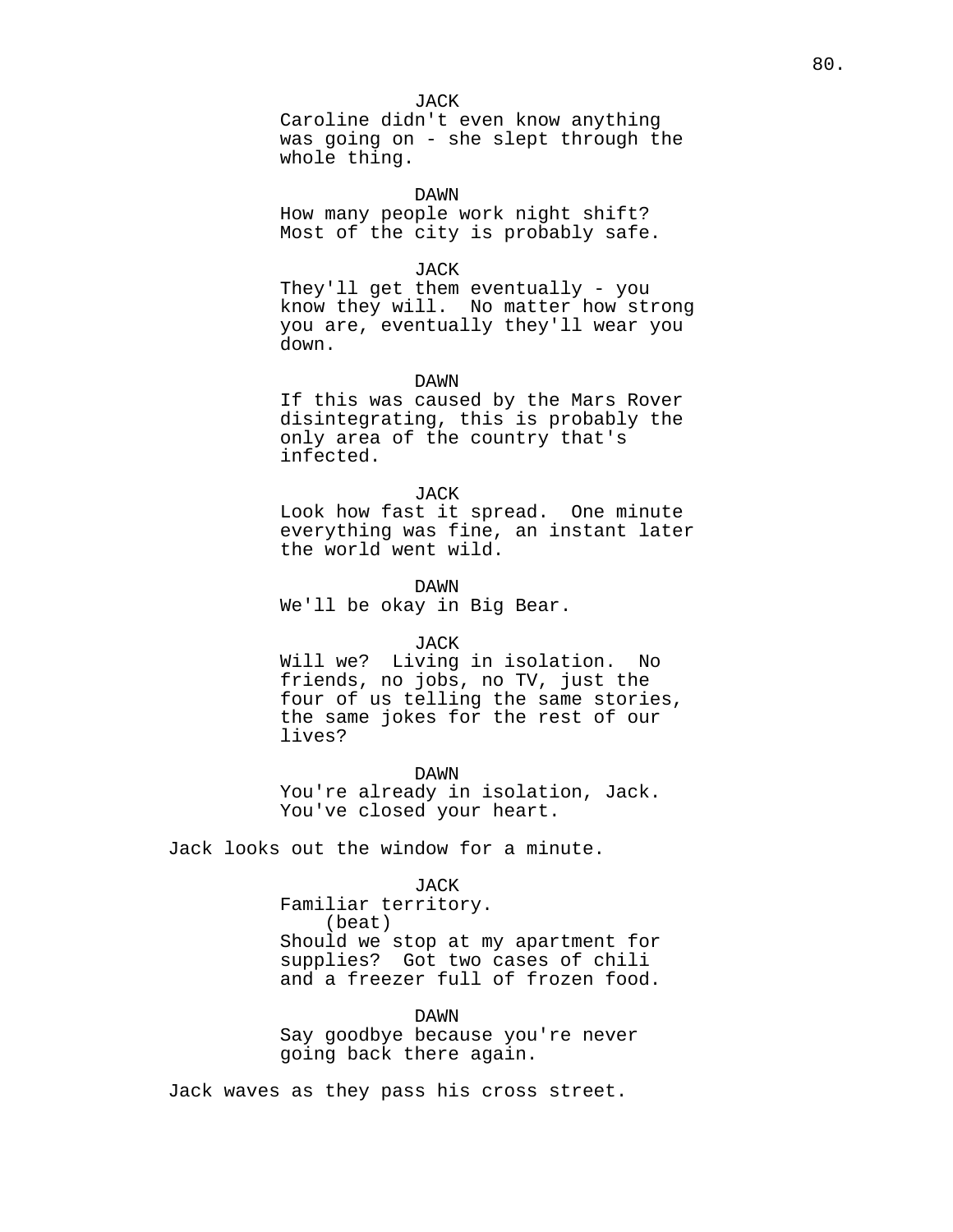## DAWN

What's that?

Jack looks ahead - sees a military checkpoint ahead.

EXT. MILITARY CHECKPOINT -- NIGHT

A half dozen soldiers with machine guns. A couple of jeeps... And a TANK... Block the road completely.

Barbed wire and wrecked vehicles fill in the blockade.

Only enough room for one car to pass - and it has to get past the guys with machine guns.

The tank turret rotates slowly to aim at the ambulance.

INT. AMBULANCE -- NIGHT

Jack slows the ambulance.

**JACK** Must have declared martial law.

## DAWN

Don't stop.

#### JACK

I don't think we have any choice.

Dawn knocks on the partition.

Stewart and Caroline disentangle themselves from each other.

Stewart sticks his head through the partition.

STEWART What's the problem?

JACK

Tank.

STEWART Tank? We out of gas?

JACK

Army tank.

Stewart and Caroline straighten their clothes.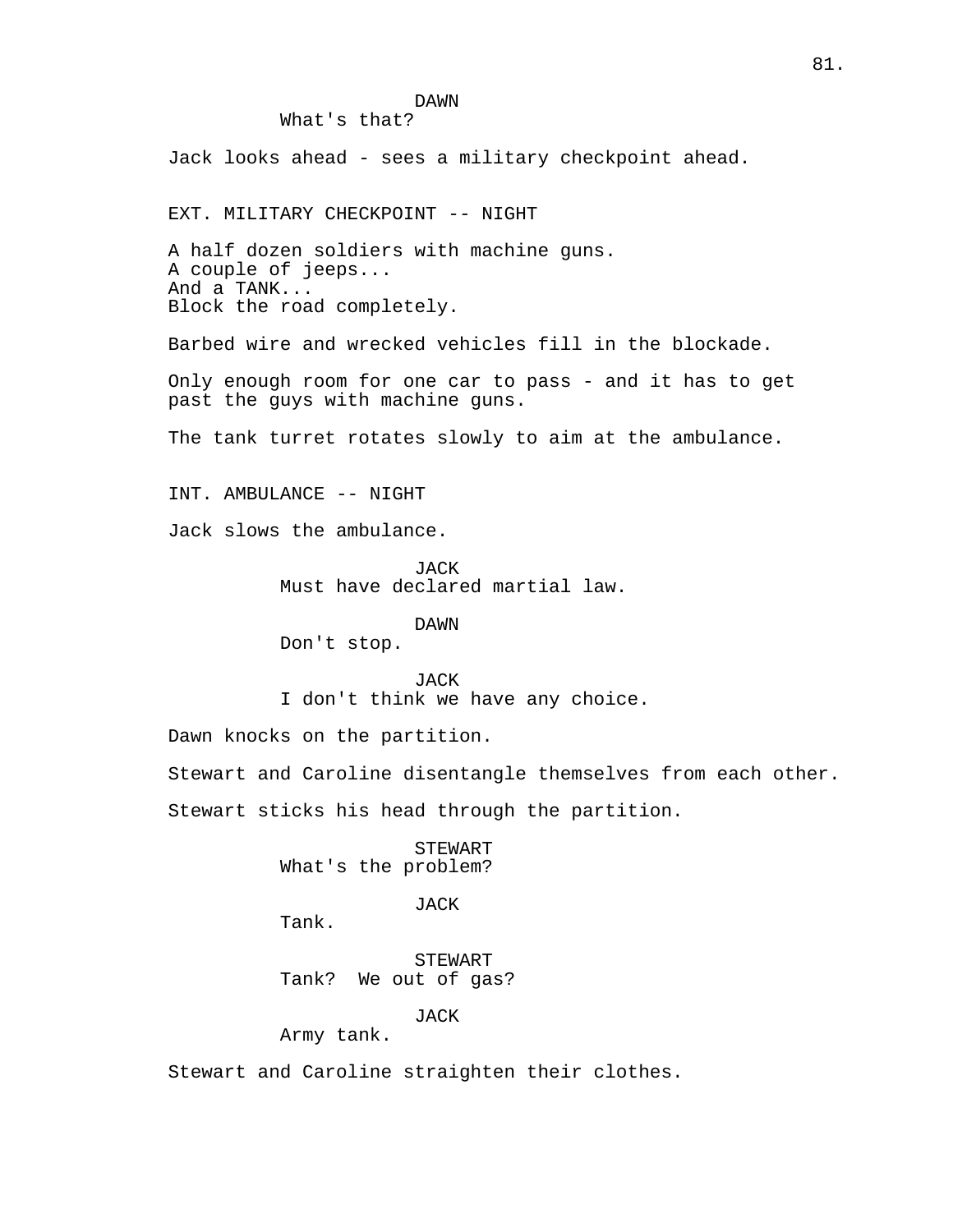Jack pulls up to the checkpoint.

EXT. MILITARY CHECKPOINT -- NIGHT

A SOLDIER knocks on the window. Gestures for Jack to roll it down.

> JACK Emergency vehicle. Let us through.

SOLDIER Roll it down or I'll shoot it out.

Jack rolls down the window.

JACK

This is an emergency vehicle --

#### SOLDIER

Turn it around and go back. This area has been quarantined. No one from the infected area is allowed past this point.

JACK

Look, we're not infected. And we're trying to stay that way.

### DAWN

If you make us go back, we won't survive the night.

#### SOLDIER

The infection must be contained. Turn it around.

#### JACK

We need to get out of town to survive. Do you understand? It's a madhouse back there.

#### DAWN

We made it this far. Please don't send us back.

# CAROLINE

We have a place we can stay in Big Bear. We won't cough on anybody.

## SOLDIER

I have my orders. Turn it around or we'll be forced to fire.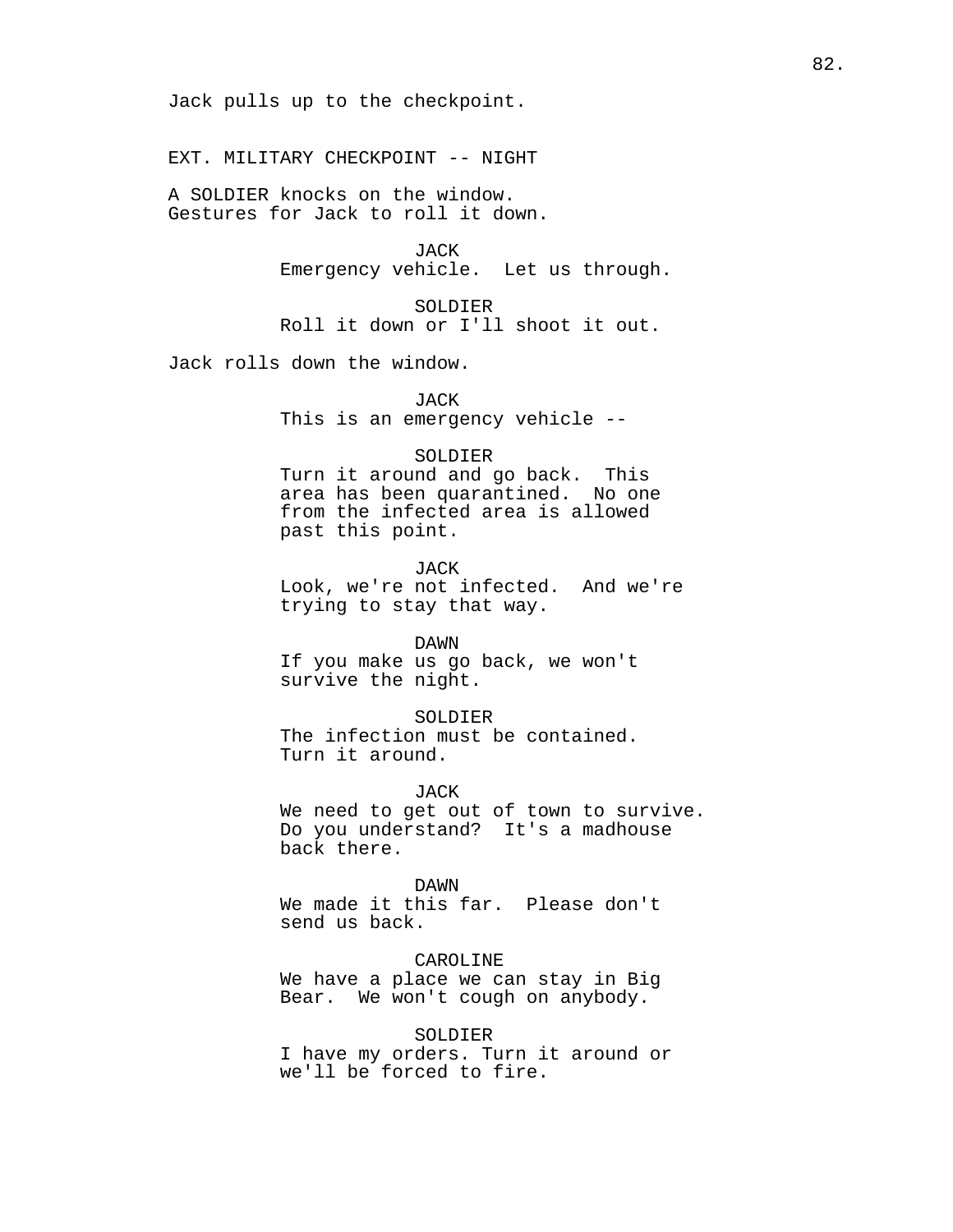STEWART

Gun it.

Jack smiles at the Soldier... And JAMBS on the gas pedal. The Ambulance roars away. The Soldier raises his machine gun and fires.

INT. AMBULANCE -- NIGHT

Jack sees the gun flare.

## JACK

Down! Down!

Everybody ducks as bullets pummel the back of the ambulance.

Then the shooting stops. Everyone is okay. They're safe!

Jack looks in the rear view window to see...

EXT. MILITARY CHECKPOINT -- NIGHT

The tank turret rotates, aiming at them!

INT. AMBULANCE -- NIGHT

Jack hits the brakes.

DAWN What's wrong?

JACK Everybody out! Now!

Jack, Stewart, Dawn and Caroline grab their things and scramble out of the ambulance.

EXT. MILITARY CHECKPOINT -- NIGHT

The tank fires...

Hitting the Ambulance and EXPLODING IT in a fireball.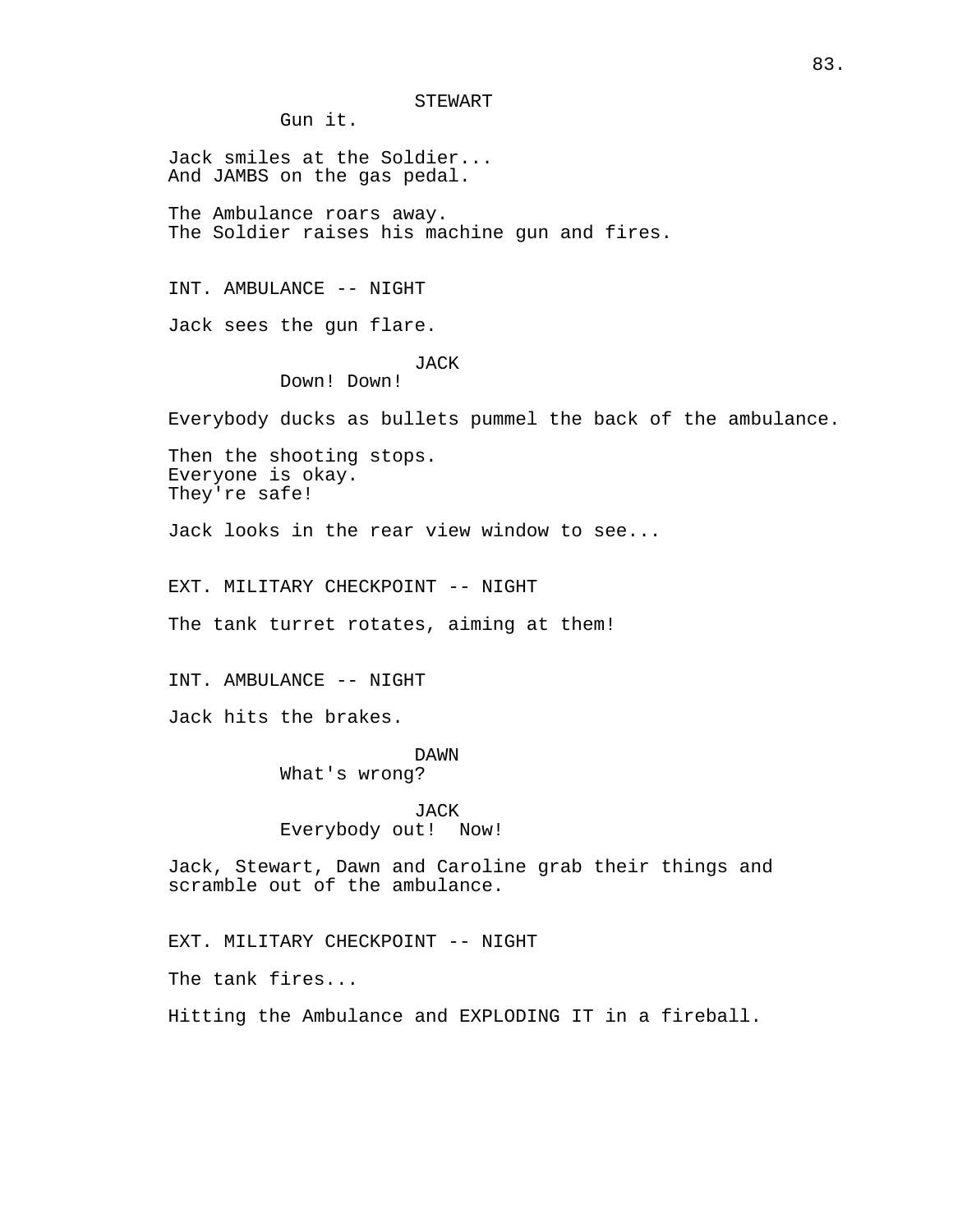EXT. STREET -- NIGHT

Jack, Dawn, Stewart and Caroline run from the burning shell of the ambulance.

EXT. MILITARY CHECKPOINT -- NIGHT

The Soldier sees them running and barks orders to the other SOLDIERS at the checkpoint.

> SOLDIER Find them. Stop them.

The SOLDIERS chase after the four.

EXT. STREET -- NIGHT

Jack checks every building door that he runs past.

Finds an open one... a Medical Supply Warehouse.

**JACK** 

In here.

The four dive through the doorway, close it behind them.

The SOLDIERS run down the street, checking doors.

When they try the door the four dove through - it's locked.

INT. WAREHOUSE -- NIGHT

Jack gets the door locked SECONDS before it starts shaking. The four stay VERY quiet.

They hear the soldiers walk away. The warehouse is dark. Shadowed. Spooky.

Caroline pulls a flashlight from the backpack. Shines it around. Spots a door on the other side of the building.

They jog to it.

Stewart pushes the door open.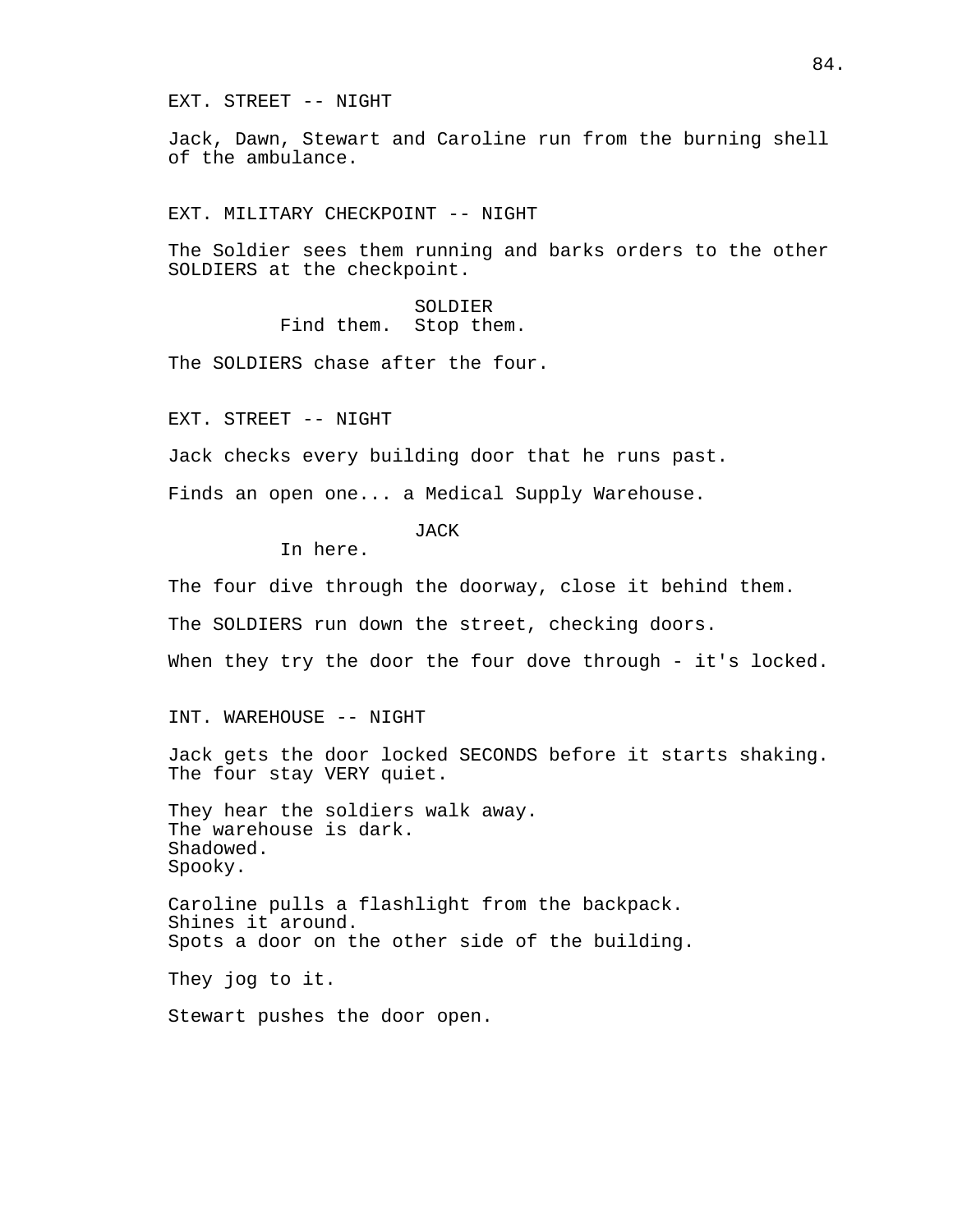## EXT. WAREHOUSE -- NIGHT

A completely empty street... Mountains in the distance.

## INT. WAREHOUSE -- NIGHT

Stewart eases the door shut, turns to Jack.

STEWART We made it! We're out! No soldiers, no police, nothing between us and the rest of the world!

JACK It's a long walk to Big Bear, buddy.

STEWART We'll hot wire a car. Hitch a ride on a produce truck. Who cares? We can quit fighting and relax.

Stewart dances in celebration, then grabs Jack and gives him a big hug.

Caroline gives Dawn a big hug, too.

Stewart holds Jack close, looks right in his eyes.

**STEWART** You and me, Jack. We've been through holy hell tonight, but here we are, all the troubles of the world behind us. Free! Nothing to tie us down, nothing to stop us.

Stewart moves in to kiss Jack on the mouth... Maggots dribbling from between his lips. Jack pushes him away, jumps back.

Caroline tries to kiss Dawn on the lips... Puts her hand on Dawn's crotch... Gets pushed away.

JACK

Stewart?

STEWART Why are you fighting it, Jack?

Stewart projectile vomits maggots at Jack.

Jack jumps back, maggots spattering at his feet.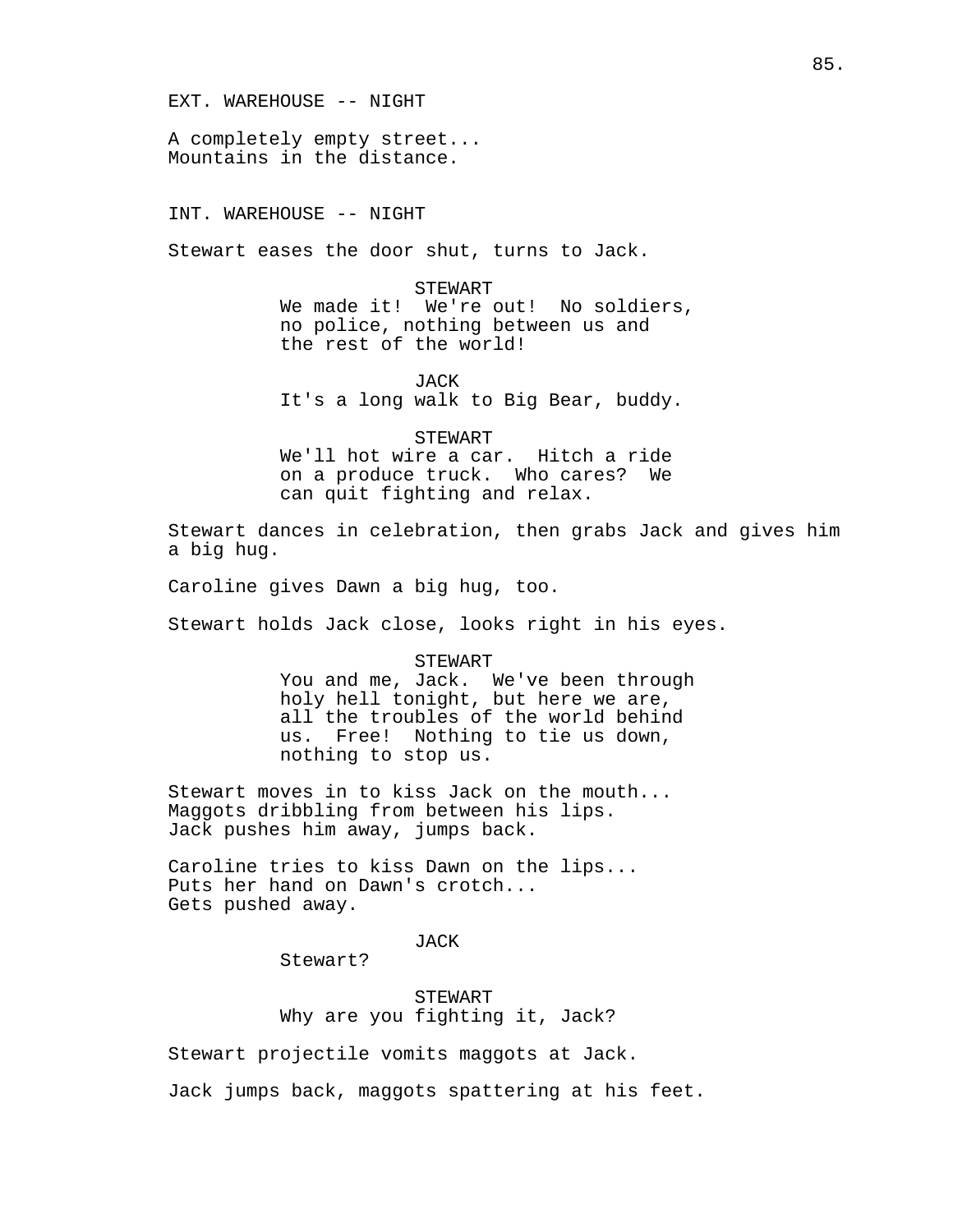STEWART

Third rule of zombies, Jack - we always come back. People you love, people you trust, people who've died: They always come back to attack. You can't keep a dead man down.

Caroline reaches in the backpack for the Smith & Wesson. Dawn snatches the backpack out of her hands.

DAWN

I'll take that.

Caroline projectile vomits maggots at Dawn.

Jack grabs Dawn's hand and yanks her out of the way. They crash through the door to the street.

EXT. STREET -- NIGHT

Jack and Dawn run away from the warehouse.

The warehouse door opens, Stewart steps out.

STEWART We made a pact, Jack. No matter what happens, we're partners.

Jack and Dawn run down the street.

STEWART Partners forever, Jack!

Jack doesn't let Stewart guilt trip him into zombie world.

STEWART Take my wife, please!

Jack and Dawn turn a corner, leaving them far behind.

STEWART (O.S.) We're coming to get you, Jack!

Jack and Dawn keep running as Stewart's voice echoes.

EXT. STREET -- NIGHT

Ahead of them, the military checkpoint. Behind them, Stewart and Caroline.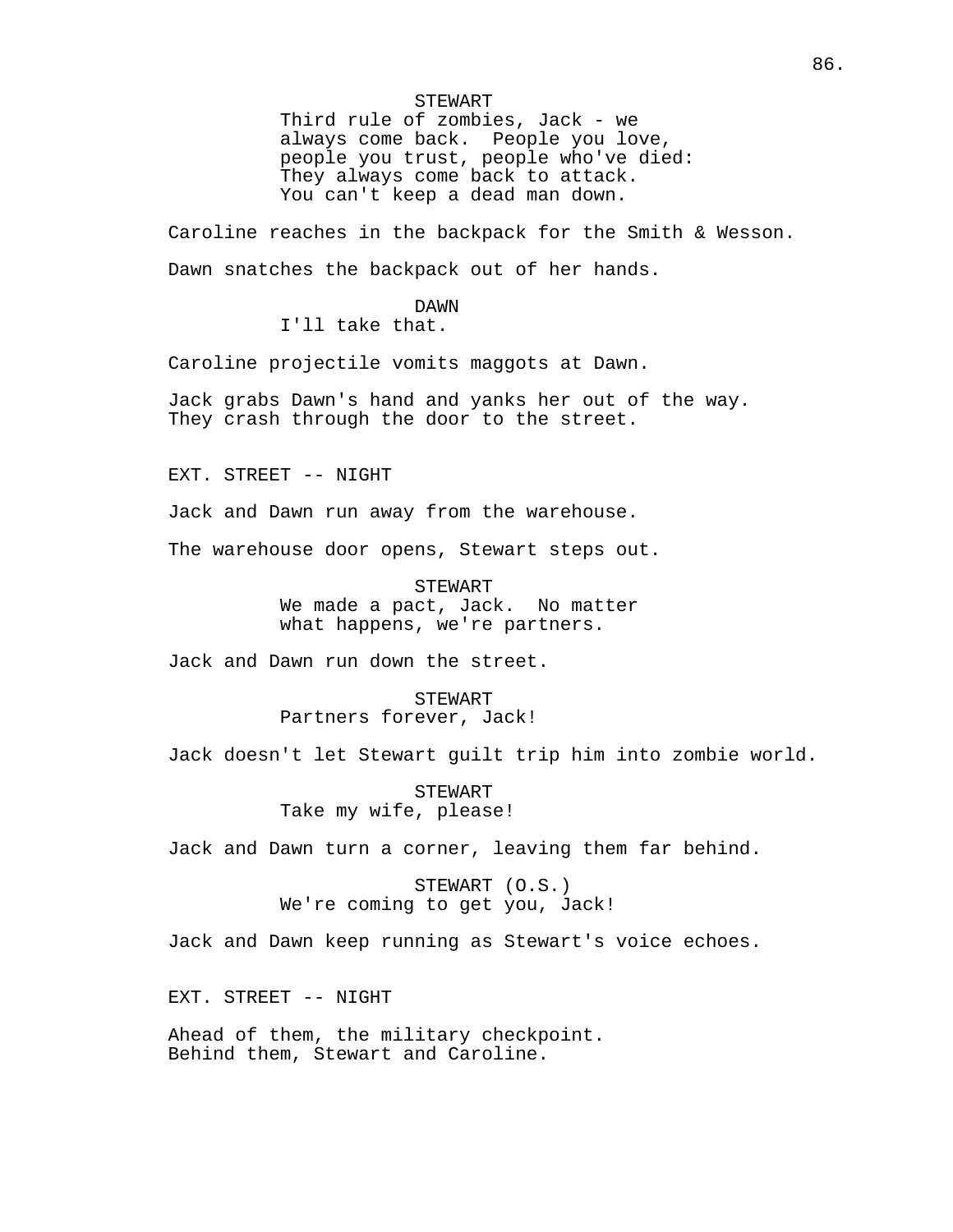## JACK

My place.

Jack pulls on Dawn's arm, she doesn't budge.

JACK It's only six blocks away, there's food, we can barricade the door and windows. Wait this thing out.

DAWN

Okay.

This time when he pulls on her arm she follows.

EXT. MILITARY CHECKPOINT -- NIGHT

Jack and Dawn sneak up to the checkpoint.

A SOLDIER patrols ahead of them - no way to get past the soldiers and tank and barbed wire.

The Soldier turns, heads RIGHT TOWARD THEM!

Jack and Dawn lay on the sidewalk, very still.

The Soldier is almost on top of them, when they hear...

STEWART (O.S.) Jack! Dawn! You don't know what you're missing. It's freedom!

The Soldier stops, turns to see... Stewart and Caroline run around the corner. Stop when they see the Military Checkpoint. ALL OF THE SOLDIERS aim their weapons at them.

> SOLDIER Stop right there, sir! This is a secured area.

Stewart and Caroline take another step forward.

SOLDIER

Stop!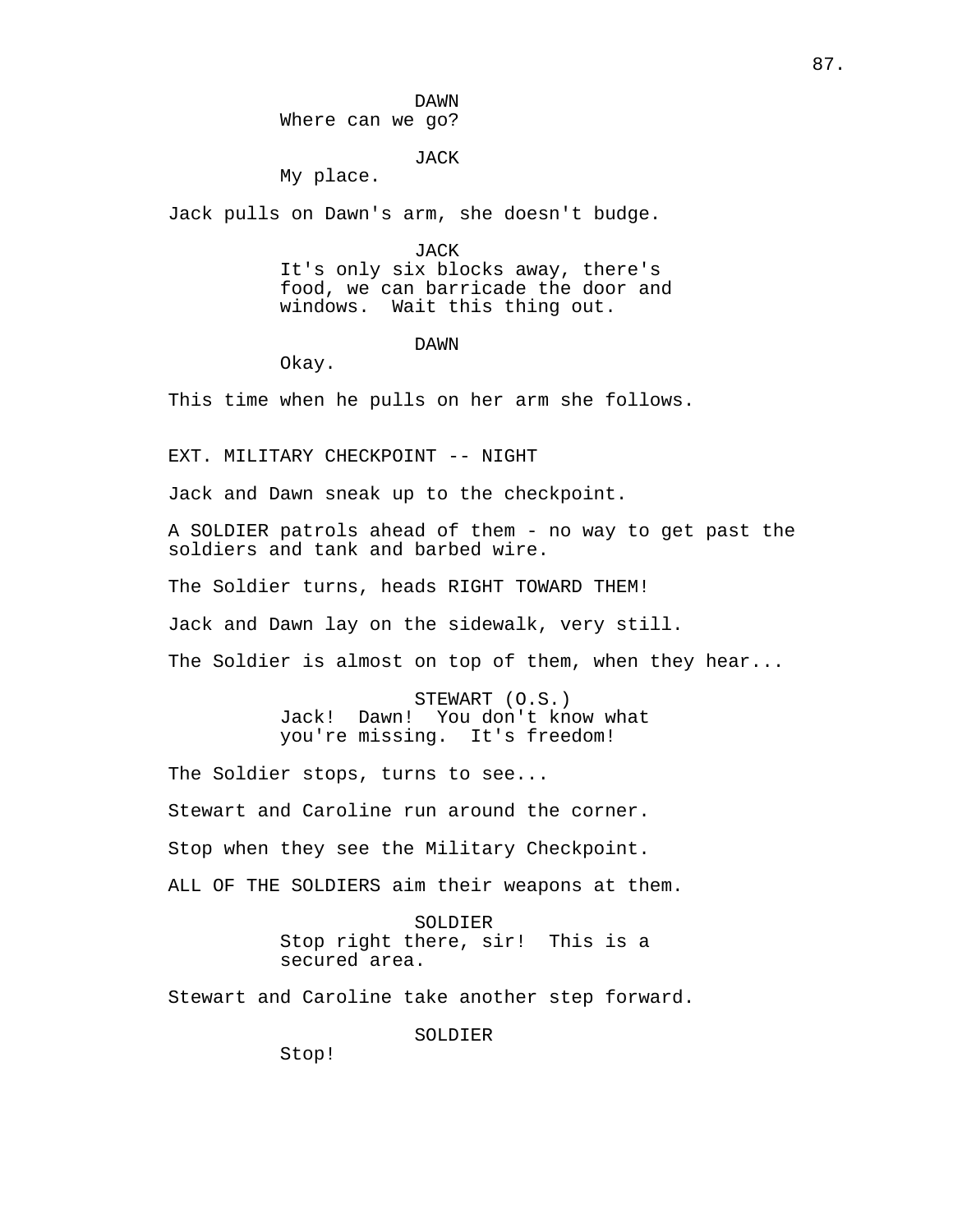STEWART Come on, guys! Can't you feel the love? It's inside me - squirming. Caroline and Stewart start taking off their clothes. BLAM! BLAM! The Soldiers fire. Jack and Dawn use this as a diversion to get past the checkpoint. Once past the checkpoint, Jack stops. Looks back at... The Soldiers all stand over Stewart and Caroline's bodies. WHAM! Stewart and Caroline grab the Soldiers' ankles and pull them off their feet. Once they're down, they vomit maggots all over them. Jack and Dawn take off running. EXT. JACK'S BUILDING -- ALMOST DAWN Jack and Dawn hide behind a car as they scope the building. JACK I thought Stewart's place was bad. DAWN Singles building. THROUGH THE BINOCULARS: Zombie plague city! The lobby is filled with swinging singles spitting maggots into each others mouths. Casual sex and cannibalism. **JACK** We'll go though the garage. INT. JACK'S BUILDING - GARAGE -- ALMOST DAWN Spooky - flickering lights and pockets of shadow. They make their way to the stairs... Wham! Attacked by a ZOMBIE when they get halfway across the garage.

Jack and Dawn fight him off - setting off a car alarm in the process. Alerting another zombie of there presence.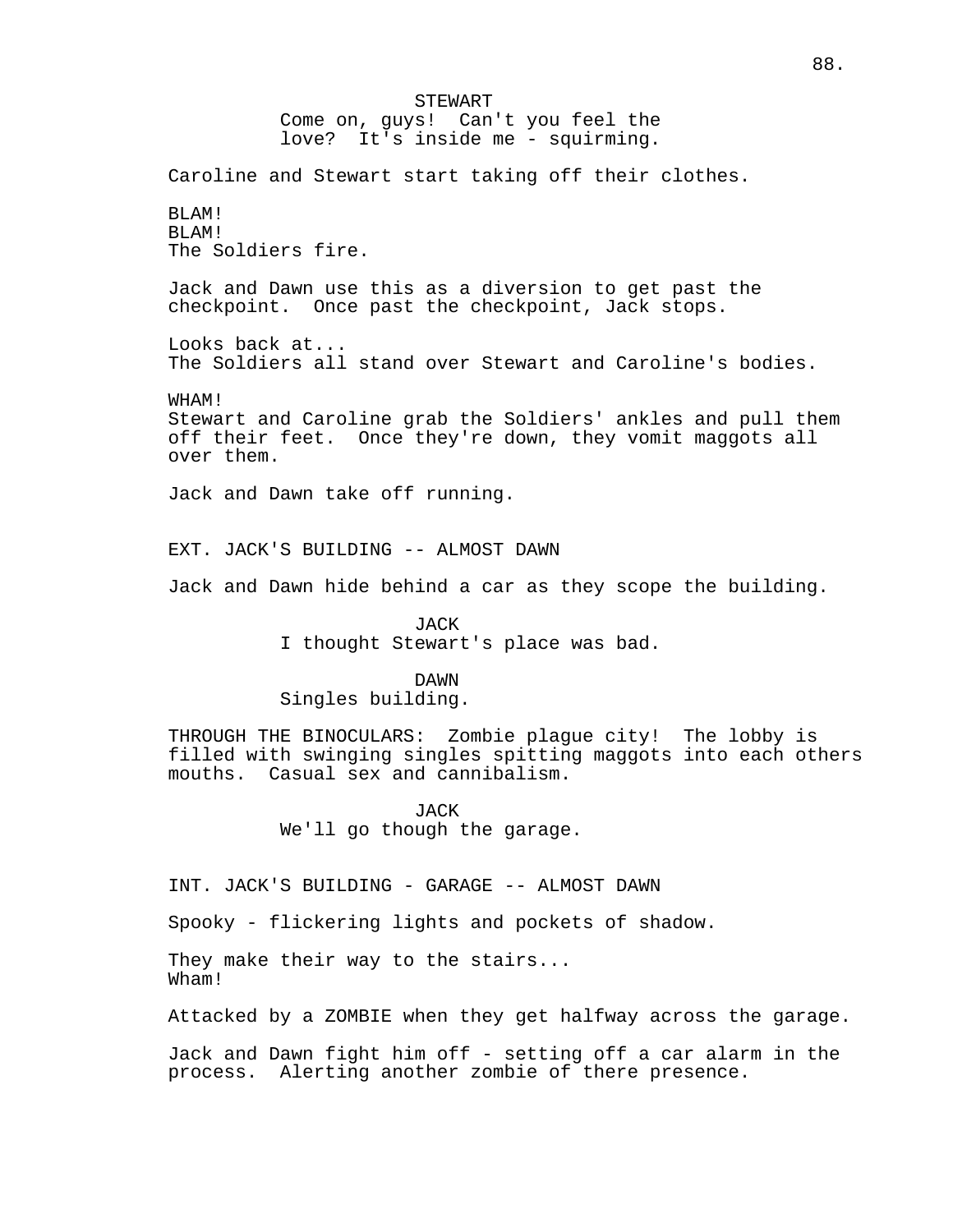Jack grabs the bota-bag from the back-pack, sprays both Zombies with vodka. The Zombies scream and fall back.

## JACK Stairs. Go! Go!

They make it to the stairs and slam the stairwell door closing out zombies.

INT. JACK'S BUILDING - BACK STAIRS -- ALMOST DAWN

Jack and Dawn climb the back stairs to Jack's floor.

Dark, spooky stairs.

They climb in the semi darkness, holding hands.

Keeping close to each other.

They may be the last two uninfected in Los Angeles.

Wham! A ZOMBIE jumps from the shadows and attacks.

Jack spins the Zombie around, pushes it down the stairs.

It tumbles down... bowling over a couple of other Zombies.

JACK

You okay?

DAWN

Yeah.

More dark stairs, more shadows. More zombies?

They keep climbing the stairs... Suspense grows.

Another dark landing... Nothing.

Another dark landing... Nothing.

They turn the corner to climb the next flight, and the door behind them pops open and ZOMBIES spill out.

Jack kicks the door closed, smashing zombie arms and heads.

One Zombie head pops open, spilling maggots.

The other Zombies jump on him and tear into his flesh.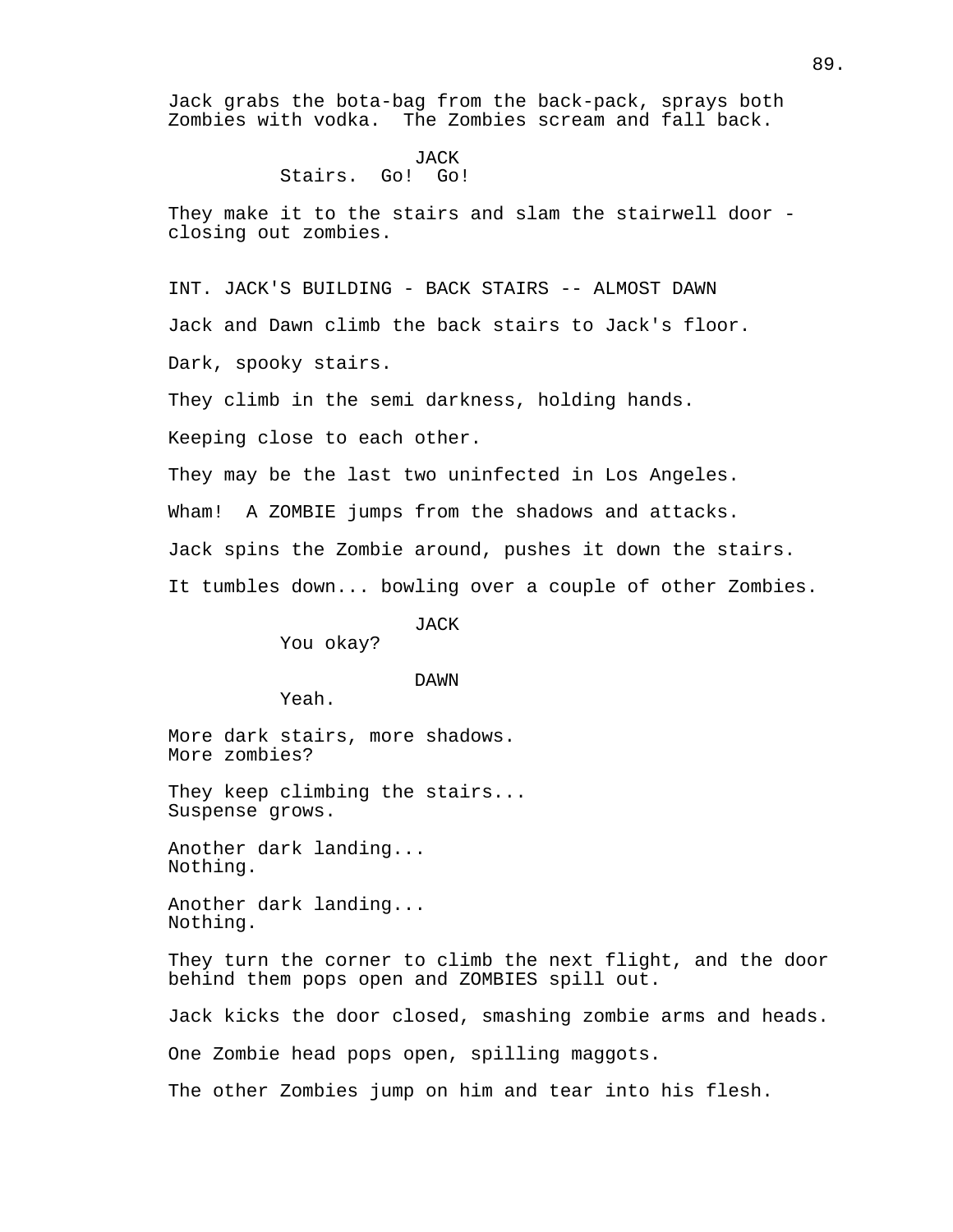Jack and Dawn make a break for it, racing up stairs to...

INT. JACK'S BUILDING - HALLWAY -- ALMOST DAWN

The hallway is filled with swinging single zombies.

JACK Take the gun. Aim for the head.

Dawn pulls the Smith & Wesson from the backpack, Jack grabs a hammer and the bota-bag of vodka.

A DISCO DAN saunters up to Dawn, tries his best pick up line.

DISCO DAN Are you a religious woman? Then your prayers have been answered.

Bang! Dawn shoots him.

A LOUNGE LIZARD steps up to the plate and gives it a shot.

LOUNGE LIZARD Is there a rainbow today? Because I've found the treasure I've been looking for.

Bang! Dawn shoots him in the head.

The door behind Dawn pops open and a STUDLY DUDE zombie with a rotted face jumps out and grabs her.

Dawn screams and he tries to bite her neck. She kicks him away. He bounces against the hallway wall, pops back at her.

Tries his best pick up line as he zooms at her.

STUDLY DUDE I'm an organ donor... Need anything?

Bang! Dawn fires away... Misses. He keeps on coming. Only inches away.

> STUDLY DUDE If I could rearrange the alphabet I'd put U and I together.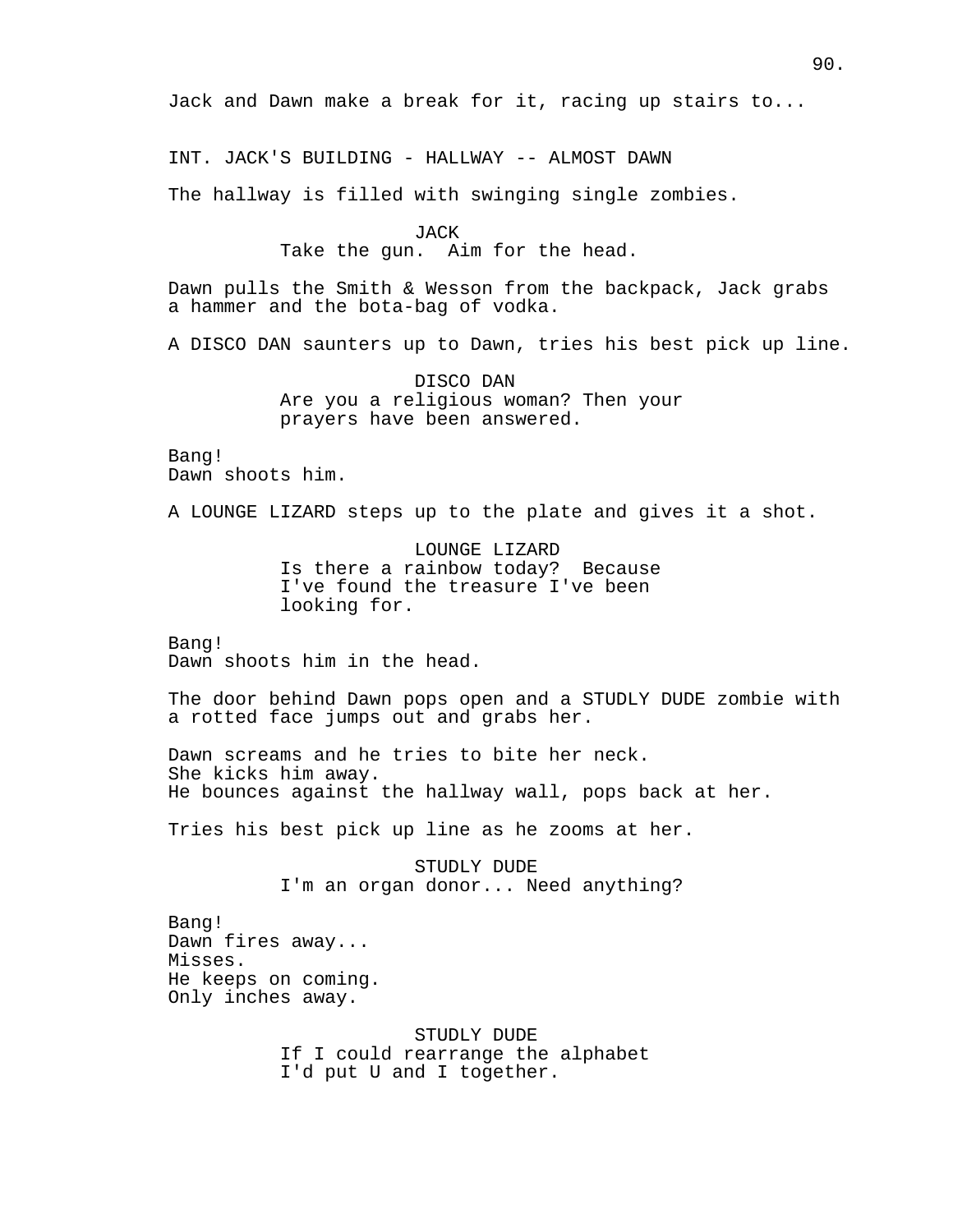Bang! Dawn shoots him in the head.

Attractive WOMEN try their most seductive poses on Jack.

WOMAN Wanna play cable and hook up?

She raises her skirt.

Jack sprays her with vodka... ......Slams the hammer into her head... ...............................Maggots erupt... ......................................Kicks her aside.

An ASIAN WOMAN tears off a piece of her arm and eats it, asks Jack...

> ASIAN WOMAN Would you like to eat a little Chinese?

> JACK Will I be horny an hour later?

He sprays her with vodka, blinding her enough to get past.

She wipes the vodka from her eyes and attacks. Teeth bared.

Jack pushes her teeth away from his neck. She prepares to vomit maggots at him.

He uses a hand as a shield, moves in, slams the hammer into her head. Maggots erupt from the wound.

When he turns around, a BAR BABE licks her lips...

BAR BABE There are 265 bones in my body... But I could use one more.

He sprays her with vodka from the bota-bag, slams her with hammer, moves on.

A LAST CALL GAL struts up to Jack...

LAST CALL GAL You can call me "Snowflake", because I sure have fallen for you.

The bota-bag is empty...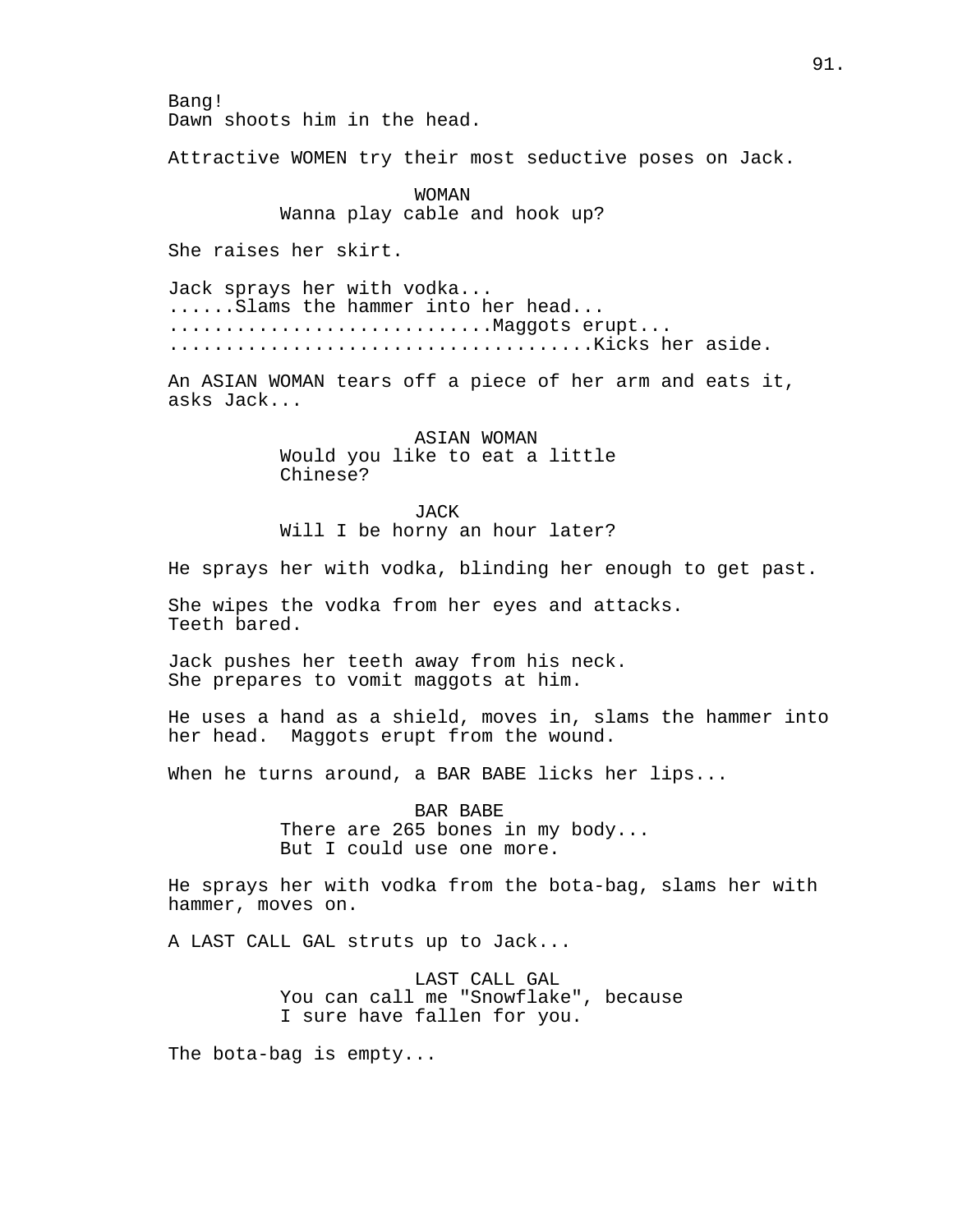So Dawn shoots her in the head. Maggots spurt out of the head wound. Jack and Dawn make it to the door, squeezing in to safety. INT. JACK'S APARTMENT -- ALMOST DAWN Jack slams the door shut and clicks all of the bolts. He and Dawn are safe. FADE OUT. FADE IN: INT. JACK'S APARTMENT - LIVING ROOM -- DAY The doors and windows are reinforced - wood planks nailed over them, keeping out any zombies. The place has been turned into a fortress - furniture pushed up against the doors. Jack sits on the sofa, eating a bowl of cereal. Clicks the TV remote - 500 channels and nothing on literally. Every station is static and snow. Finally he gets a signal - CNN Headline News. ON TV A CNN REPORTER speaks over a graphic of the United States. Most of the map is colored red. REPORTER (V.O.) Most of the United States has been effected by the plague. Hospitals have been unable to keep up with the widespread epidemic, and the military seems powerless. A video clip of ZOMBIES surrounding a tank, rocking it back and forth. The Zombies pull Soldiers out of the tank. A zombie RUSHES at the camera, suddenly the image goes blank. THE CNN REPORTER in the studio.

92.